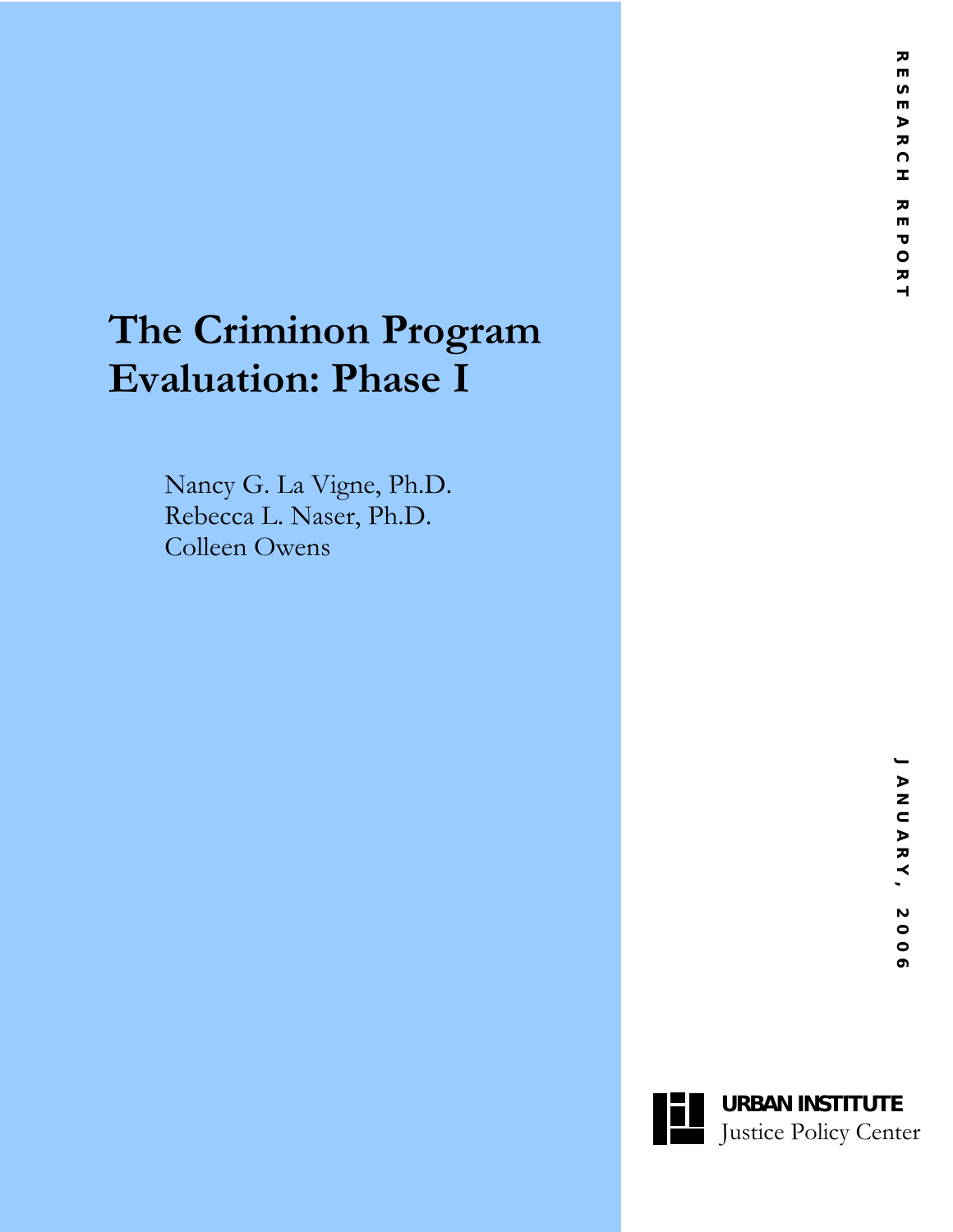

2100 M Street NW Washington, DC 20037

http://www.urban.org

© 2006 Urban Institute

The opinions contained herein are those of the authors(s) and do not necessarily represent the official position of the Urban Institute, its trustees, or its funders.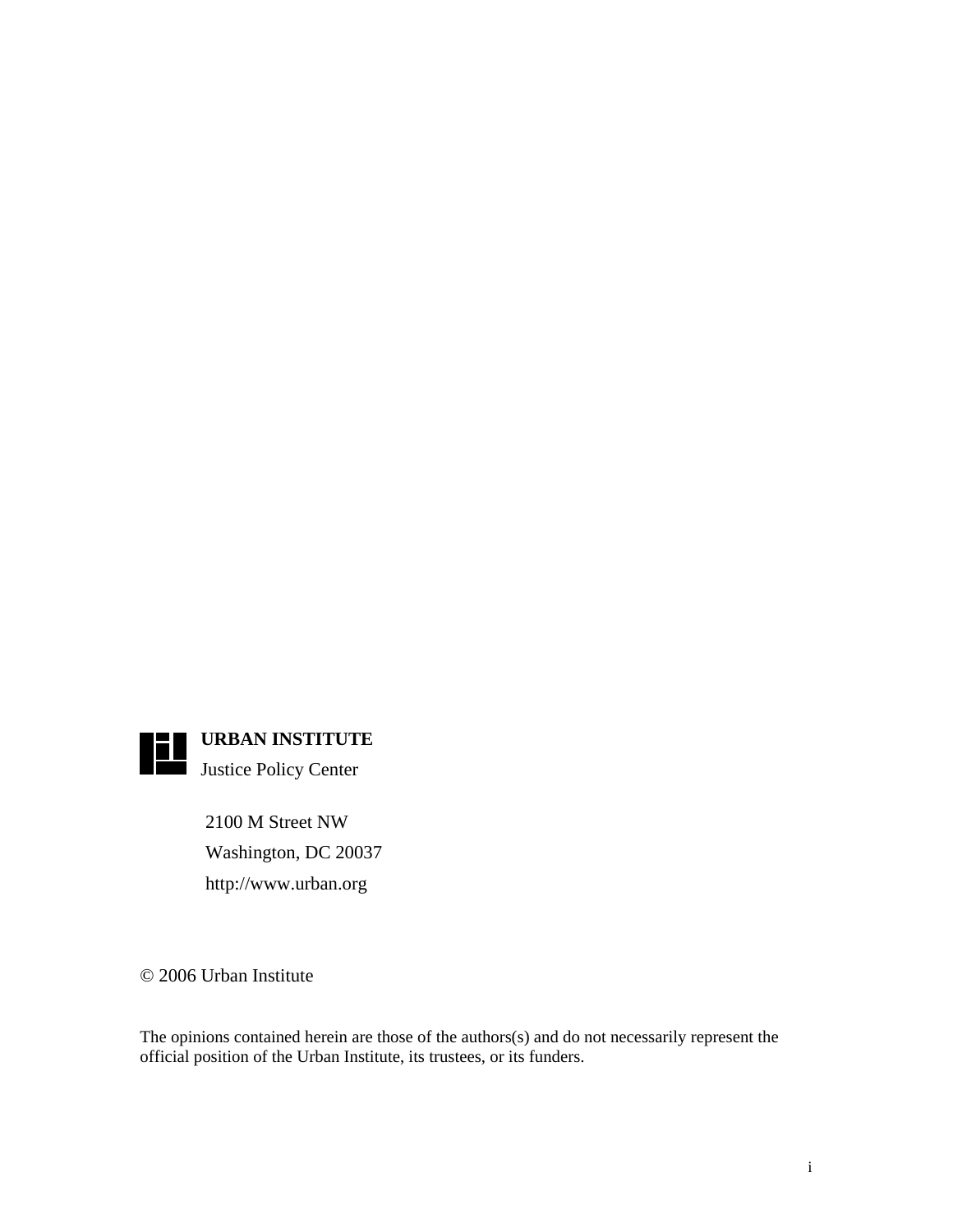# **TABLE OF CONTENTS**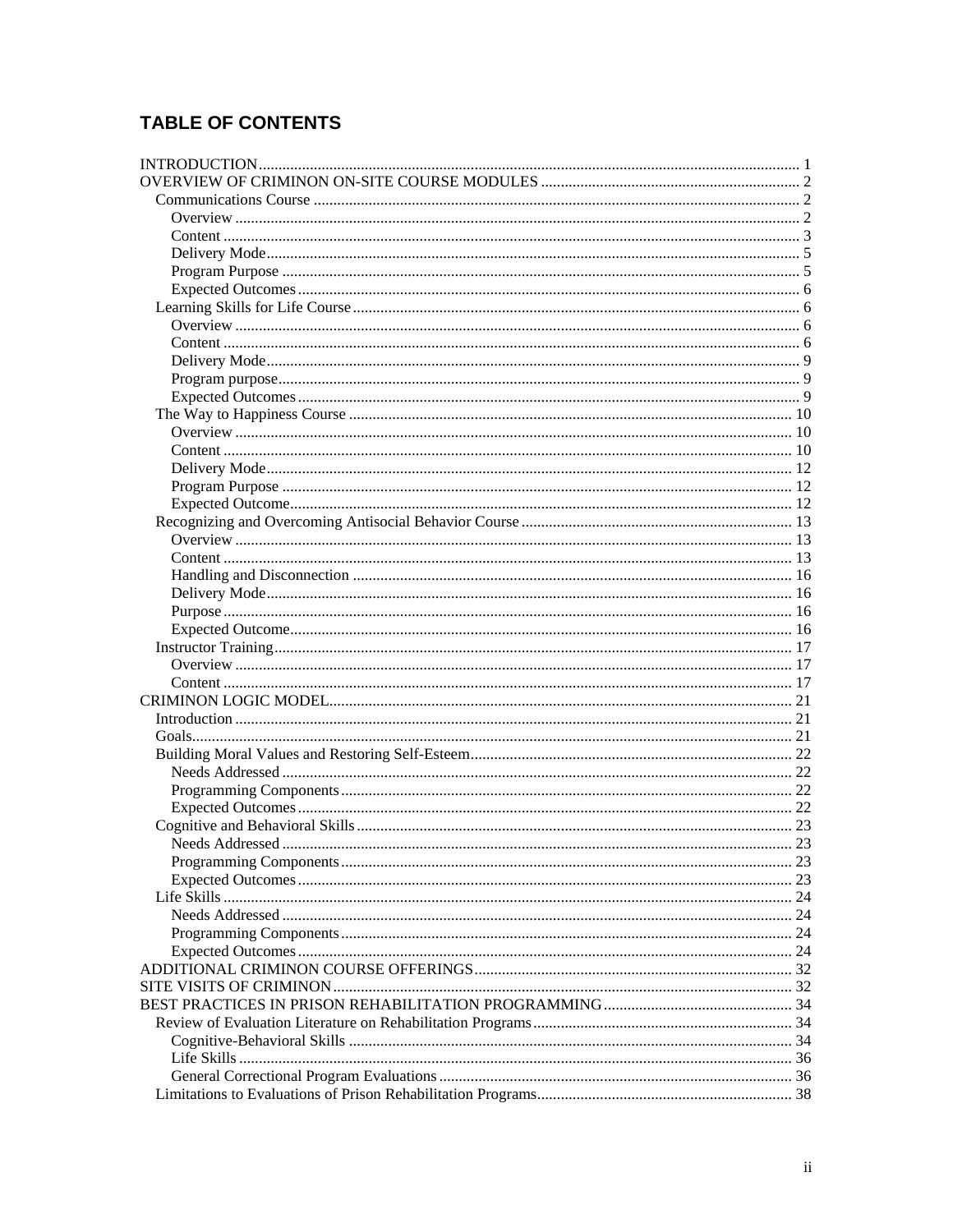| ANALYSIS OF CRIMINON CURRICULUM CONTENT AND THE RESEARCH LITERATURE 38 |  |
|------------------------------------------------------------------------|--|
|                                                                        |  |
|                                                                        |  |
|                                                                        |  |
|                                                                        |  |
|                                                                        |  |
|                                                                        |  |
|                                                                        |  |
|                                                                        |  |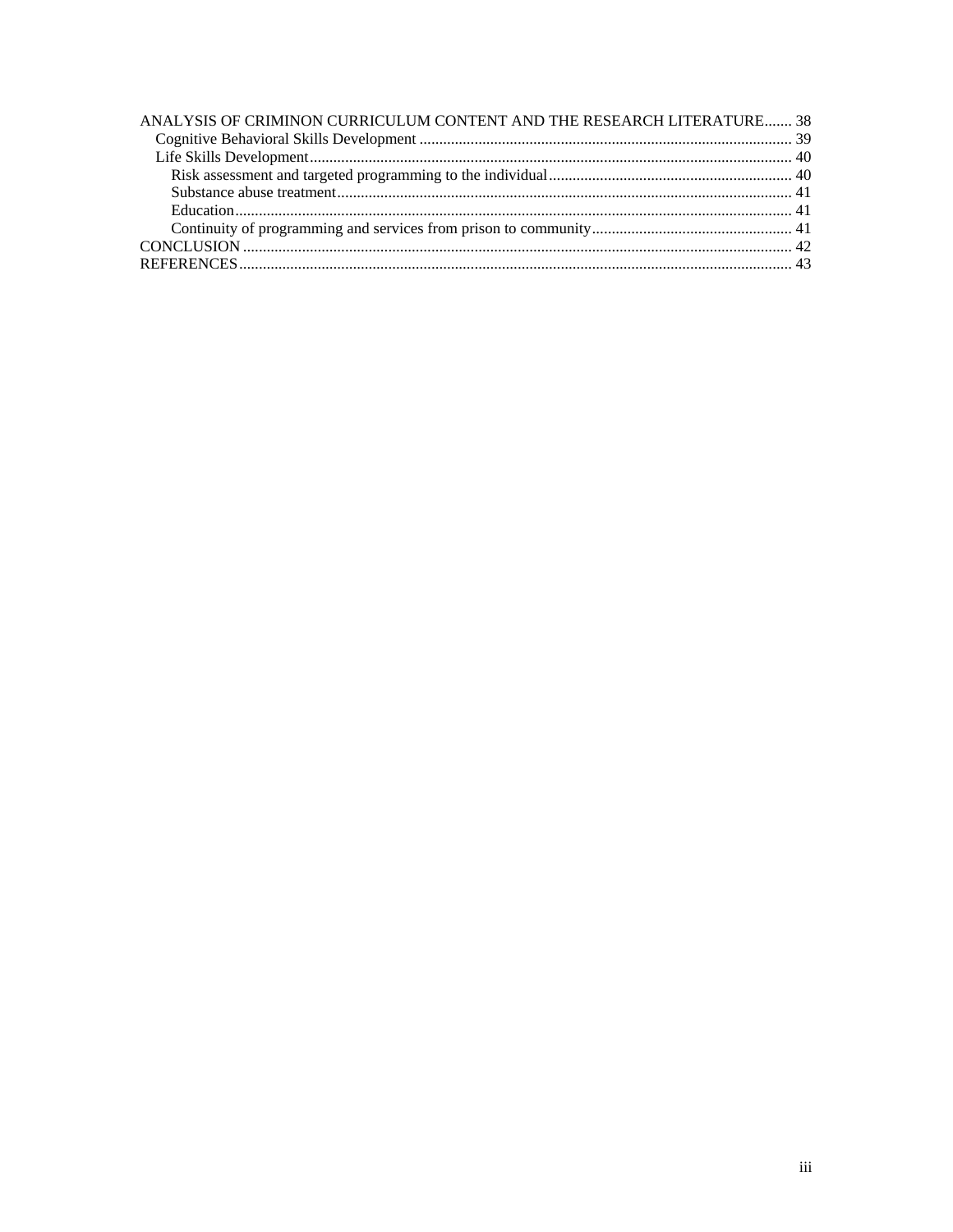# <span id="page-4-0"></span>**INTRODUCTION**

In 1972, Criminon, a prison rehabilitation program, was established in New Zealand. Soon thereafter, it was implemented in prisons, juvenile detention centers, court facilities, and community organizations throughout the United States. The Criminon program is based upon techniques developed by L. Ron Hubbard, founder of the Church of Scientology. The content of Criminon, however, is entirely secular, and is offered via two delivery modes: on-site courses and correspondence courses. The program consists of a series of modules that are intended to assist prisoners in understanding the impact of various influences in their environment, the consequences of past choices, and how to make better choices in the future (Criminon International, 2005). To date, Criminon has been delivered in either on-site or correspondence form to over 2,500 prisons in 17 countries worldwide. More than 10,000 prisoners have completed the program and 7,000 are currently enrolled in the program (Criminon International, 2005).

In March 2005, the Association for Better Living and Education (ABLE International), the nonprofit organization that administers Criminon and other social betterment programs, contracted with the Urban Institute to conduct a process and impact evaluation of the onsite version of the Criminon program. The first phase of this evaluation is to: (1) describe the content and delivery of the Criminon curriculum; (2) review the research literature regarding "best practices" in prisoner rehabilitative programming; (3) conduct site visits to existing Criminon programs; and (4) assess the extent to which Criminon is consistent with what prior research suggests are likely to be the most effective approaches to the positive behavioral reform of prisoners.

This report is presented in five parts. We begin with an in-depth overview of the four core Criminon on-site course modules: (1) *Communications*, (2) *Learning Skills for Life*, (3) *The Way to Happiness*, and (4) *Recognizing and Overcoming Antisocial Behavior*. We describe the content, delivery mode, purpose, and expected outcomes for each course. Following these course descriptions, we outline how instructors are trained as well as the guidelines instructors follow for delivering the course curriculum. The second section of this report is a logic model of the core Criminon curriculum developed from the Criminon course materials and other documents and information about the program provided to us by ABLE International. The logic model provides a description of the theory and logic behind the program design, program curricula, project goals, and expected outcomes. The third and fourth sections provide brief descriptions of complementary course offerings that are sometimes combined with Criminon's core modules, as well as descriptions based on site observations of four programs offered throughout the country that partner with Criminon. The fifth section provides a review of the evaluation literature on prisoner rehabilitation programs, focusing specifically on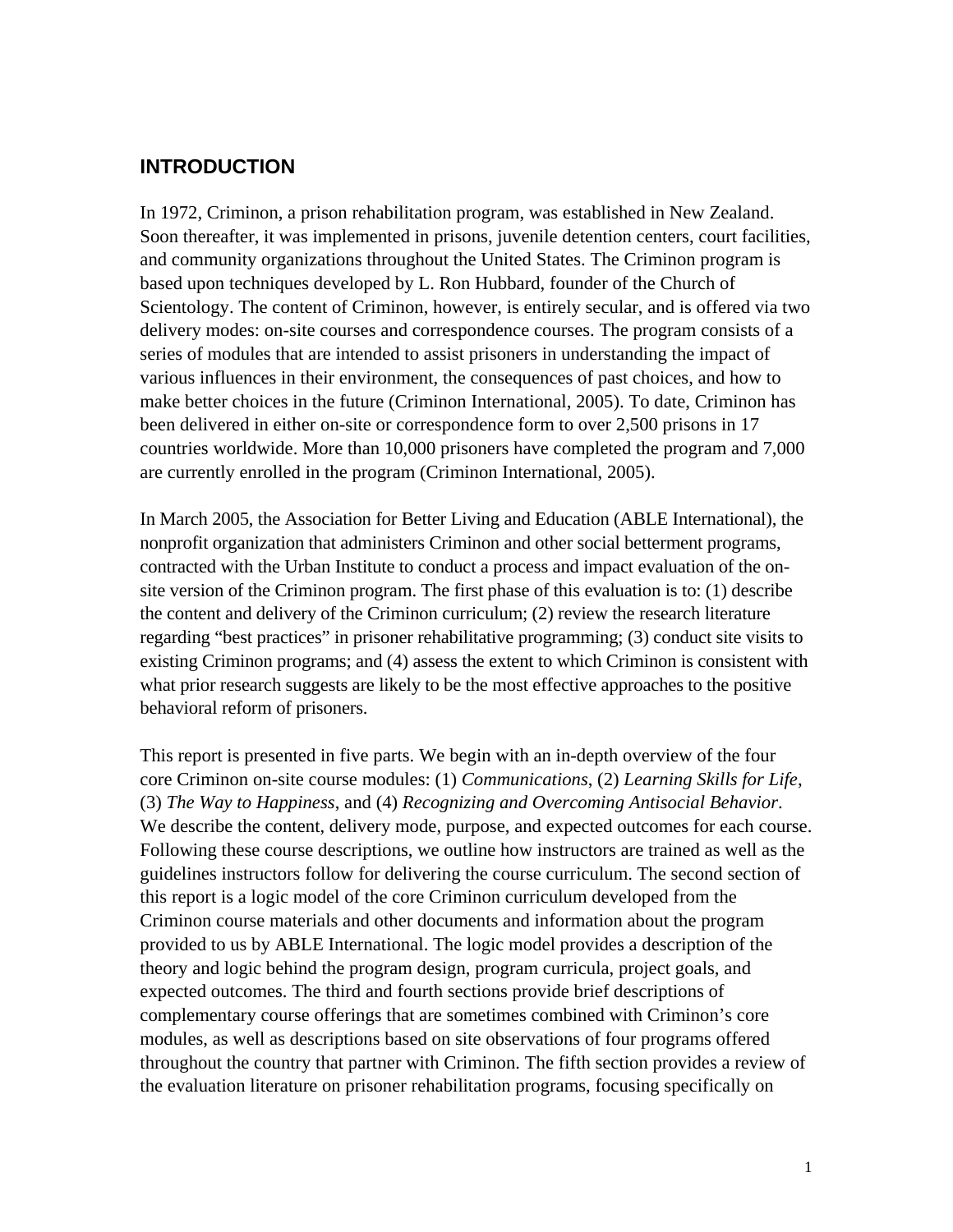<span id="page-5-0"></span>programs that address common deficits found in prisoner populations, such as cognitivebehavioral skills, life skills, and the development of moral values and restoration of selfesteem. This section describes in-prison rehabilitation programs that have been found to have a positive impact on the development of pro-social behaviors and reduced recidivism, categorized across five broad areas: cognitive-behavioral skills, Moral Reconation Therapy (MRT), Reasoning and Rehabilitation (R&R), life skills, and general correctional program evaluations. The report concludes with a description of the elements of Criminon that are consistent with promising rehabilitation strategies identified through prior research. The results of this report will help identify areas of the curriculum that are likely to achieve the goals of transforming prisoners into confident, ethical, and law-abiding members of society.

# **OVERVIEW OF CRIMINON ON-SITE COURSE MODULES**

The on-site Criminon curriculum consists of four core modules, which are discussed in the order in which they are typically delivered. The first course is the *Communications Course*, which teaches participants how to actively engage in positive social interactions; communicate clearly and effectively through the use of appropriate volume, intonation, and body language; and how to respond appropriately to both positive and negative communication initiated by others. The *Learning Skills for Life Course* teaches the fundamentals of learning through the identification of barriers to effective learning and studying and the use of strategies to overcome those barriers. *The Way to Happiness Course*, central to the program, is based on a secular moral code written by L. Ron Hubbard, which is intended to lead prisoners into a new way of thinking about themselves, their relationships with others, and how they conduct their lives. Lastly, the *Recognizing and Overcoming Antisocial Behavior Course* teaches participants how to identify and deal with antisocial behavior patterns within themselves and others. We conclude with a discussion of Criminon's *Fundamentals of Instruction*, as well as the training and certification process that is required of Criminon's on-site instructors.

### **Communications Course**

#### *Overview*

The *Communications Course* covers a variety of topics that encourage the student to learn how to be comfortable with himself and others, how to speak clearly and articulately, and how to respond calmly and appropriately to comments made and questions posed by others. A 255-page workbook designed for on-site delivery guides the course. The curriculum begins by defining "communication" and providing several illustrations (both with text and pictures) of what constitutes communication, as well as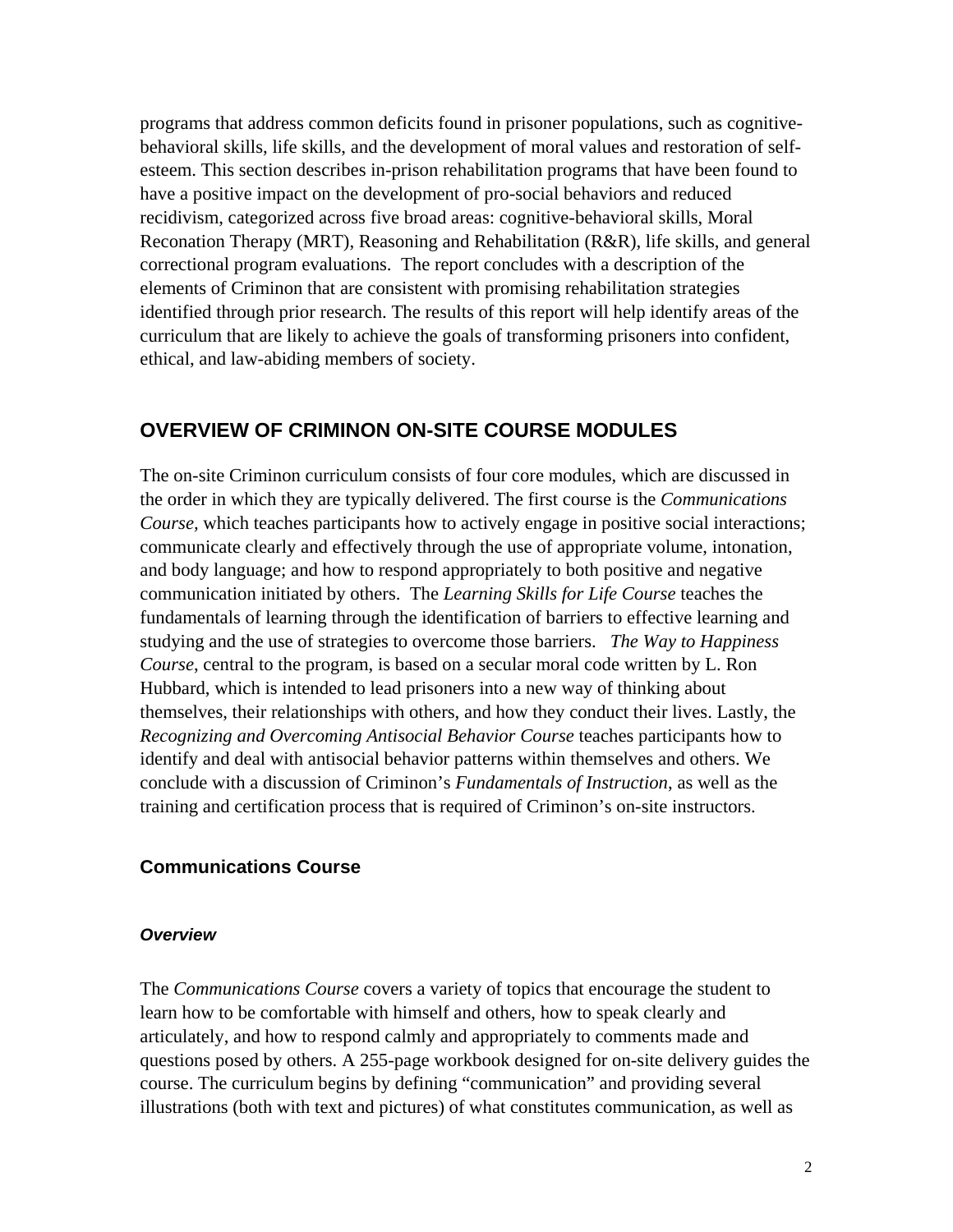<span id="page-6-0"></span>what does not constitute communication. The following definition is provided: "Communication is the exchange of ideas or things between people. One person sends it and the other person gets it" (Criminon Communication Course, p. 7).

The remainder of the course curriculum is presented through a series of drills intended to reinforce the key principles of communication: "be there," "confronting," "bullbaiting," "getting your communication across," "acknowledgments," "getting a question answered," and "handling originations."

#### *Content*

#### *Be There*

According to the course materials, " 'be there' means to be where you are, comfortably" (p. 29). Illustrations of being there and not being there suggest that being there entails confronting the situation or task at hand and thus being fully engaged in whatever you are doing -- whether it is reading, participating in sports, or communicating. The "be there" drill is a silent drill during which twins<sup>[1](#page-6-1)</sup> face each other and sit still, relaxed and comfortable, without twitching or moving.

#### *Confront*

In the context of the communication course, "confront" means, "…being able to face someone or something without being embarrassed or feeling uncomfortable... [or] wanting to run away" (p. 43). Text and illustrations depicting what it is to confront or not confront are provided. They suggest that confronting involves addressing tasks, problems, and interpersonal interactions head-on. The confront drill requires twins to sit facing each other three feet apart without twitching, moving, sleeping, talking, laughing, or being shy, stiff or uncomfortable. Twins are to sit confronting each other until they feel very relaxed and comfortable.

#### *Bullbait*

"Bullbait" is defined as acting or speaking in a way that causes a person to react instead of continuing to confront his twin. The course materials refer to a bullbaiter "pressing buttons" to get a reaction. The text and pictorial illustrations suggest that bullbaiting typically involves challenging the person with some remark or statement with which the person is likely to be uncomfortable or to which he is likely to react. Examples include one man remarking to another, "Wow, what a nose." An individual could also be agitated based on a fear something, such as dogs or rats. The bullbait drill requires twins to sit across from each other and take turns pushing each other's buttons. One twin begins by making a comment that will engender a response of anger ("You look like a frog") or alarm ("There's a big spider behind you!") in order to get the other twin to

<span id="page-6-1"></span><sup>&</sup>lt;sup>1</sup> A "twin" is the term used to describe the student's study partner during course exercises.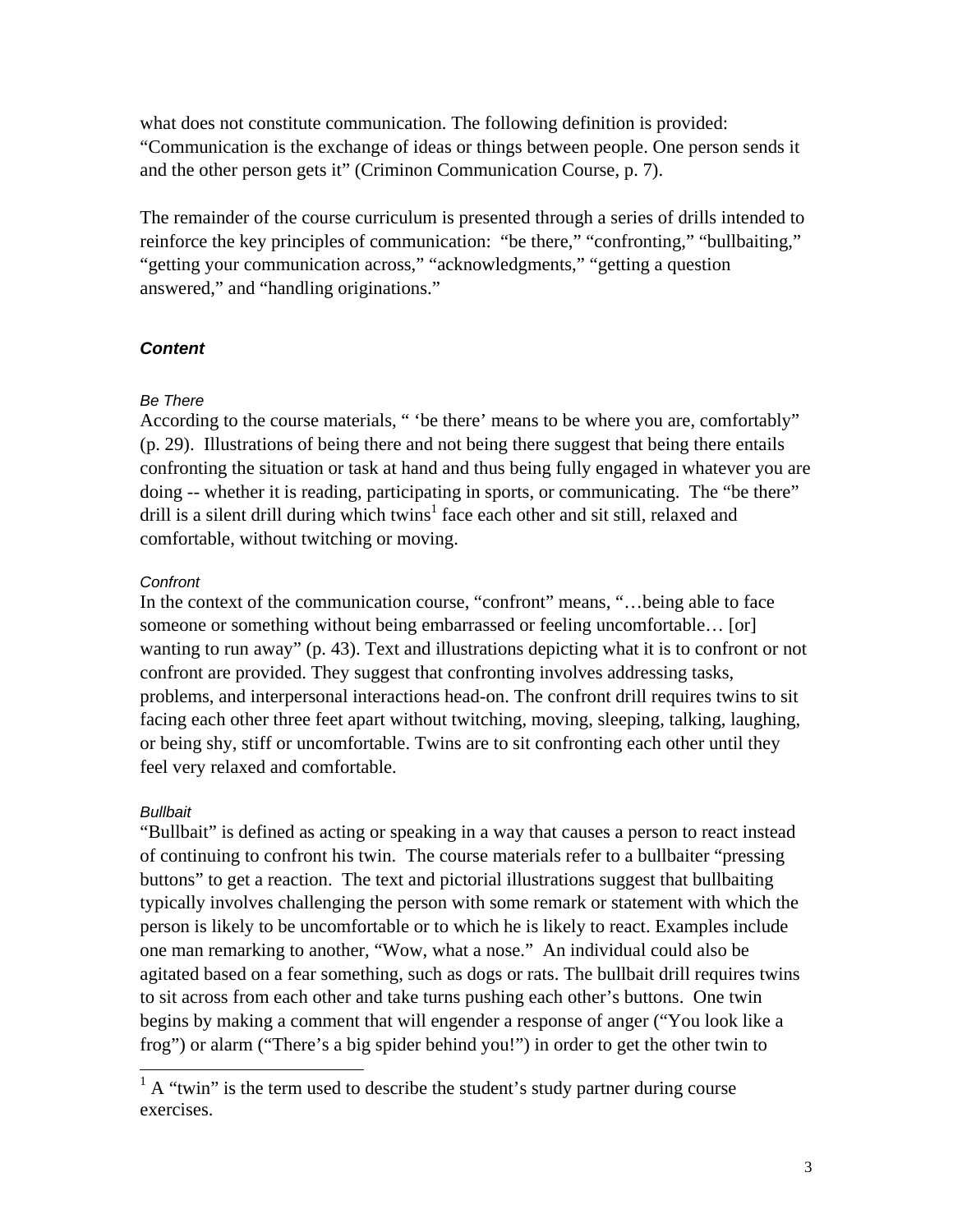react. The bullbaiter is told to repeatedly push buttons – and to make his/her comments increasingly confrontational – until pushing the buttons no longer causes a reaction. The purpose behind this drill is to help students learn to control themselves and communicate more effectively. "If you can be there and not get thrown off or confused by what someone else says or does, it can help you to communicate more easily" (p. 85). It is not expected that pushing the button will cease to have a potential impact when repeated over time, but rather that the person's skill and ability level has developed to the point where they can focus on what is being communicated without being distracted by their emotional response to what the other person is doing or saying (Gutfeld, 2005). An illustration of a young woman singing confidently in front of a bored and rude audience underscores this point.

#### *Getting Your Communication Across*

This section is intended to instruct students on how to communication clearly and effectively through the use of appropriate volume, intonation, and body language. Twins are instructed to sit across from each other and take turns reading lines from Lewis Carroll's *Alice in Wonderland*<sup>2</sup> as if the prose were their own. The lines provided from Carroll's book include both questions and declarative statements. Students are instructed to take turns reading those lines in order to "reach the person you are talking to… You want him to understand it" (p. 111). The twin on the receiving end of the drill determines whether his partner has communicated clearly ("pass!") or not ("fail – you said it too softly").

#### *Acknowledgments*

"An acknowledgment is something that you say or do to let another person know that you heard them and understood them" (p. 126). The curriculum provides both written and visual examples of what people can say or do to indicate that they have heard and understood someone communicating with them, as well as examples that would *not* constitute appropriate acknowledgment. The acknowledgment drill instructs twins to sit facing each other and take turns reading lines from *Alice in Wonderland* while the other acknowledges those statements or questions.

#### *Half-Acknowledgments*

Half-acknowledgments are responses designed to encourage the person communicating to keep talking. Illustrations of half-acknowledgments include a man asking a woman how her trip was and providing encouraging words to get her to continue to elaborate. The half-acknowledgment drill instructs twins to face each other and take turns reading part of a line from Alice in Wonderland, waiting for the other student to provide encouraging words for the speaker to continue.

<span id="page-7-0"></span><sup>&</sup>lt;sup>2</sup> According to Criminon instruction materials, there is no significance to the selection of *Alice in Wonderland* as the text from which to draw quotes.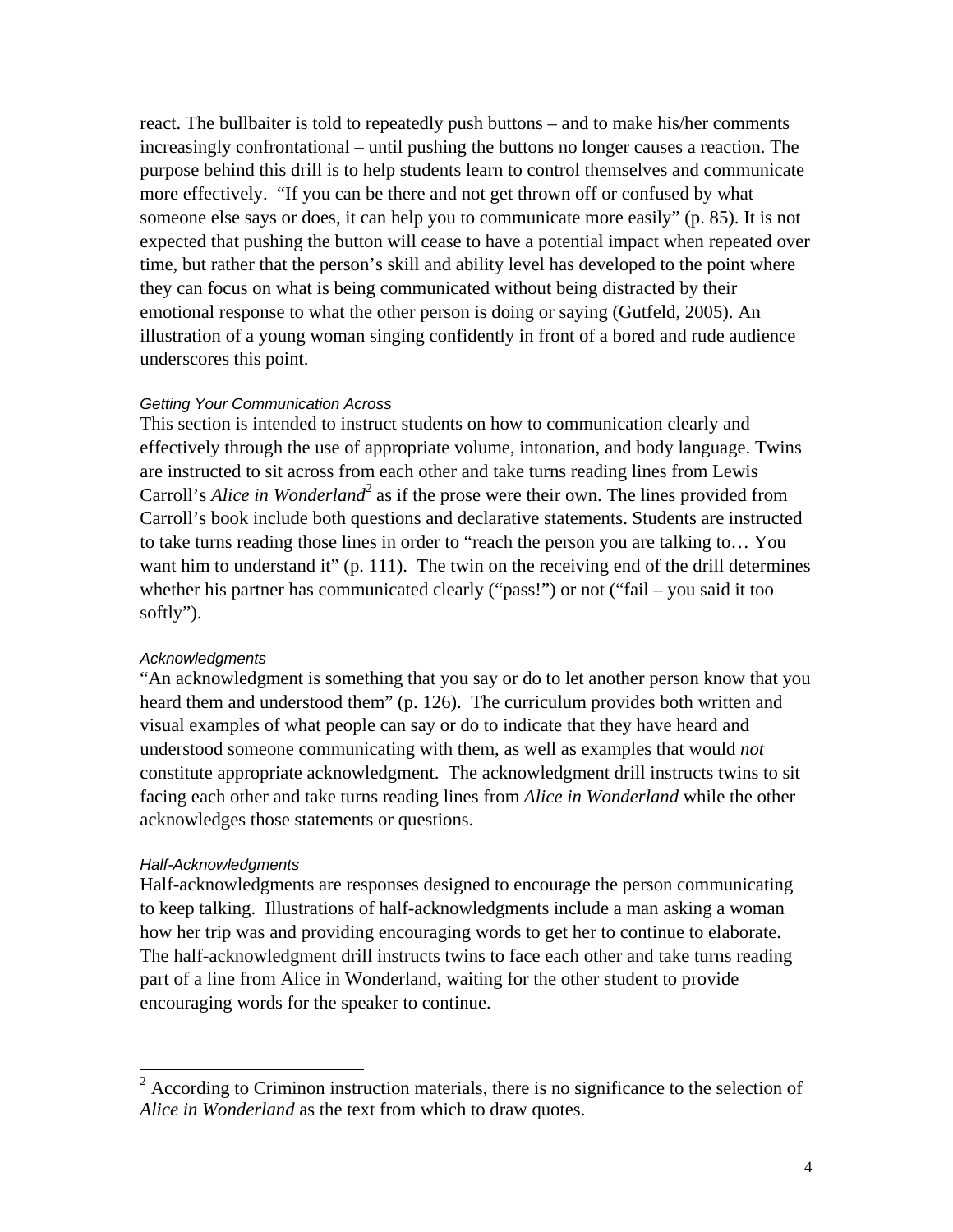#### <span id="page-8-0"></span>*Getting a Question Answered*

This section is designed to help students learn how to pose questions in a way that elicits an appropriate response. Illustrations provide information on what constitutes a responsive versus an unresponsive answer. The drill instructs twins to sit across from each other and take turns asking questions until they are able to elicit an appropriate response.

#### *Handling Originations*

Originations are communications initiated by another person. This section instructs students on how to respond appropriately when a speaker communicates feelings, ideas, or problems related to him or herself. The curriculum illustrates through text and pictures examples of what does and does not qualify as an origination. Responding to an origination requires acknowledgment and often sympathy. The drill is designed to teach students how to handle an origination in a friendly way that communicates understanding. Twins sit facing each other and take turns reading a series of questions and statements until the other student gives an appropriate acknowledgment.

# *Delivery Mode*

The *Communications Course* is led by one or more<sup>3</sup> instructors who supervise paired students (termed "twins") and guide them through a series of communication drills. Drills are to be conducted repetitively, until each student is able to do them with ease (p. 19). Students are instructed not to stop the drill and move on to the next one until they have "passed" on it, which means that both their twin and the instructor have determined that they have done the drill successfully.

Students are also instructed through the course materials to prepare short written assignments that they hand-in to the instructor. The written assignments are designed to reinforce certain key concepts in the curriculum, such as what effective communication looks like, or what might happen if someone did not acknowledge another person and how it might feel. The instructor evaluates written assignments and grades them as either "passing" or "rejected." Students receiving rejected written assignments must rewrite their responses and resubmit them to the instructor until they receive a passing grade.

# *Program Purpose*

The purpose of the *Communications Course* is to teach students to be comfortable in the presence of others and to be able to communicate effectively to improve interpersonal

<span id="page-8-1"></span><sup>&</sup>lt;sup>3</sup> The number of instructors varies based on class size. According to ABLE International's Research Director, Howard Gutfeld, the student-instructor ratio is typically five-to-one in juvenile courses and ten-to-one in adult courses.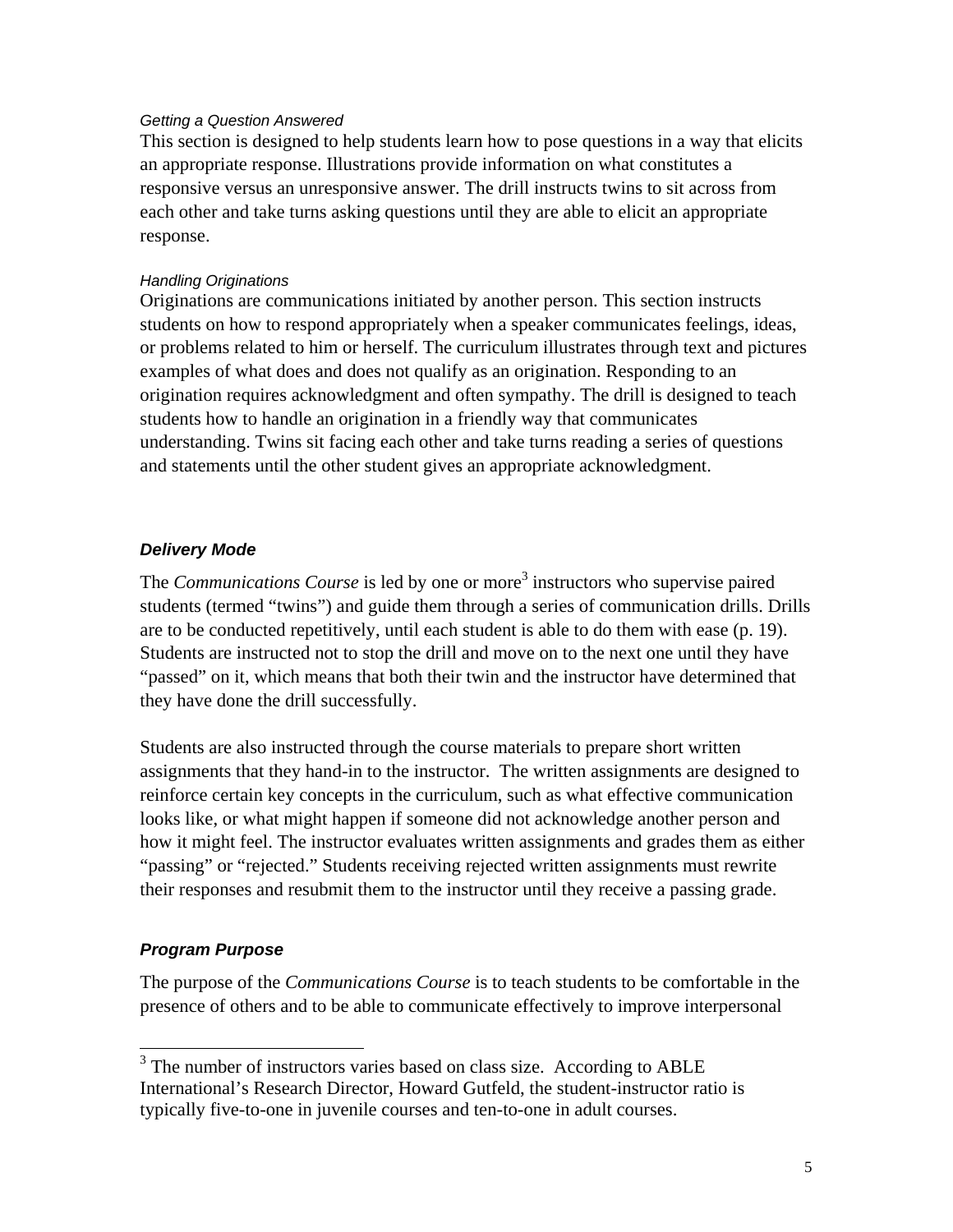<span id="page-9-0"></span>relationships and avoid conflict. The techniques taught in the *Communications Course* are designed to increase the student's confidence in his ability to deal with contentious and upsetting matters through verbal communication.

#### *Expected Outcomes*

The expected short-term outcomes of the Criminon *Communications Course* are increased confidence, strengthened ability to communicate comfortably with others in a non-confrontational manner, and decreased sensitivity to potentially upsetting situations. The expected long-term outcomes of this course are improved interpersonal relationships and a reduction in the use of verbal or physical violence.

# **Learning Skills for Life Course**

#### *Overview*

The purpose of the *Learning Skills for Life Course* is to teach students how to overcome barriers to learning so that they can read and study more effectively. These learning skills are designed to enable students to use what they learn in their daily lives, helping them to build new knowledge and develop new skill sets.

#### *Content*

The curriculum of the *Learning Skills for Life Course* consists of a 233-page workbook, which is made up of a series of lessons and drills to reinforce those lessons, and an 11 page check-sheet, which documents student's progress through the course materials. The course is designed for on-location delivery. The workbook begins with an overview of general concepts that are critical to the entire course content, such as "learning" and "studying." It includes a discussion of why individuals choose to learn and study, and why these are important life skills. The majority of the course content focuses on explaining the three barriers to learning, teaching the student how to recognize that they have in fact run into a barrier to learning, and explaining methods they can use to overcome each barrier. The course content concludes with discussions and examples of four demonstration and learning techniques: (1) the demonstration kit; (2) clay demonstration; (3) sketching; and (4) study drill cards. A more detailed description of the course content is provided below:

#### *Learning How to Learn*

This section covers the fundamentals of learning and studying. The course curriculum explains that, "to study means to: look at something, ask questions about it, or read about it, so that one can learn about it" (pp 17-19). This section explains that individuals study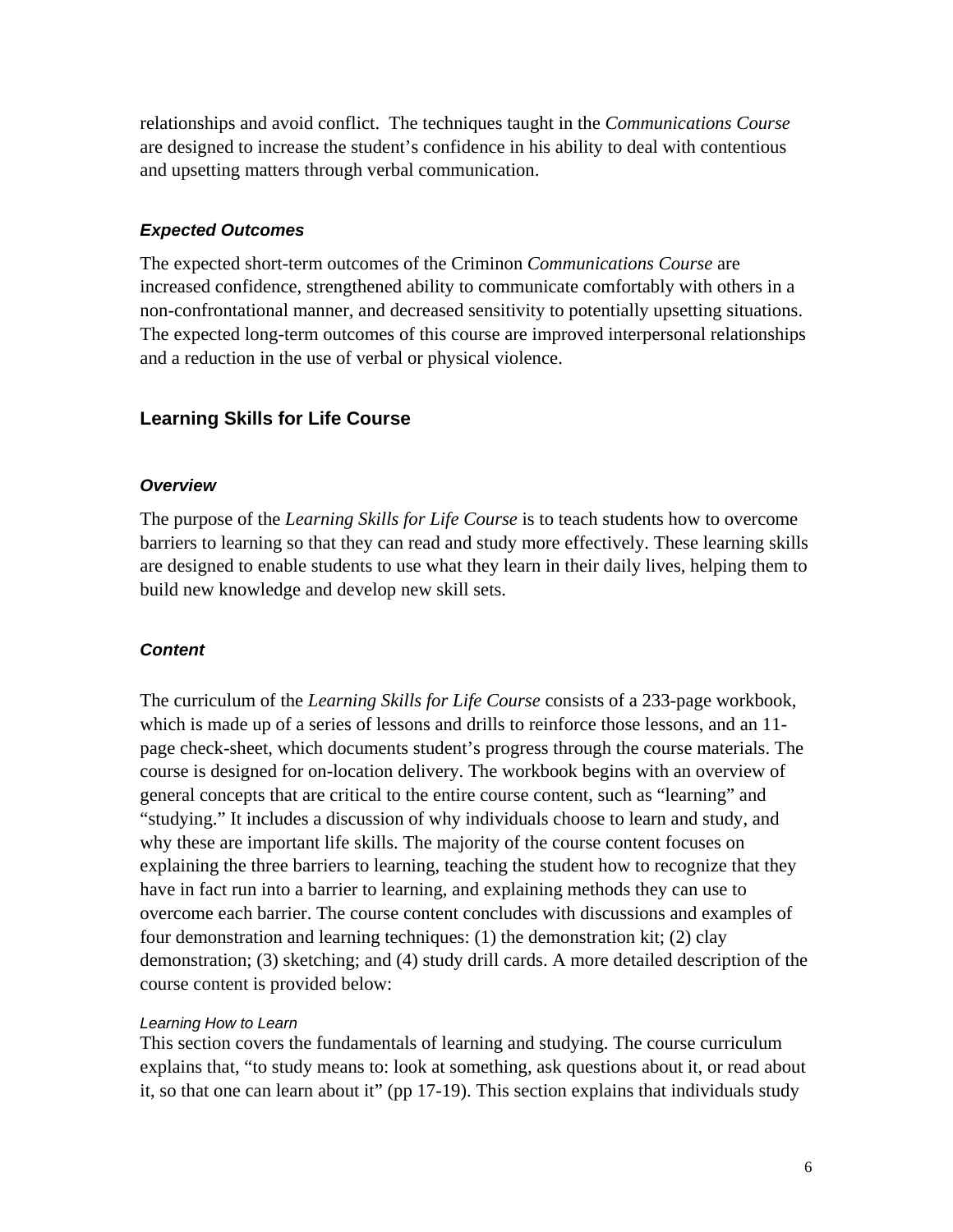so they can use what they have learned. Furthermore, the material in this first section explains that some people do not know how to study, and therefore have trouble learning.

#### *The First Barrier to Study: Lack of Mass*

This section of the course curriculum explains the first barrier to learning, "Lack of Mass." Lack of Mass occurs when an individual does not have the actual physical object that s/he is studying. Through the course materials and drills, students learn how to recognize that they have in fact run into this barrier to learning. The materials explain the methods one can use to overcome this barrier. For example, if one cannot obtain the real thing (mass), a drawing, clay model, or movie may substitute for it. But reading about it, or listening to someone talk about it does not suffice or substitute for mass. According to the course materials, having a lack of mass can make one feel: squashed, bent, sort of spinny, sort of lifeless, bored, angry, dizzy, can lead to one's stomach feeling funny, can lead to one having headaches, and can make one's eyes hurt (pp 59-62). Students are instructed in how to identify these feelings as symptomatic of a lack of mass so that they may apply methods to overcome this barrier.

#### *The Second Barrier to Study: The Skipped Gradient*

This section of the course curriculum explains the second barrier to learning, "The Skipped Gradient." Learning something step-by-step is called "learning on a gradient." An individual must learn each step, or gradient, in a task to be able to perform the entire task well. If an individual encounters a step that is too difficult or poorly understood, he or she has "skipped a gradient." Through the course materials and drills, students learn how to recognize that they have encountered this barrier to learning, which results in feelings of confusion and reeling (p 84). The key to overcoming the missed gradient barrier is not to examine the new step that is too hard, but rather to examine the previous step that the individual thought s/he understood. It is this former step that the individual does not completely understand and therefore s/he is unable to proceed to the next steps and accomplish the task.

#### *The Third and Most Important Barrier to Study: The Misunderstood Word*

This section of the course curriculum explains the third and most important barrier to learning, *The Misunderstood Word*. The Misunderstood Word is the most important barrier to learning because it is the single barrier that can stop an individual from learning anything at all. Through the course materials and drills, the student learns how to recognize that they have run into this barrier and how to overcome it. According to the curriculum, a misunderstood word, phrase, or symbol can make one feel blank, tired, not there, worried or upset (pp 110-111). If an individual is feeling any of these symptoms it is invariably due to a misunderstood word, phrase, or symbol. Similar to the skipped gradient, the misunderstood word, phrase, or symbol is not in the current section that the individual is reading, but rather it is in the section or page immediately preceding it. The key to dealing with a misunderstood word, phrase, or symbol is to look it up in a dictionary.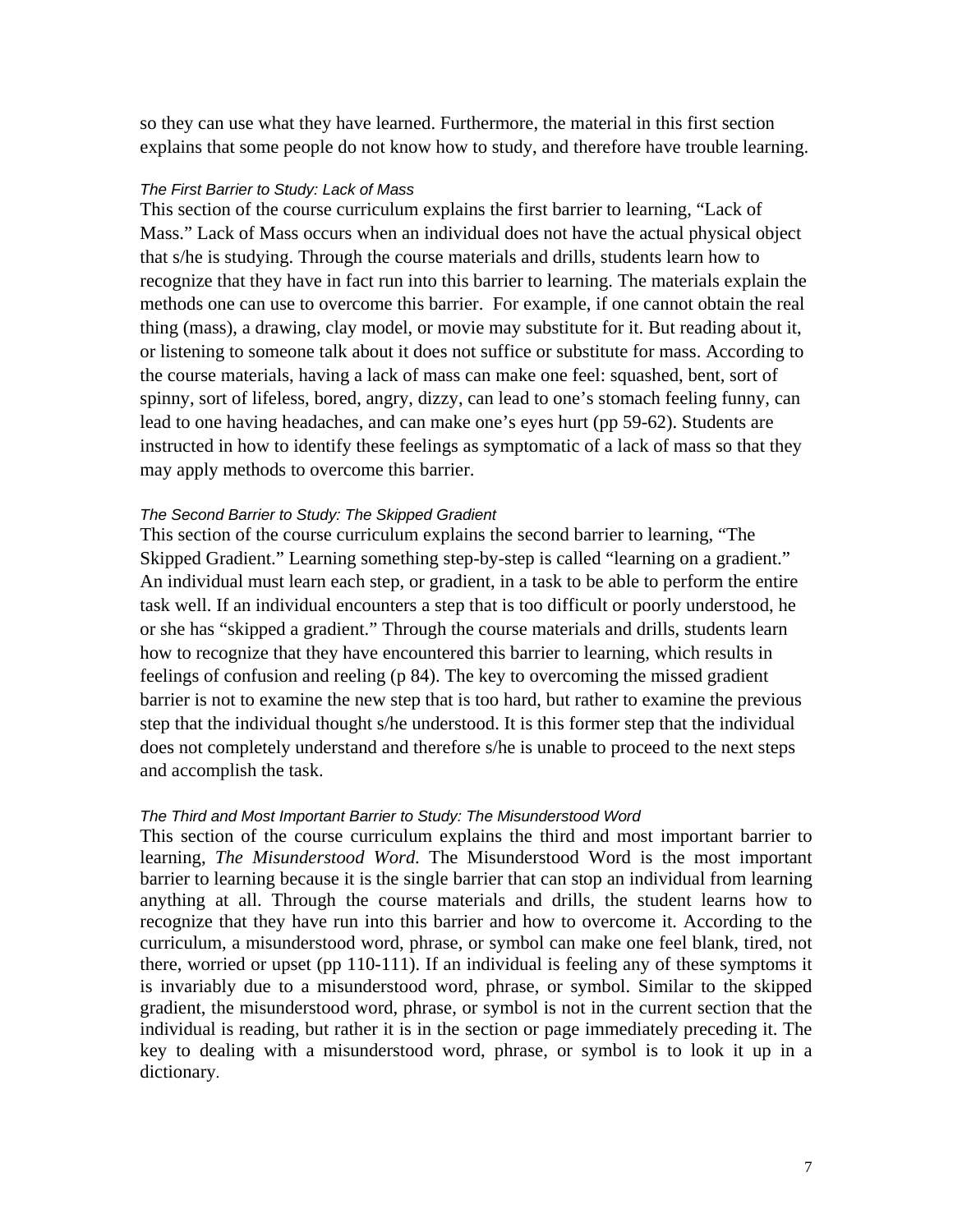#### *Learning the Meanings of Words*

This section of the course outlines the eight-step process that an individual must undertake to learn the meaning of a word or phrase that they do not understand. The eight steps are provided below:

- 1. Look at the previous section of what you were reading and locate the misunderstood word;
- 2. Look it up in a dictionary;
- 3. Read all the definitions;
- 4. Read the definition that fits your sentence;
- 5. Make up sentences using the word until you really understand the definition;
- 6. Learn each of the other definitions in the same way;
- 7. After you've learned all the definitions, go back to what you were reading;
- 8. If you are not "bright and ready to study again" there is still a misunderstood word. Go back through steps 1-7 until all misunderstood words have been identified and understood; and
- 9. Return to the location that you found the earliest misunderstood word and resume studying.

#### *Demonstration and Learning*

The final section of the course curriculum introduces the student to a number of learning tools and has several drills that the student must undertake to practice using each of the tools. The tools include a demonstration kit, a clay demonstration, sketching, and study drill cards. The demonstration kit contains various objects<sup>4</sup> that can be used to represent whatever it is someone is trying to learn about. For example, a piece of cork represents a person trying to learn about car engines, a paper clip represents a book about car engines, and a rubber band represents an actual car engine. Using the demo kit, the student roleplays the learning activity with each of the objects. The clay demonstration involves making something in clay. It helps one better understand what s/he is studying by understanding how an object is put together, how it looks or how it works. According to course materials, making representations out of clay can make the object one is trying to learn about more real to the student. Sketching involves making a rough drawing of something one is trying to learn (e.g., directions to the store). Study drill cards help students memorize the symptoms associated with each learning barrier and the methods to overcome each barrier. One side of the card lists the symptoms and the reverse side lists the name of the barrier and the specific steps used to overcome it. If there are specific steps to handling a barrier (i.e., the 8 steps to understanding a misunderstood word), the student must be able to list them off exactly in order, with numbers.

<span id="page-11-0"></span> <sup>4</sup> The *Learning Skills for Life* coursebook cites "corks, pen tops, buttons, pieces of sponge or other similar things" as examples of items contained in a demonstration kit (p. 178). However, Criminon's *How To Supervise Students Through the Criminon Program* notes that prisons may have restrictions on such objects. Therefore, instructors are told to find out what restrictions exist in the prison, so as to accommodate them (p. 56).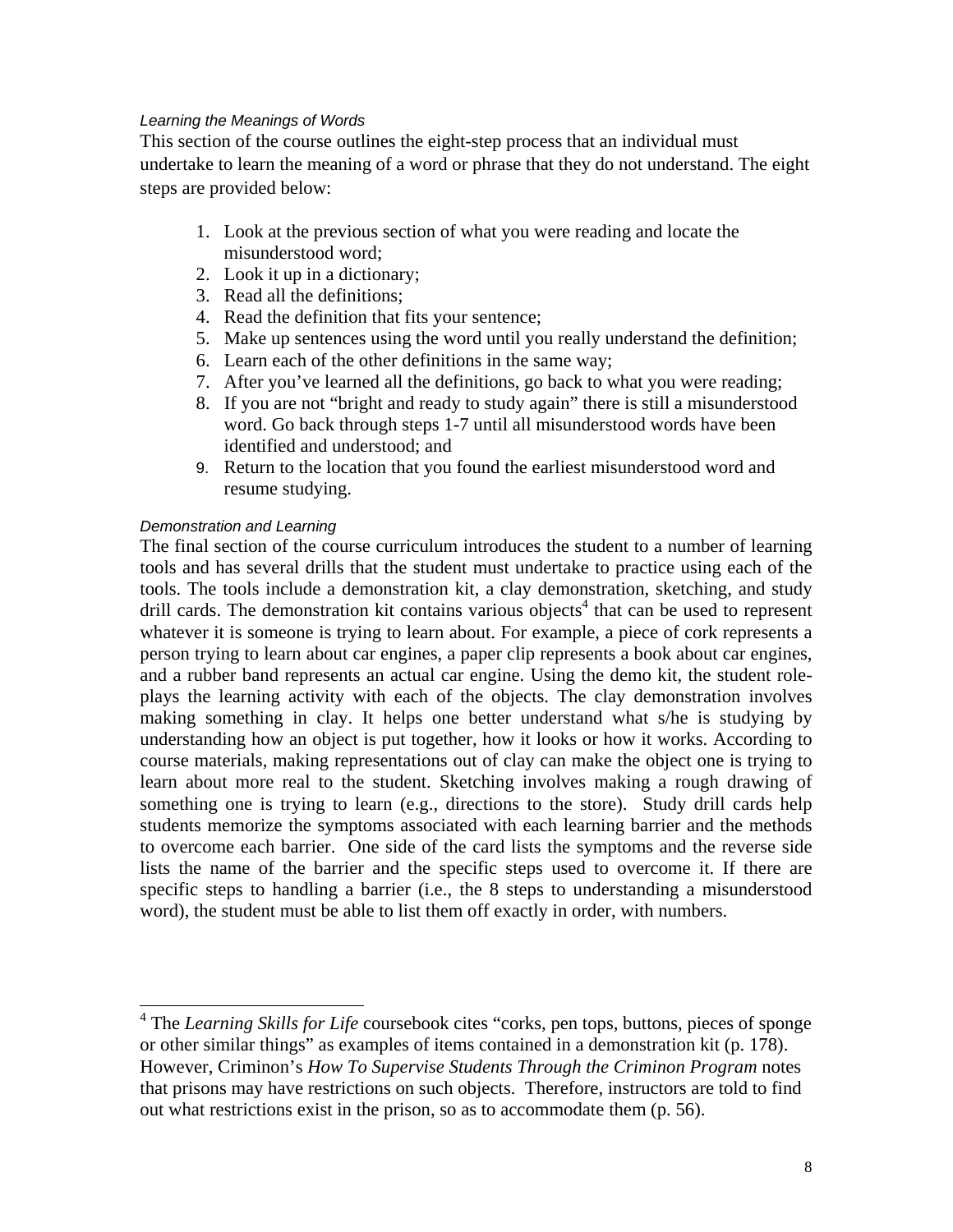#### <span id="page-12-0"></span>*Delivery Mode*

The course is designed for on-location delivery with one or more instructors and approximately 15-40 students in each class. There are a number of drills throughout the course materials that the students work on individually or with a twin. Pairs of twins work through the course content at the same pace. As students complete a drill, they either initial the corresponding line on the course check-sheet, get their twin's initials, or get their instructor's initials, based on the workbook instructions.

Each section describing a study barrier contains drills that require students to demonstrate that they understand and can illustrate – both physically with their bodies, and through pictures and sketches – each of the negative consequences of the barrier (e.g., associating bored with lack of mass, confusion with skipping a gradient, and blankness with a misunderstood word). Students must be able to distinguish the negative feelings associated with each particular barrier from those associated with the other barriers. The curriculum also includes short written assignments that each student hands in to the instructor, and interactive drills with a twin that involve practicing with the demo kit, clay demonstration, sketching, and the study drill cards.

# *Program purpose*

The *Learning Skills for Life Course* is designed to improve students' reading and learning skills. The course addresses the ability of the individual to extract, comprehend, and use information, primarily through reading. The course is designed to enhance the student's ability to understand and use the information provided in subsequent Criminon modules, as well as to increase the student's acquisition of new knowledge, whether derived from school or educational programs, on the job, or through vocational advancement.

# *Expected Outcomes*

The short-term expected outcome of the *Learning Skills for Life Course* is that students will acquire a basic understanding of Study Technology<sup>[5](#page-12-1)</sup> so that they may apply it to future learning. The long-term expected outcome of the course is that students will be able to successfully study any subject they wish and apply what they learn to a variety of life circumstances.

<span id="page-12-1"></span><sup>&</sup>lt;sup>5</sup> "Technology" is the term used throughout the Criminon course curriculum and instructor's training manuals to describe the methodology employed for a particular task.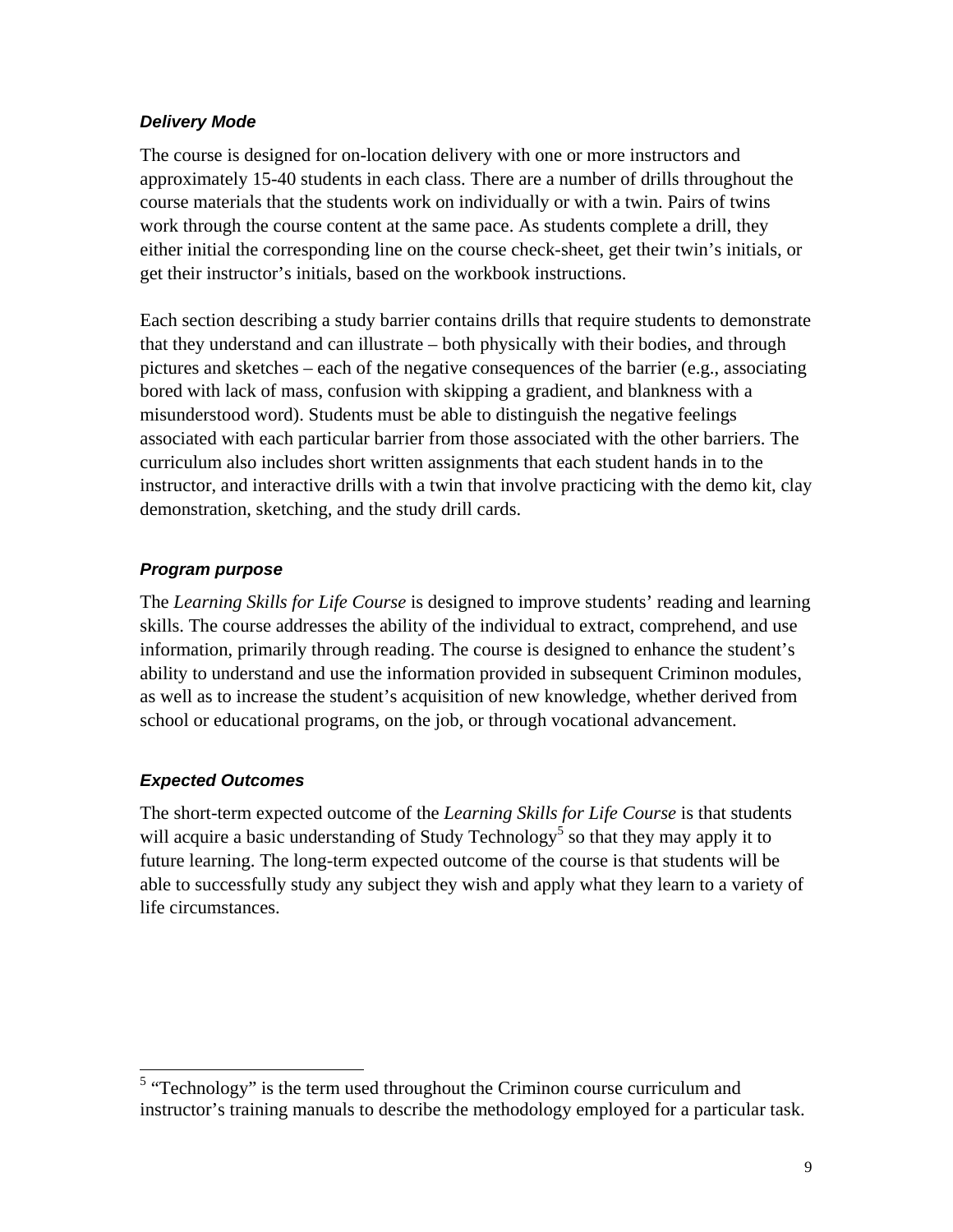# <span id="page-13-0"></span>**The Way to Happiness Course**

#### *Overview*

*The Way to Happiness Course* is the cornerstone of the Criminon curriculum, providing participants with lessons in understanding and integrating the 21 tenets of L. Ron Hubbard's *The Way To Happiness* into their lives. The course is guided by a 64-page booklet entitled *The Way to Happiness* and a 313-page workbook designed for on-site delivery. Each tenet is explained, followed by a series of questions and activities designed to reinforce the importance of integrating the principles into the participant's daily life. The curriculum covers topics in the areas of personal, civic, legal, and social ethics, framing them so as to show the participant how adhering to the principles in *The* Way to Happiness can ensure their survival<sup>[6](#page-13-1)</sup> and lead to a happier, more fulfilling life. The course seeks to accomplish this by appealing to the participant's self-interest with examples of how his or her behavior can positively or negatively influence his or her happiness and survival.

The course book instructs participants that through the course, participants can build pride and self respect while improving the quality of their lives. Participants are also encouraged to give the booklet to others so that they too may improve the quality of their lives. The 21 tenets are grouped thematically below.

#### *Content*

#### *Taking Care of Yourself*

The first of the course's 21 tenets teaches participants to care for themselves.<sup>[7](#page-13-2)</sup> The subtenets of "Take Care of Yourself" include seeking medical care, maintaining personal hygiene, and getting the requisite amount of rest and nutrition. The curriculum presents each sub-tenet and describes potentially negative conditions associated with a lack of adherence. Tenets two and three address threats to physical well being posed by intemperance and promiscuity, respectively. The curriculum cites violent emotions caused by unfaithfulness and sexually transmitted diseases as reasons to be sexually faithful (pp 37-38).

#### *Work Ethic*

Tenets sixteen and seventeen describe the value of industriousness and competency. According to the curriculum, productivity is essential to morale. Competency is defined

<span id="page-13-1"></span> <sup>6</sup> *The Way to Happiness* booklet defines survival as "the act of remaining alive, of continuing to exist, of being alive."

<span id="page-13-2"></span> $7$  The course addresses taking care of oneself in the first tenet. This principle is also a subtenet of the twelfth tenet, Safeguard and Improve Your Environment. This subtenet reads, Be of Good Appearance.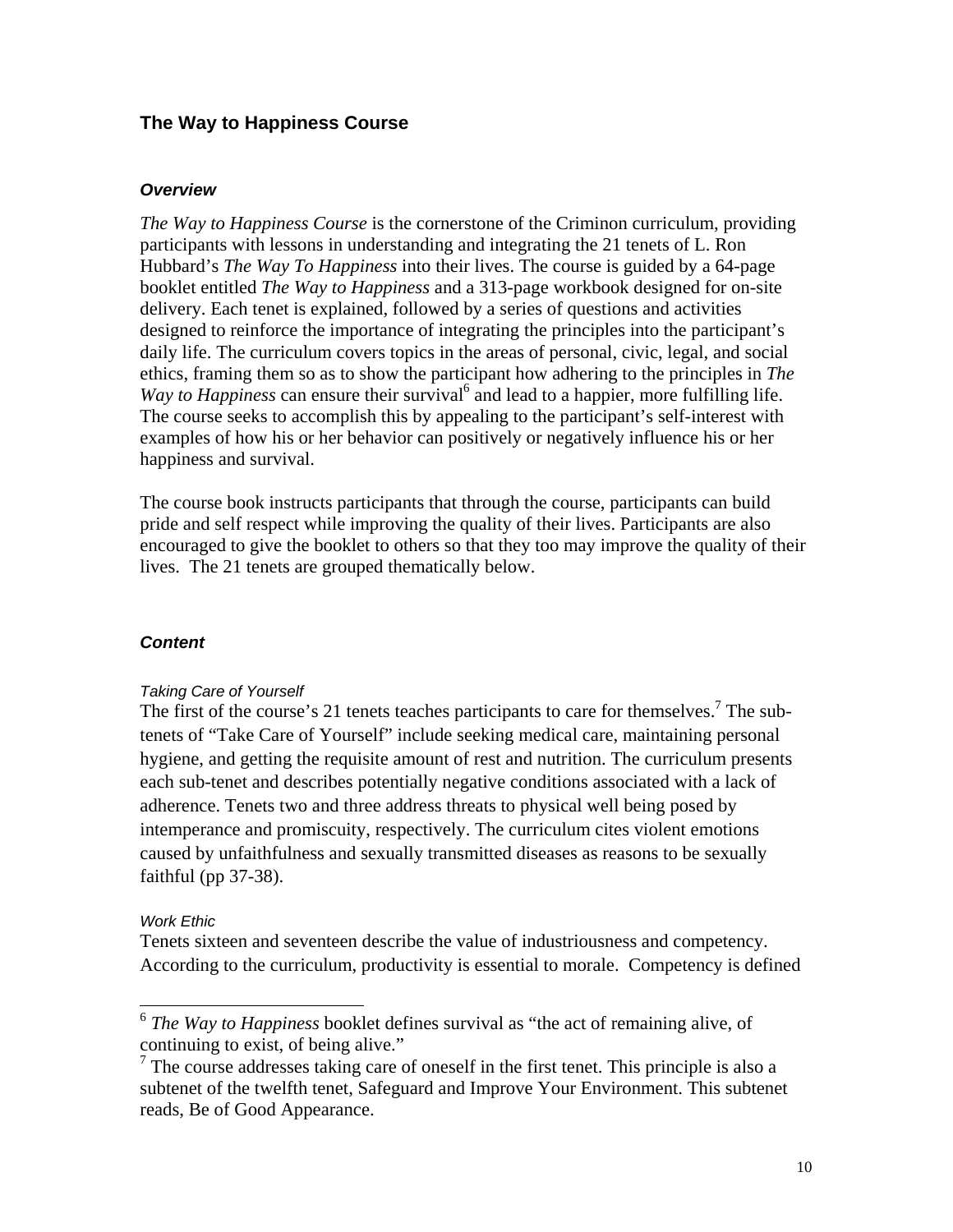as "a person [accomplishing] what he planned to" (p. 178), and is divided into three subsections: look, learn and practice. 'Looking' is defined as "[seeing] what you see and not what someone else tells you to see" (p. 180), 'learning' is the process of differentiating truth and falsehood, and 'practice' is the application of learned information. The curriculum teaches students that they must be able to "look, learn and practice" if they are to be competent. The "look" component of competency draws on the literal meaning of the word; participants are encouraged to see things as they truly are. The learning component of competency draws on the concepts covered in Criminon's *Learning Skills for Life Course*: students are taught that learning involves not just memorization of facts and processes, but finding better ways to do things. In this way, the text emphasizes that looking involves passive observation, whereas learning requires the student to seek out knowledge.

#### *Civic Ethics*

Civic ethics addressed in *The Way to Happiness Course* include political participation, religious tolerance, relationships with parents and children, environmental conservation, and truthfulness. Course materials on civic ethics focus on demonstrating to participants that their behavior can affect the society in which they live and that society can in turn affect them. For example, the sixth tenet teaches participants that when they set a positive example for others, they can change the behavior of others. This in turn will elicit behavior from others that the individual will find pleasing.

The idea that participants' interaction with society and their environment can positively or negatively affect them is incorporated into several of the tenets. The curriculum teaches participants to consider reciprocity when acting. The text recognizes this concept as 'The Golden Rule' in tenets nineteen and twenty. The fourth tenet, Love and Help Children, reinforces this principle by counseling participants to set a good example for children; the curriculum describes a child who is not moral or self-reliant as a "liability to everyone" (p. 45). Tenet 12, Safeguard and Improve Your Environment, incorporates three sub-tenets: 1) Be of Good Appearance, 2) Take Care of Your Own Area, and 3) Help Take Care of The Planet (pp 119-124). These three sub-tenets all reinforce the principles of personal responsibility to self, each other, and the environment – they develop from a narrow focus on care for oneself and expand to a broader focus on care for the entire planet.

#### *Legal Ethics*

The tenets regarding legal ethics advise participants not to murder, harm others, steal, or lie. The curriculum's argument against breaking the law appeals to the participant's selfinterest by citing potential negative consequences for those who commit transgressions. The course book teaches participants that breaking the law may seem like a shortcut to getting what they want, but it actually makes it more difficult for them to do so over the long term. The curriculum similarly describes the effect of lying as creating a trap for the person telling the lie.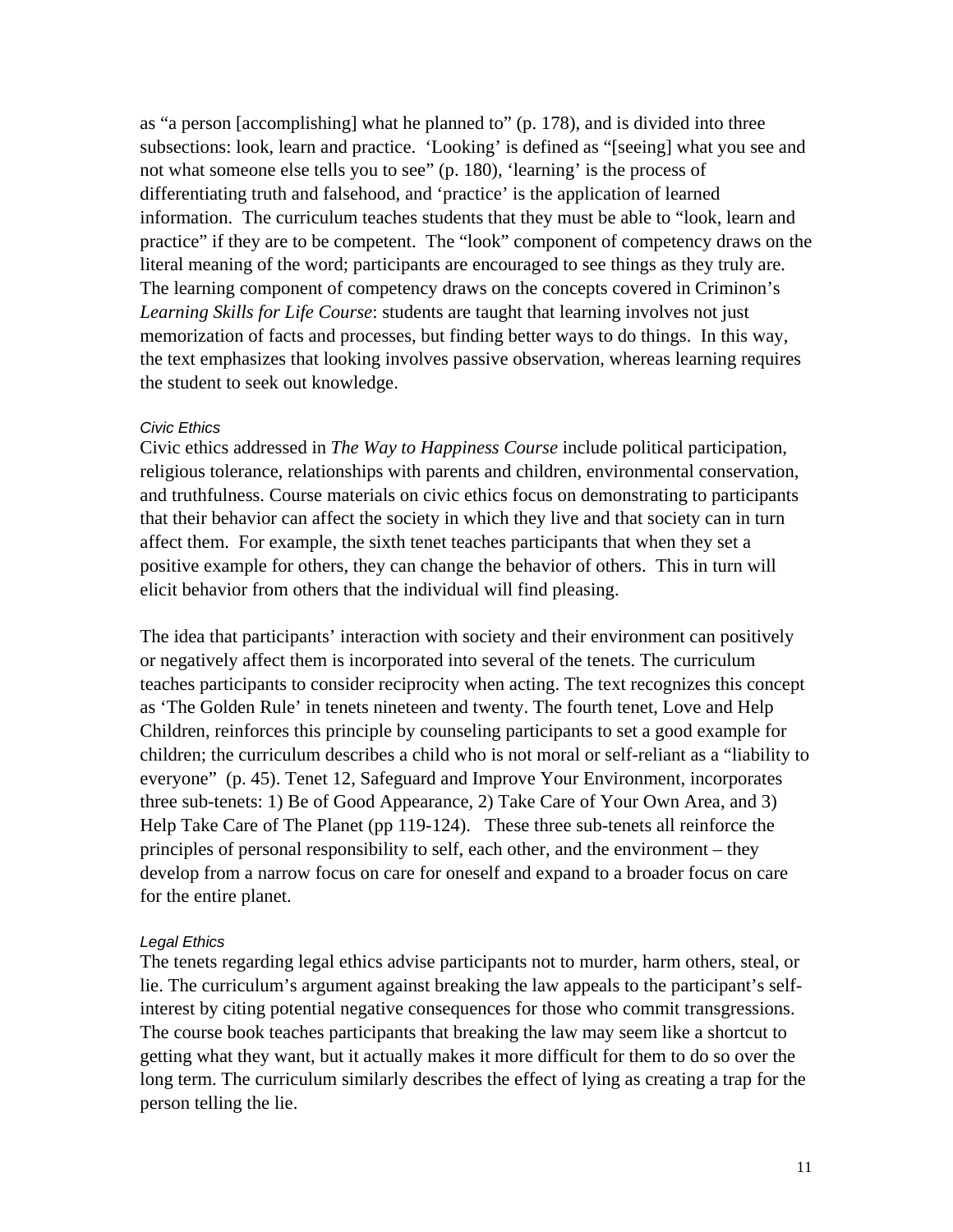#### <span id="page-15-0"></span>*Delivery Mode*

Participants work independently in a designated classroom with one or more<sup>[8](#page-15-1)</sup> instructors present to help participants who have trouble understanding directions or content. Course drills requiring participants to define key terms in their own words and explain the importance of key concepts are required for each of the 21 tenets. Drills often require participants to describe how they might feel in certain hypothetical situations or experiences of their own, related to each of the tenets. Such drills also require participants to turn in written assignments to an instructor. The instructor grades the written assignments and returns them. A few drills require participants to use clay to express their feelings or how they would portray a situation. These drills require that an instructor check the student's work for understanding and correct application of the principles embodied in the specific tenet.

Participants are sometimes directed to complete assignments outside of class. For example, after reading "Set a Good Example," participants are directed to identify how they can set a good example for someone else, to carry out that plan, and to describe their actions in writing. In such cases, students complete their work outside of class and bring any written assignments to their next class for instructor evaluation.

# *Program Purpose*

The purpose of *The Way To Happiness Course* is to help participants build self-respect, regain pride in themselves, and take actions that can help them live a happy life while helping others become happy as well. The course helps the participants to understand, adopt and put into use a set of common sense values and principles associated with the 21 tenets included in the *Way to Happiness* booklet. Through this process, participants learn how to conduct their lives in a manner that is responsible, contributive and in harmony with others and the environment.

#### *Expected Outcome*

The short-term expected outcomes are that participants will learn to act in a socially acceptable manner and feel capable and worthy of behaving in this way. The long-term expected outcome of the course is that participants restore trust in themselves, their

<span id="page-15-1"></span><sup>&</sup>lt;sup>8</sup> The number of instructors varies based on class size. According to ABLE International's Research Director, Howard Gutfeld, the student-instructor ratio is typically five-to-one in juvenile courses and ten-to-one in adult courses.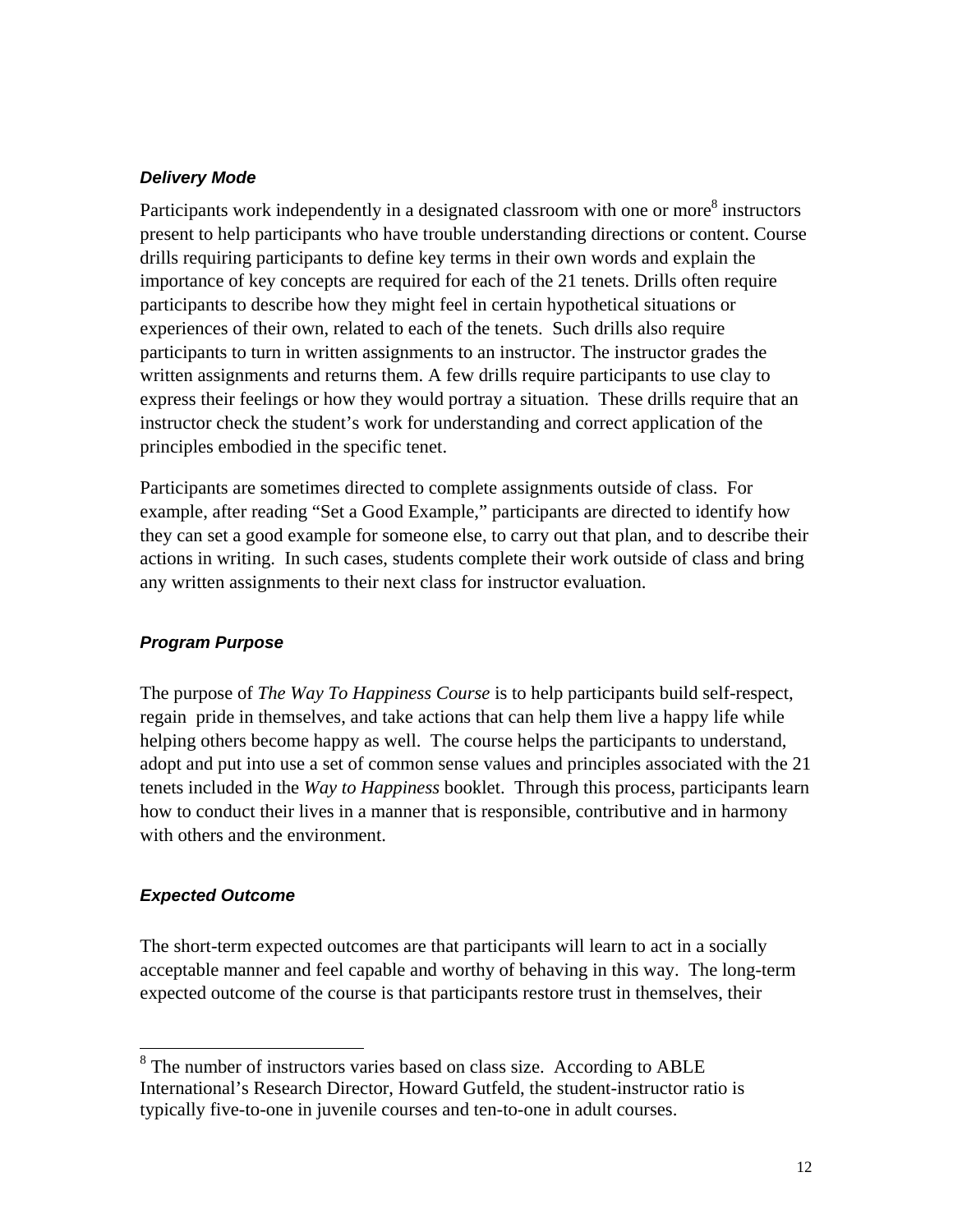<span id="page-16-0"></span>behavior, and responses to others and thus are able to avoid relapsing into their previous criminal and substance abusing behaviors.

# **Recognizing and Overcoming Antisocial Behavior Course**

# *Overview*

Criminon's *Recognizing and Overcoming Antisocial Behavior Course* is intended to teach participants how to overcome the obstacles preventing them from reaching their goals, maintaining good health, and being happy. The course is based on the theory that the difficulties people experience in reaching goals or finding happiness are due to suppression by antisocial individuals. Course participants are instructed in how to identify and overcome the antisocial personality type and the "Potential Trouble Source" types common among individuals associated with the antisocial personality. A 318-page course book and a 56-page instruction and exercise book guide the course, which is designed to be completed independently, in a classroom with one or two instructors.

# *Content*

# *The Antisocial Personality*

Criminon estimates that roughly one in five people have an antisocial personality and one in forty are dangerous (p. 20). The course book provides examples of problems resulting from antisocial personalities including failed businesses and divorces. According to the text, the antisocial personality believes that everyone is an enemy and trusts no one. He or she also believes that their survival depends on suppressing others. Criminon defines the antisocial personality as having the following traits (pp 31-78):

- Speaks only in broad generalities, particularly when passing rumors or lies;
- Deals mainly in bad news, critical remarks, invalidation and suppression of others;
- Negatively alters news when delivering information
- Does not respond to treatment or reform;
- Surrounds him/herself with subordinate, impressionable or weak personalities<sup>[9](#page-16-1)</sup>;
- Habitually blames problems on the incorrect source;
- Cannot finish projects or tasks;
- Has no sense of responsibility;
- Supports only destructive groups and opposes anything constructive;
- Tries to bring good, successful people down through words;

<span id="page-16-1"></span><sup>&</sup>lt;sup>9</sup> According to the coursebook, the leading cause of 'insanity' is association with antisocial persons, although antisocial persons are rarely themselves institutionalized (p. 53).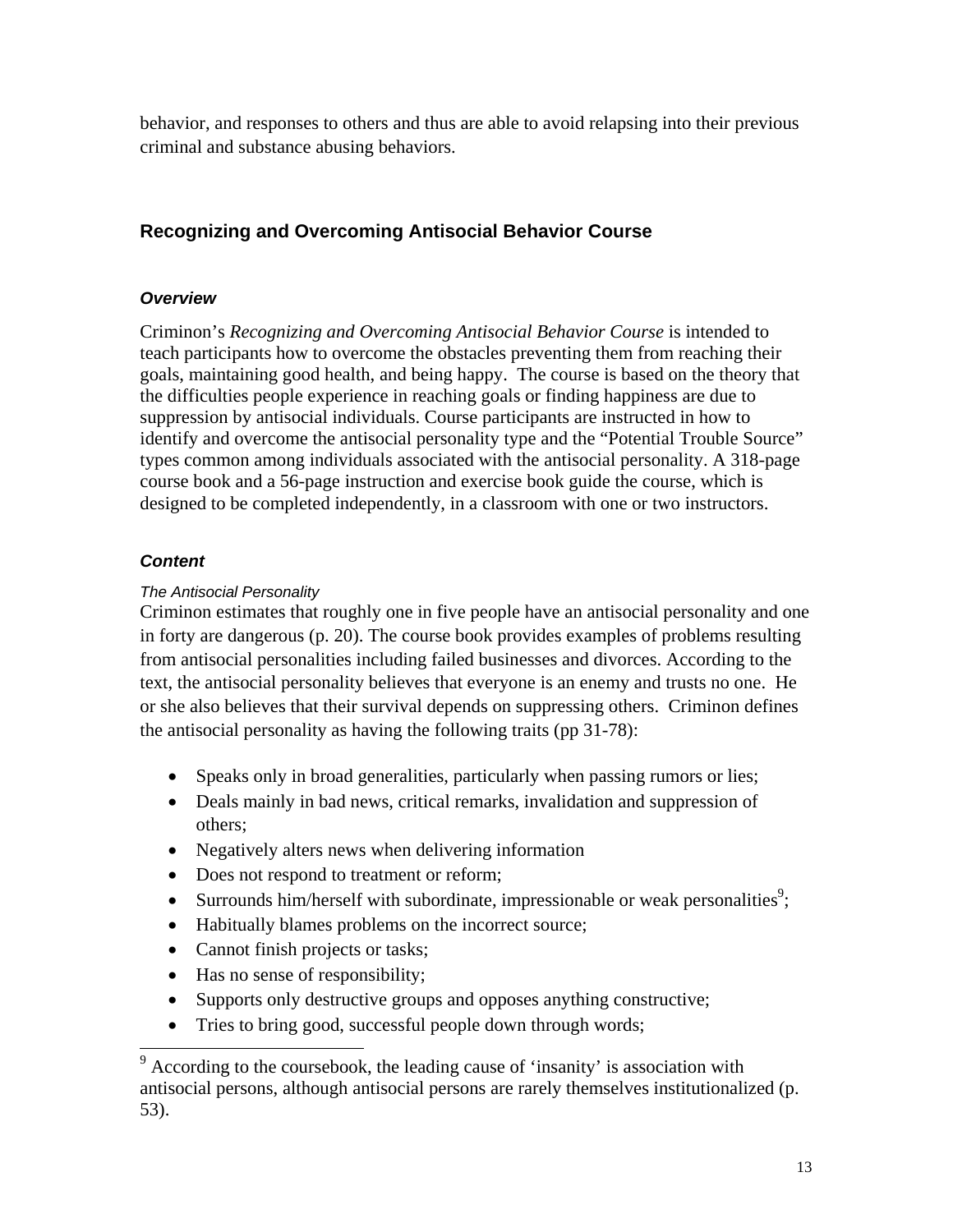- Supports activities that harm others; and
- Does not respect the idea of personal property (i.e. helps themselves to others' belongings).

### *The Social Personality*

According to course curriculum, unless individuals understand the characteristics of social and antisocial personalities, they are unable to discern enemy from friend, and will ultimately end up hurting friends as a result. However, the course curriculum warns participants against making judgments based solely on consideration of antisocial characteristics. Thus, to differentiate the social and the antisocial personalities, one must consider both social and antisocial traits. Criminon defines the social personality as having the following attributes (pp 117-162):

- Speaks of specific circumstances rather than generalities;
- Is eager to relay good news and reluctant to relay bad news;
- Censors information only to spare others' feelings;
- Is very open to reforming negative attributes;
- Associates with those who are 'well, happy and of good morale' (p. 33);
- Correctly identifies the source of a problem;
- Completes projects and tasks when possible;
- Takes responsibility for errors;
- Supports constructive groups and resists destructive ones;
- Helps others;
- Resists acts that harm others; and
- Respects the personal property of others as such.

The curriculum teaches participants that a fundamental difference between the social and antisocial personality types is their view of others: the social personality type wants others to be happy and do well, while the antisocial personality type wishes harm to others. The course book also notes that rising above one's peers in power or status does not necessarily make one antisocial; it is only the motives of the individual in wielding such power or control that differentiate the social from the antisocial.

# *The Potential Trouble Source (PTS)*

A PTS is defined as someone who is connected to and adversely affected by a suppressive person.<sup>10</sup>. One indicator of PTS is when an individual exhibits poor judgment in the presence of a suppressive person. According to the curriculum, "when a person makes mistakes… it is evidence that a suppressive person exists in that vicinity" (p. 185).

<span id="page-17-0"></span> $10$  'Suppressive person' or 'suppressive' are synonymous with 'antisocial personality' (p. 185).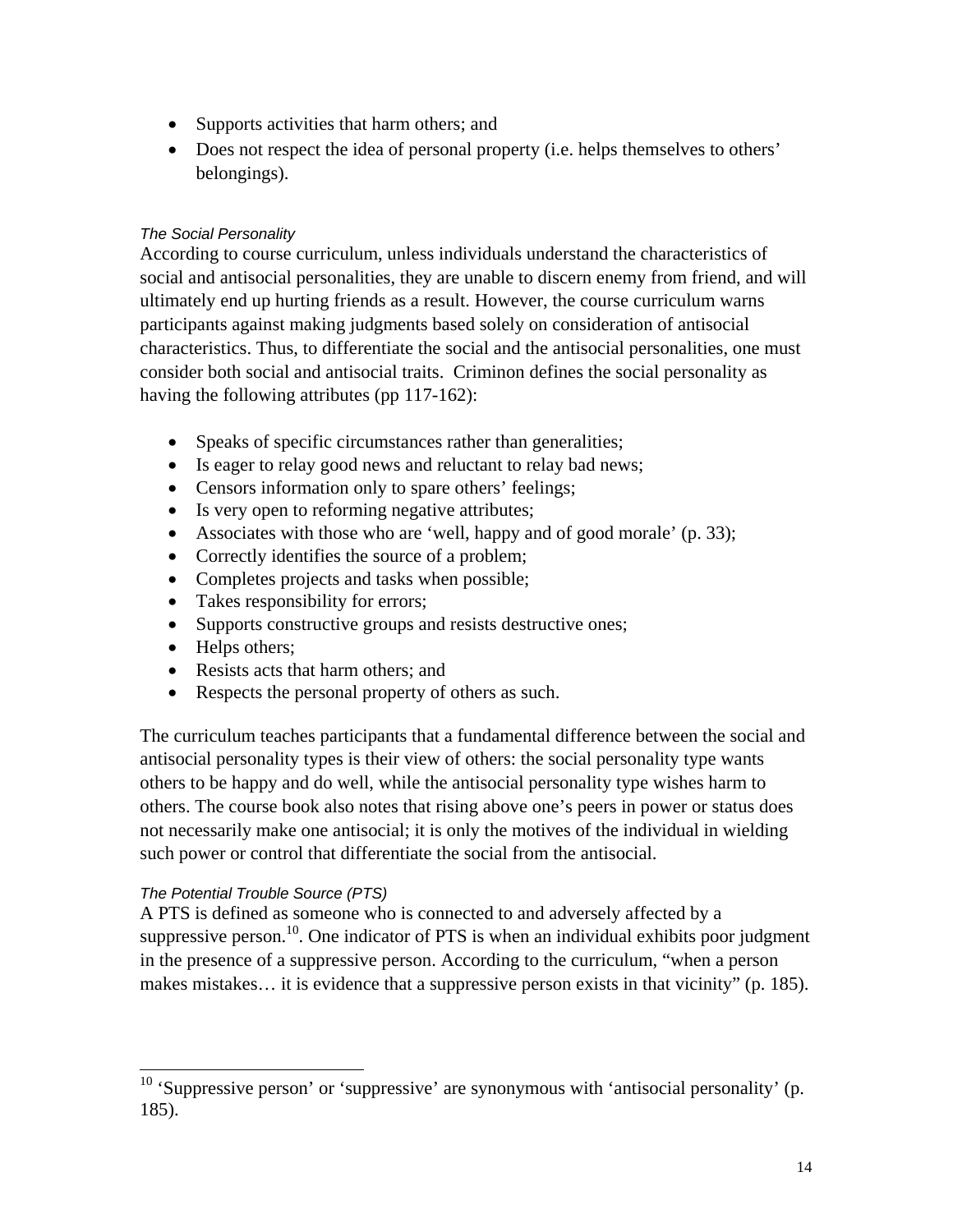The course book identifies three types of PTS personalities. The first is the individual associated with or in close proximity to a suppressive person in his present environment. The suppressive person continuously stands in the way of the individual's attempts to better him or herself. The second type of PTS occurs when past suppression of an individual is reactivated. In this case, when an individual is reminded of a past suppressive person, they can exhibit symptoms associated with the past suppression. The third type of PTS will see suppressive ghosts or demons everywhere he goes. According to the curriculum, such cases are found mainly in mental institutions.

#### *PTS Handling*

The course teaches participants that "all illnesses in greater or lesser degree, and all foulups stem directly and only from a PTS condition" (p. 221). The text identifies three actions to remedy such a condition—Discover, Handle, and Disconnect—and notes that the most basic stumbling block to handling PTS is the notion that there are exceptions or alternatives to this understanding of problems and their solutions.

The curriculum notes that PTS persons are rarely psychotic, but may be in a state of deficiency or illness, which prevents recovery, and that this state is directly caused by suppression. Here the text draws a comparison between doctors' notion of stress and its health effects and PTS and its physical manifestations. According to the curriculum, stress is actually the effect of suppression in one or more areas in an individual's life.<sup>[11](#page-18-0)</sup>

A series of steps that may be used to diagnose others who are PTS is provided in the curriculum. The first step is to give them written materials on the subject that discuss and define  $PTS^{12}$  in hopes that this will lead the individual to believe that his or her accidents or illnesses are a result of suppression by someone else. The second step is to discuss with the individual their accident or condition. In the third step, the participant is to ask the potential PTS when their illness or accidents began. The fourth step is to ask the potential PTS who their suppressive is. In the fifth step, the participant is to ask the potential PTS whether s/he would like to handle or disconnect from his suppressive. In the final step, the participant is to check up on the person they are helping to ensure s/he is continuing to do well. The curriculum warns participants that these steps may not be effective in more complex cases of PTS. It also advises participants that their intervention may not prompt instant recoveries.

<span id="page-18-0"></span> $11$  The curriculum notes that doctors lack all information about stress (i.e., that "a person under stress is experiencing suppression in one or more parts of his life") and cannot fully treat the condition as a result (p. 222).

<span id="page-18-1"></span> $12$  The text implies that this step will lead the individual to believe that his or her accidents or illnesses are a result of suppression by someone else. After receiving the materials described in step one, Criminon describes step two as follows: "Get him to talk about the illness or accident situation that he thinks happened from suppression. Don't push him too much, just have him tell you" (p. 235).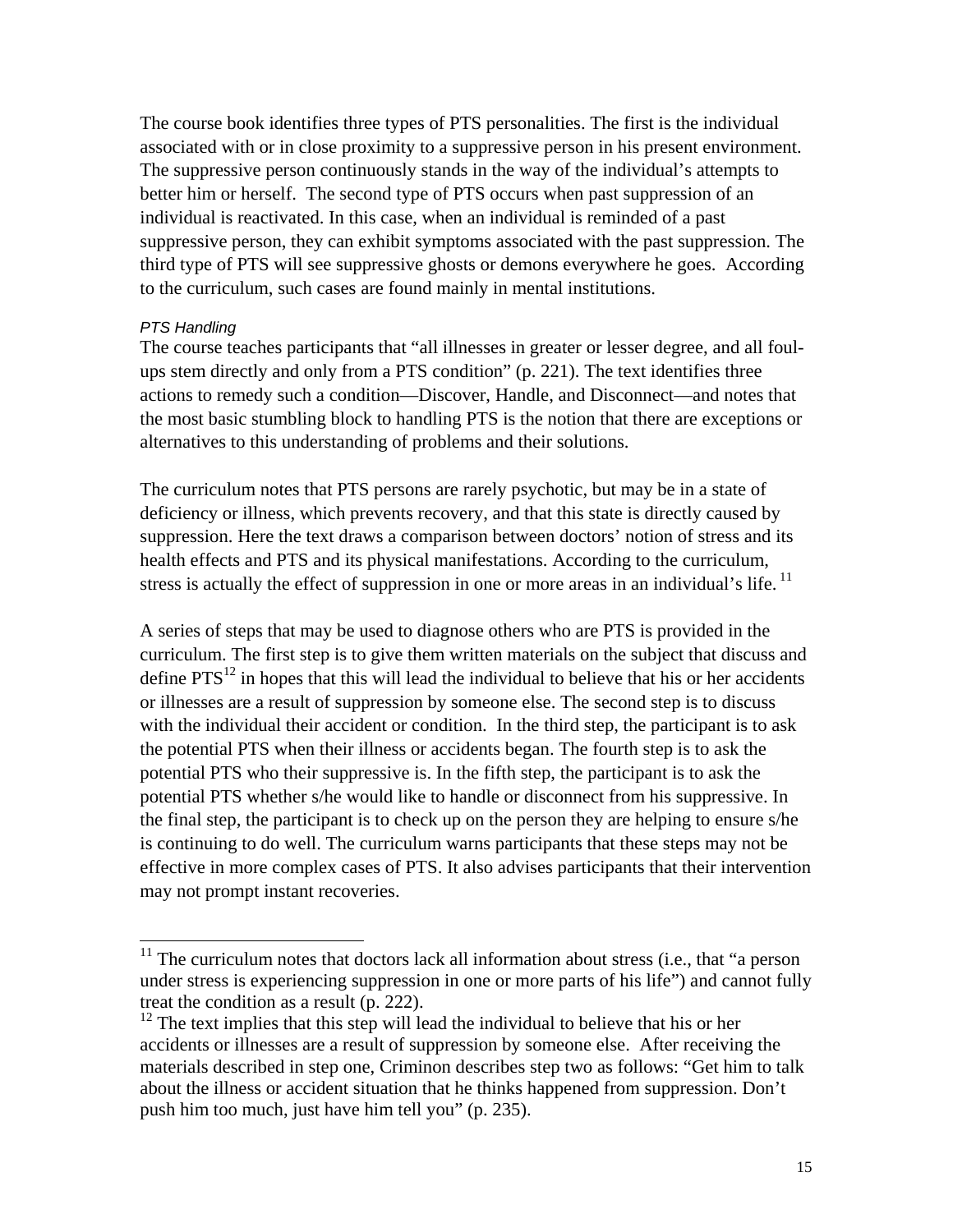#### <span id="page-19-0"></span>*Handling and Disconnection*

Criminon states that PTS people commonly lack the ability to 'confront', defined as the ability to face up to something (p. 309). The curriculum teaches participants that in many cases, PTS situations arise from poor communication between the PTS and his/her suppressive. Thus, the 'handle' approach, as it is called in the text, involves the PTS individual restoring good communication with the suppressive.

The curriculum also teaches that, in some situations, it may not be possible or fruitful to restore or establish communication with the suppressive. In these cases, the PTS individual must sever communication and interaction with his/her suppressive.

# *Delivery Mode*

Participants work independently, reading the material in the course book and completing the 10 lessons contained in the lesson book. Each lesson contains questions that check for participant understanding. These may be questions requiring the student to verify information contained in the material, questions requiring students to explain key terms and concepts in their own words or through sketching, or questions asking the student to cite ways in which the text is applicable to their lives. Students must answer in writing and turn in their responses for each lesson to a Criminon instructor. The instructor will then grade and return the participant's responses. Students may continue to complete remaining coursework while waiting for instructor feedback.

# *Purpose*

The purpose of this course is to provide participants with an understanding of the characteristics of suppressive (antisocial), social and PTS personalities. The course then teaches students how to deal with suppressive and PTS individuals through either communication or disconnection (the severing of ties). The course also teaches participants how to coach PTS individuals to confront their suppressive and/or disconnect from them.Further, the course educates the participants, making them aware of their own behavior and helping them adopt more pro-social lifestyles by enabling them to understand behavioral patterns that they may have adopted as a consequence of past associations with antisocial personalities.

# *Expected Outcome*

The short-term expected outcome of this course is that participants will be able to recognize and manage (or terminate) their relationships with antisocial personalities and PTS individuals. The long-term expected outcome is that individuals will be more successful in reaching their goals, and be happier more consistently.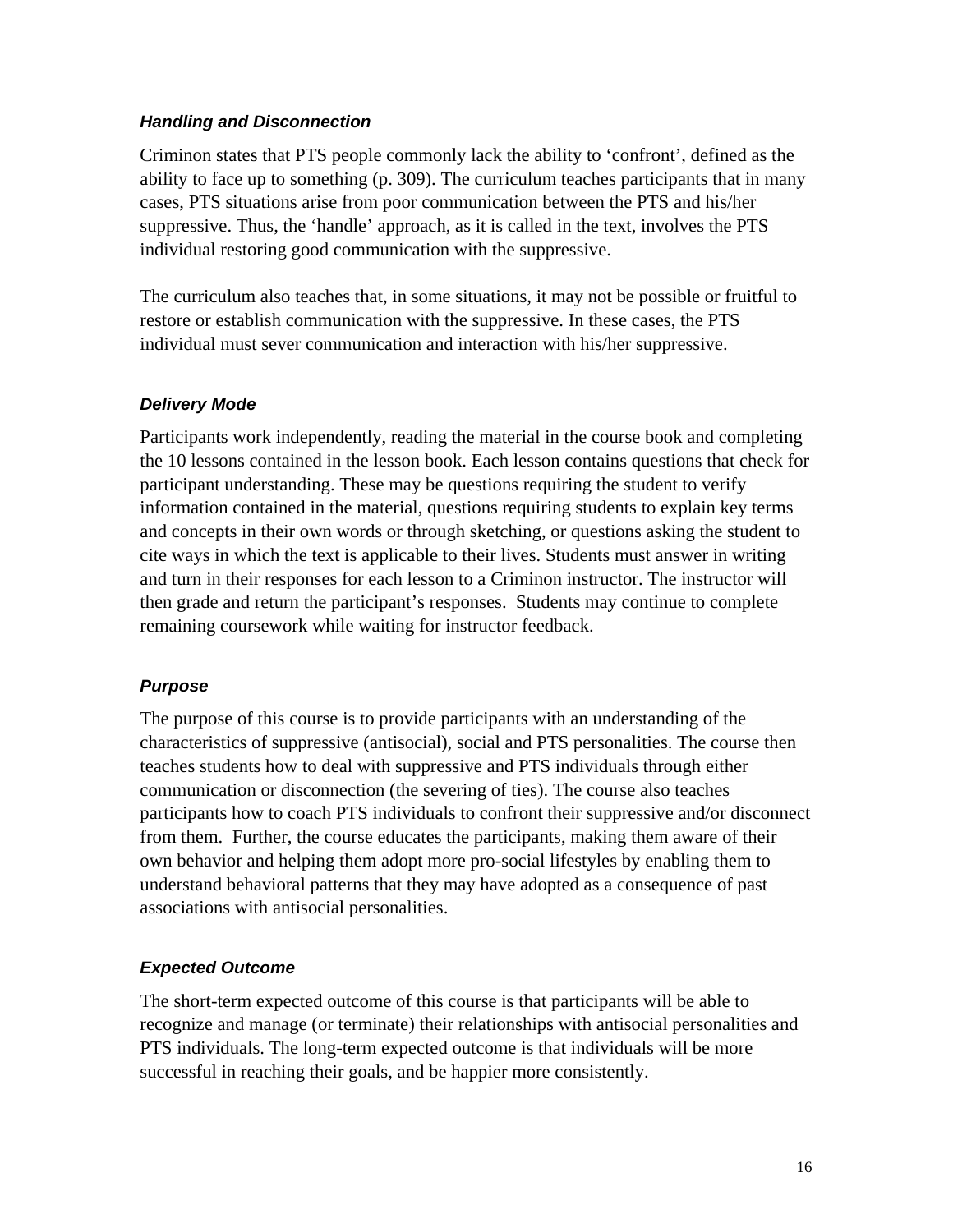# <span id="page-20-0"></span>**Instructor Training**

#### *Overview*

According to ABLE International, Criminon instructors typically have experience and/or training in education or the social sciences, or have life or employment histories working with similar populations. However, there are no strict educational or employment requirements beyond a functional high school literacy level. As a result, instructors represent many walks of life – from ex-offender Criminon program graduates to corrections staff to volunteers from the community who may have no formal connection to the criminal justice system.

Instructor training materials are divided into two manuals: *Fundamentals of Instruction* and *How to Supervise Students Through the Criminon Program*. Because training is selfpaced, the time taken to complete it varies. However, potential on-site instructors are encouraged to train at least 10 hours per week. Training may take place in an office or classroom setting, depending upon location. Since the training is based on the methodology of instruction, instructors-in-training are prepared to teach all four courses. Upon completion of instructor training, instructors are given a certificate and are qualified to begin teaching any of the Criminon course modules. In some locations, instructors go through an apprenticeship, shadowing a more experienced instructor. Once they complete this apprenticeship, which may vary in duration, they receive another certificate and are able to begin instruction on their own.

Although all instructors are trained in the same basic instruction methodology, their delivery methods may vary depending upon the literacy level of the class, and the time and resource constraints the institution may impose. Depending upon location, instructors may be volunteers or full- or part-time paid employees. Below are descriptions of the main components of *Fundamentals of Instruction* and *How to Supervise Students Through the Criminon Program.*

# *Content*

The main difference between the two instructor manuals is that the *Fundamentals of Instruction* teaches the instructor the basic material covered in all four courses as well as how to facilitate the student's understanding of the material, while *How to Supervise Students Through the Criminon Program* advises instructors on how to run a classroom, deal with disruptive students, and interact professionally with corrections staff and students. However, there is some overlap in the content of both manuals, as will be noted below.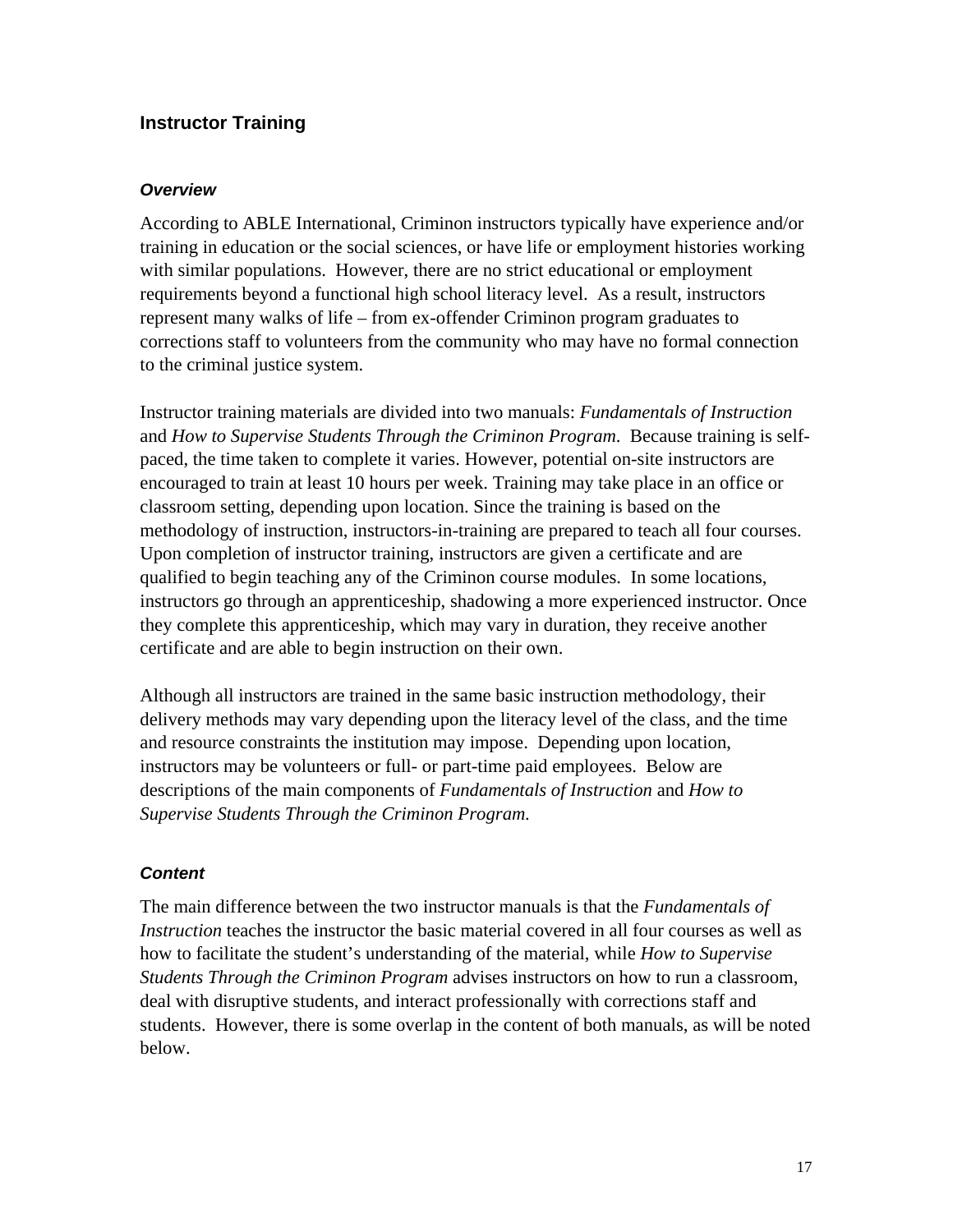The *Fundamentals of Instruction* manual teaches "the basic technology of how to instruct students through the Criminon course"(p.1). Instructors are first taught Study Technology, which includes barriers to effective studying and concepts such as the absence of mass, the skipped gradient, and the misunderstood word, as they are presented in the *Learning Skills for Life* workbook. In addition to learning the basic material covered in the courses, instructors receive training in how to teach the coursework to students. For example, they are taught to use the following three methods of word clearing based on the literacy level of the student and the material being studied:

- Basic Word Clearing (also called "Method 3 Word Clearing"): the method of finding a student's misunderstood word by having him read the text that came before the word he doesn't understand to find previous misunderstood words and look them up in the dictionary.
- Specialized Reading Aloud Word Clearing method (also called "Method 7 Word Clearing"): this method is recommended when teaching children, foreigners, or those with limited literacy, and involves having the student read aloud and noting all the omissions, hesitations, or word changes, and correcting them. This process is repeated until the student is brought up to literacy (p. 38).
- Key Word Clearing: the method used to define key words when a student is given a new job or assignment. Instructors or "word clearers" make a list, with the help of the student, of all new words and definitions.

After instructors-in-training become comfortable in their understanding of key course concepts and how to facilitate a student's understanding of them, they are presented with rules for running the course. They are instructed to use "spot checking" on a regular basis throughout all courses to make sure students understand what they are being taught. In addition they are presented with several additional rules:

- 1. Note that students are present on time.
- 2. Take role.
- 3. Introduce new students or those returning from exams.
- 4. Orient newcomers.
- 5. Handle questions.
- 6. Ensure space and equipment are available.
- 7. See to it that top service is provided.
- 8. Ensure that breaks are started and completed promptly with roll call.
- 9. Keep the area neat and tidy at all times.
- 10. Make a library of books and materials available should the bookstore run out of literature.
- 11. Ensure that students do not arrive or leave on their own accord.
- 12. Ensure that students are not interrupting each other at work.
- 13. Do not allow anyone to walk in and interrupt or address any student.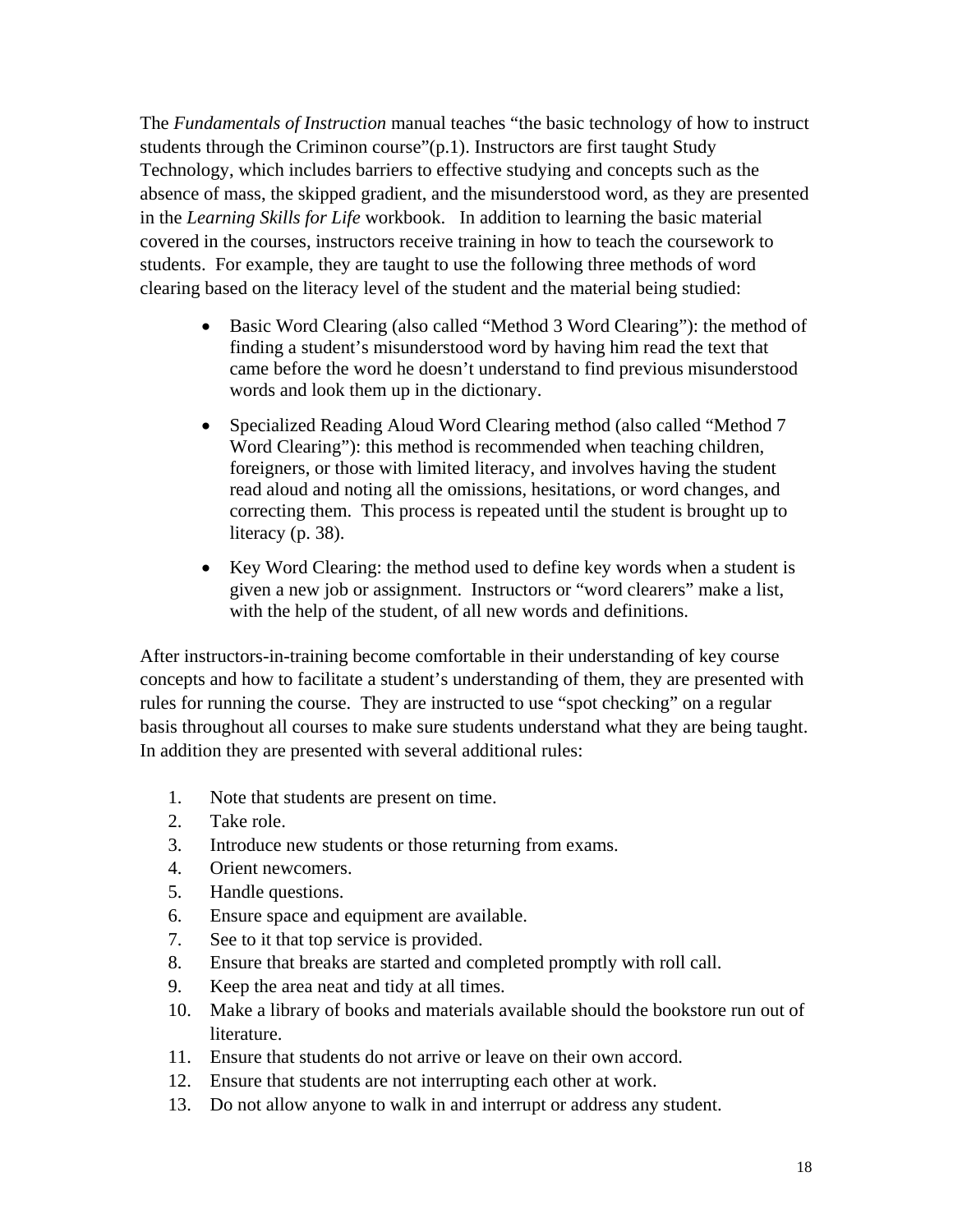- 14. Be there and be on time.
- 15. Make things run precisely on schedule

Rules of proper student behavior are then outlined and appear in both the *Fundamentals of Instruction* manual and *How to Supervise* manual. Students are to be punctual and refrain from eating or chewing gum. Students continually disturbing the class are asked to leave. However, this occurs after instructors attempt to get to the bottom of why the student is disruptive (*How to Supervise Students Through the Criminon Program*, p. 68).

In both manuals, instructors-in-training are then briefed on how to handle the orientation of new students and are informed that they will be joined by a course administrator if a course is made up of 18 or more students[.13](#page-22-0) *The Fundamentals of Instruction* manual outlines welcoming the students, informing them of the rules, and getting them started on course material right away (p. 71). The *How to Supervise* manual advises instructors to complete an oral interview with the new students (p.43). The interview form, which appears at the end of the *How to Supervise* manual, consists of basic questions about age, name, date of birth, ethnicity, as well as the following twelve questions:

- Before you came to this facility, who did you normally live with?
- Were you raised by one or both of your parents? How did you get along with them?
- Do you have any kids yourself? How many?
- Did you ever stop going to school every day? What grade was that?
- Did you drop out of school? What grade was that?
- What was the name of the last school you attended?
- What types of street drugs have you taken?
- How old were you when you joined a gang? Why did you join?
- How old were you when you first got into trouble with the law?
- Why do you want to do this program? What do you think you are going to get out of it?
- Do you think people can get better? Do you want to get better?
- Are you currently taking anything to relieve stress or help you to sleep better?

<span id="page-22-0"></span><sup>&</sup>lt;sup>13</sup> The course administrator's job is to keep students and materials neatly arranged and placed to ensure the class runs smoothly.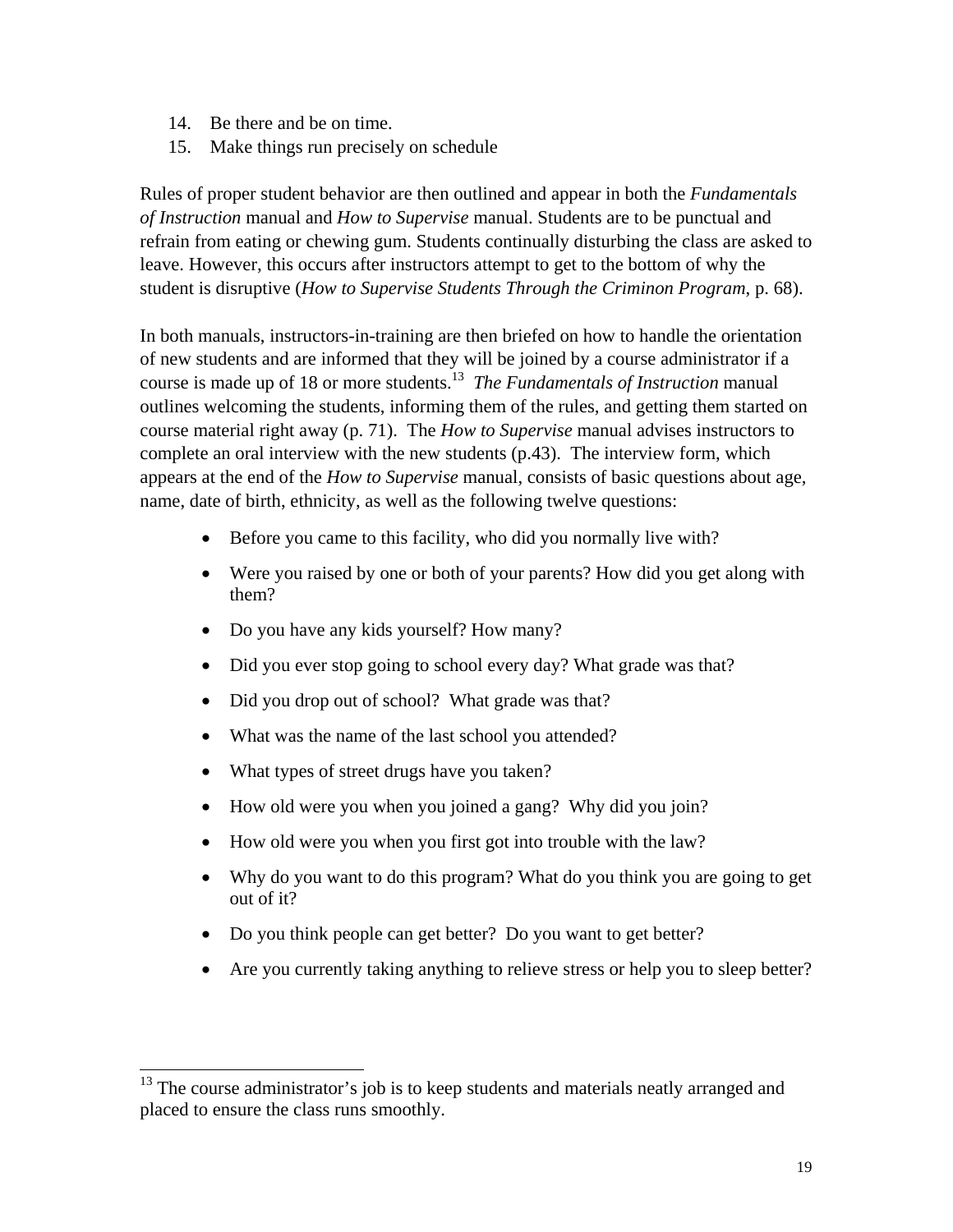After the interview is complete, instructors are advised to give the student a checksheet, explain its use, and seat the students across from each other in order to introduce each student to his "twin" or study partner for the course (p. 45).

Through the *How to Supervise* manual, instructors are given further training on courserelated specifics such as word clearing for the *Learning Skills for Life Course*, communication drills for the *Communications Course*, and encouraging students to refer material covered in *The Way to Happiness Course* back to situations in their own lives (pp 47-63).

To ensure order in the classroom, the manual gives three rules in addition to the rules on proper student and instructor behavior: 1) guards or staff must be present at all times; 2) students may not leave their seats and wander around; and 3) students must ask permission to use the bathroom. Instructors are taught to communicate with disruptive students to uncover the source of the problems and show them that the instructor cares. The manual also states that "if they are really too much of a problem, they will have to be let go" (pp 67-68).

The manual also lists the following supplies needed to run a course room:

- Copy of "Student Rules"
- A place to store materials under lock and key
- A typewritten list of students
- An adequate number of chairs and tables
- Criminon books and checksheets
- Pencils for all students
- Plain paper
- "Easy" dictionaries (for children or young adults)

Upon a student's successful completion of a course, instructors are encouraged to hold a graduation ceremony within the institution they are working. At the graduation, instructors are advised to read some of the students' success stories aloud, and anonymously, and to call students to the front to speak if they wish. At the end of the ceremony, students are called to the front, one by one, and presented with their certificates (p. 77).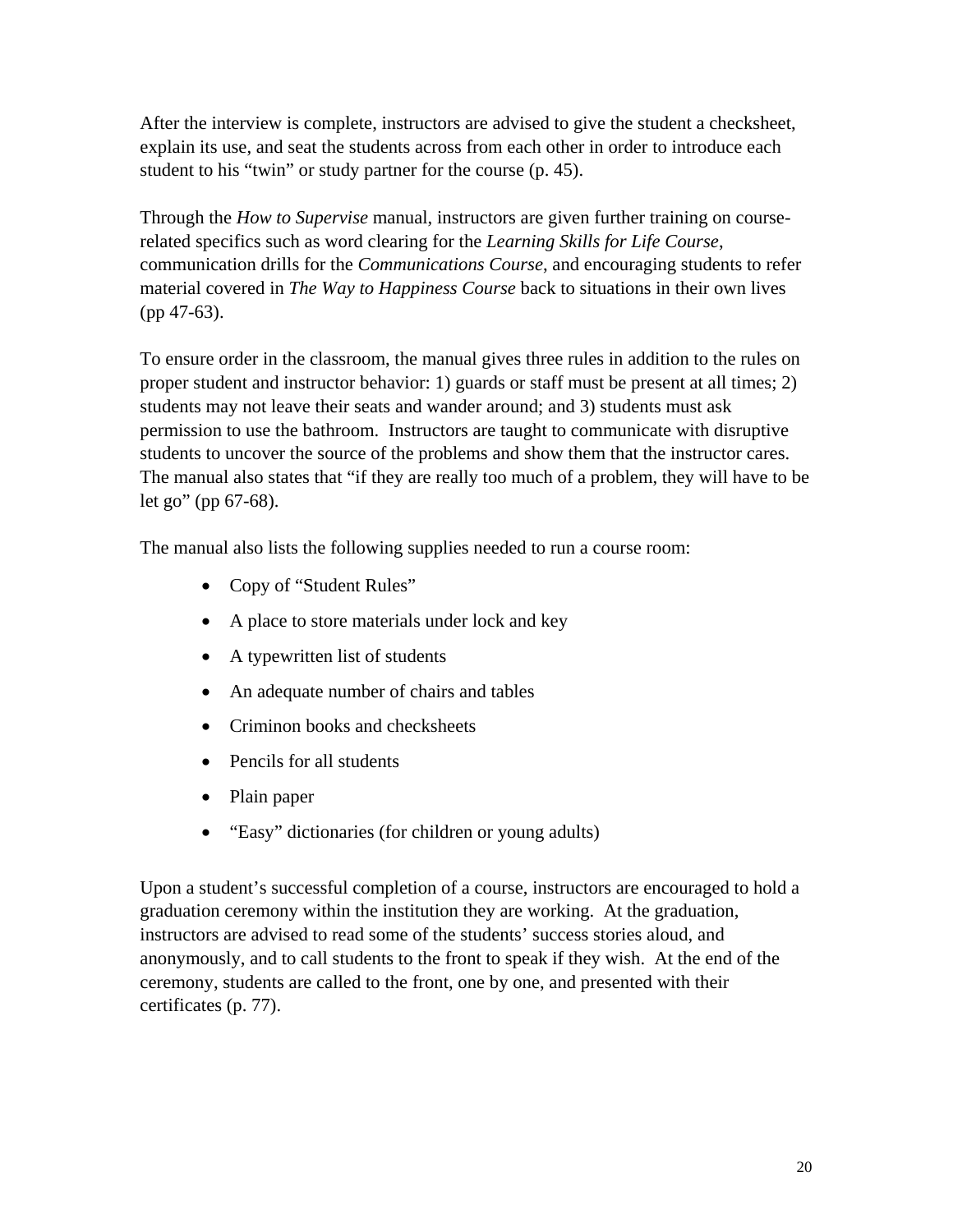# <span id="page-24-0"></span>**CRIMINON LOGIC MODEL**

# **Introduction**

This section describes the underlying logic behind Criminon's on-site program components and course offerings. Specific elements of the Criminon curriculum are analyzed with an eye toward the needs they are intended to address and the outcomes they are expected to produce. The result is a "logic model" that identifies both the explicit and implicit expected outcomes of Criminon. Resources used to develop the logic model include copies of the course material, memoranda supplied by ABLE International, and email communication with ABLE staff.<sup>[14](#page-24-1)</sup>

# **Goals**

The Criminon program consists of four overarching goals: 1) To instill in participants an awareness that they are worthwhile and capable of having positive social interactions and creating positive effects on others; 2) To provide specific tools and skills to help participants regain self-respect and live better lives; 3) To reduce recidivism by providing information on changing negative and antisocial behaviors; and 4) To encourage noncriminal behavior by instilling a sense of self-worth and encouraging pro-social behavior commensurate with that new self-awareness. The more specific goals of Criminon are:

- Strengthening reading and learning skills;
- Improving the ability to resolve problems verbally without reliance on force or avoidance;
- Building self-respect and confidence;
- Identifying and addressing unhealthy relationships; and
- Increasing awareness of patterns of antisocial conduct and learning how to develop more pro-social behaviors.

The purpose of the following section is to describe the logical relationships between prisoners' needs, the programming components of Criminon that are intended to address those needs, and the expected short- and long-term outcomes of the program. The four course modules of Criminon detailed above can be categorized into three specific areas of

<span id="page-24-1"></span><sup>&</sup>lt;sup>14</sup> It is important to note that this section is based on paper documentation of Criminon and communications with ABLE staff, rather than on how Criminon is actually being delivered in institutions (this latter question will be addressed later, through original data collection efforts associated with the impact evaluation).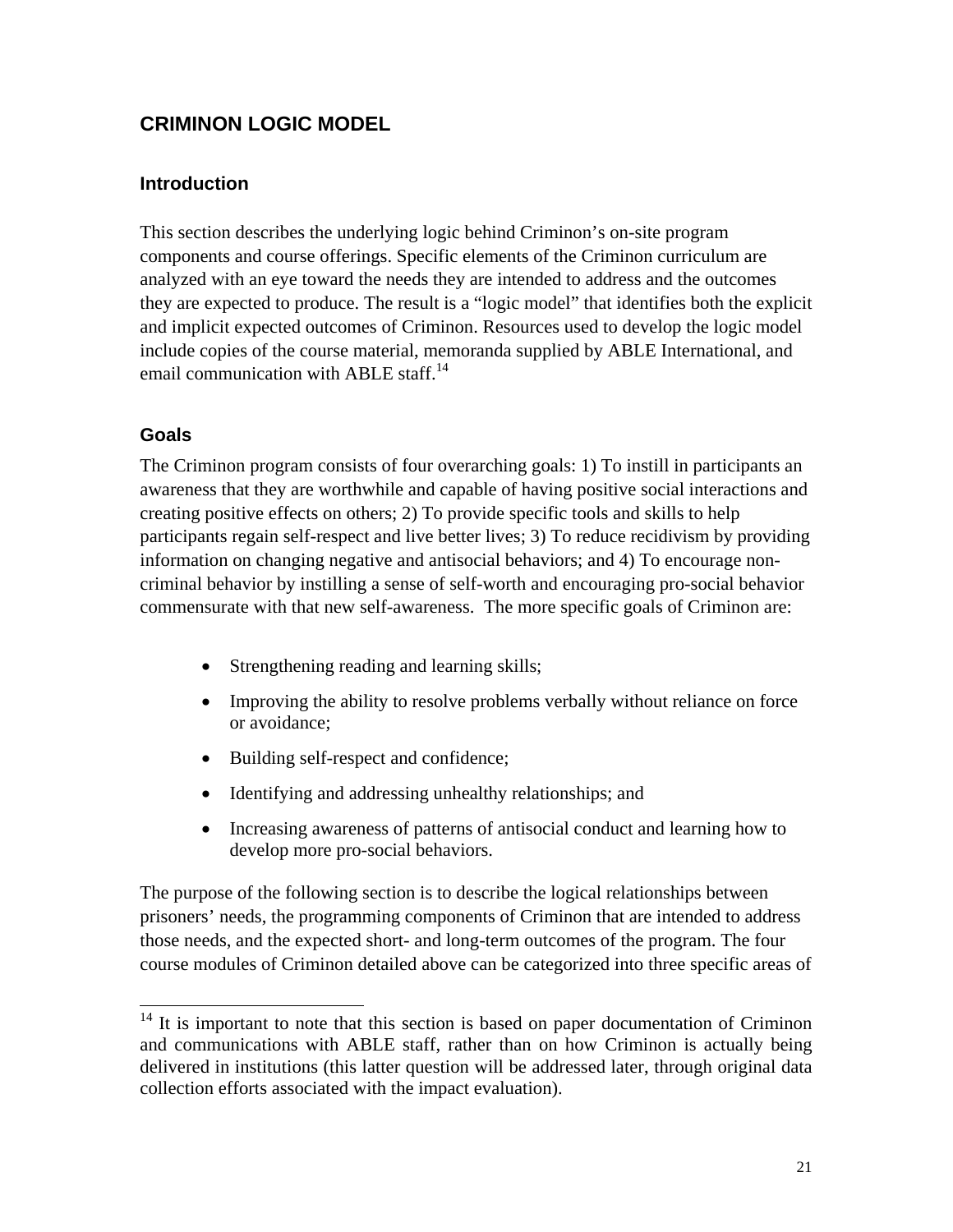<span id="page-25-0"></span>need: building moral values and restoring self-esteem, improving cognitive-behavioral skills, and developing life skills. These areas are outlined in the Criminon Logic Model, Figure 1.

# **Building Moral Values and Restoring Self-Esteem**

# *Needs Addressed*

The fundamental belief underlying the Criminon program is that a lack of self-respect underlies criminality. It is believed that this lack of self-respect led participants to engage in antisocial behavior. *The Way to Happiness* course is the means through which participants attempt to regain their sense of self-respect and pride, and begin to live happy lives.

# *Programming Components*

Over the course of several classes, participants work independently or with one or more instructors who teach them values and principles associated with 21 tenets for better living. *The Way to Happiness* curriculum addresses the following topics:

- *Taking care of yourself* seeking medical care, maintaining personal hygiene, and getting adequate rest and nutrition
- *Work ethic* the value of industriousness and competency
- *Civic ethics* political participation, religious tolerance, relationships with parents and children, environmental conservation, and truthfulness
- *Legal ethics* not to murder, harm others, steal, or lie

# *Expected Outcomes*

The short-term expected outcomes are that participants will become aware of their own pattern of antisocial behavior and the consequences associated with it. In addition, it is expected that participants will learn to behave in accordance with the moral code presented in the 21 tenets for better living and as a result will make more socially acceptable decisions. Long-term expected outcomes include internalizing the *Way to Happiness* moral code thereby restoring trust in themselves and avoiding relapse into previous criminal and substance abusing behaviors.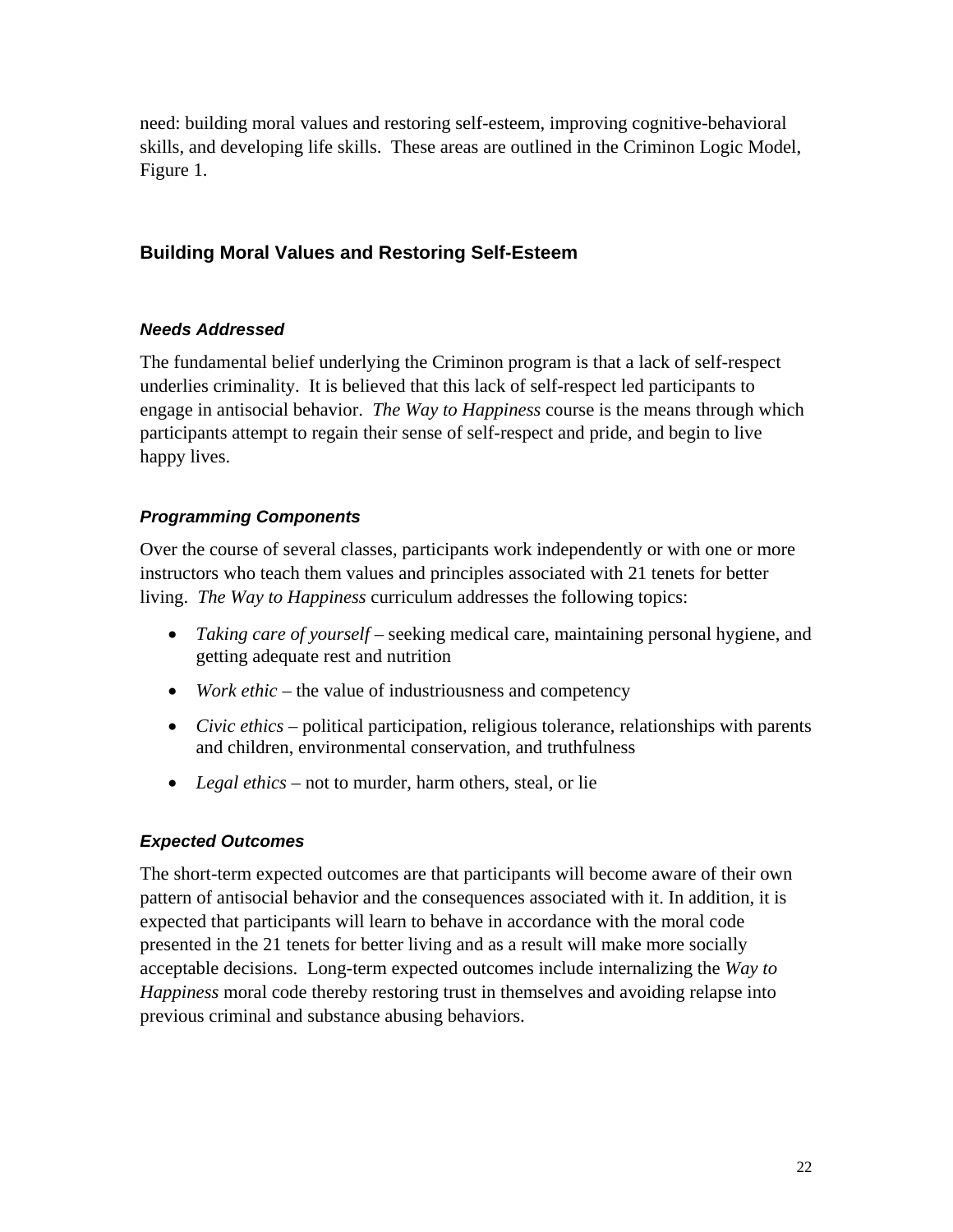# <span id="page-26-0"></span>**Cognitive and Behavioral Skills**

### *Needs Addressed*

In addition to lacking a sense of self-respect, many inmates have additional cognitive and behavioral deficits that present challenges to living crime-free lives. To address these needs, the on-site Criminon program includes two courses that help participants to (1) distinguish between healthy and unhealthy relationships and gain the social skills to develop relationships with pro-social individuals and disconnect from antisocial individuals, and (2) gain the confidence and interpersonal skills to comfortably interact with others and communicate constructively so as to avoid conflict.

# *Programming Components*

Programming is delivered through two courses. In the first course, *Recognizing and Overcoming Antisocial Behavior,* participants work independently, completing an exercise book in a classroom with one or more Criminon instructors. The course is designed to teach participants three main points:

- How to examine their own behavior for patterns of social and antisocial characteristics and become aware of how they ought or ought not to act;
- How to identify and develop relationships with pro-social individuals; and
- How to deal with or avoid interactions with antisocial individuals.

The second course that addresses cognitive and behavior skills is the *Communications Course*. This course is led by one or more instructors who supervise paired students and guide them through a series of communication drills. Through the course, participants are taught:

- How to actively engage in positive social interactions and communicate clearly and effectively through the use of appropriate volume, intonation, and body language; and
- How to respond appropriately to positive and negative communication from others.

# *Expected Outcomes*

Short-term expected outcomes of the *Recognizing and Overcoming Antisocial Behavior Course* include developing: the ability to recognize and manage relationships with antisocial individuals, the ability to recognize and develop relationships with pro-social individuals, and an awareness of their own patterns of pro-social and antisocial behavior,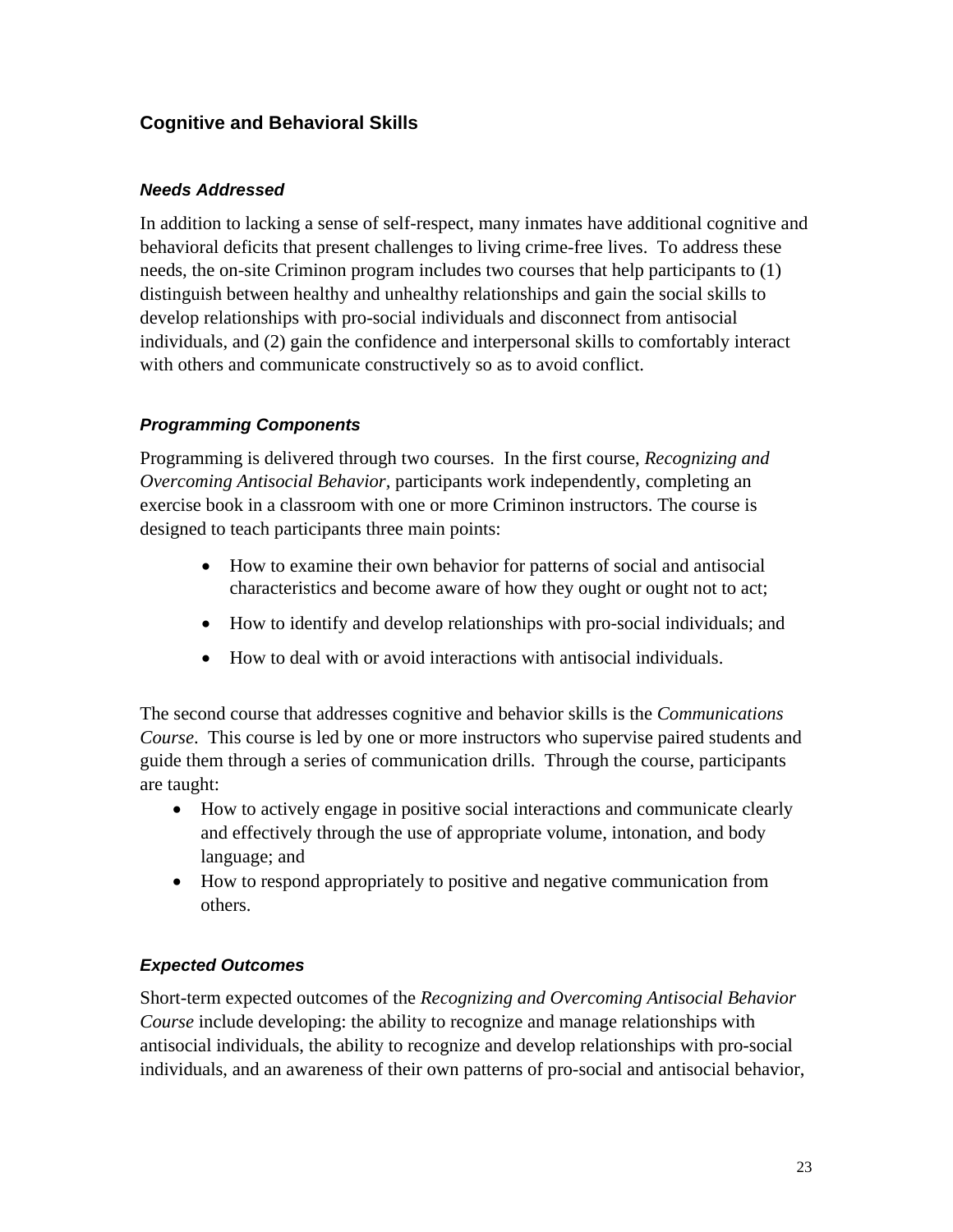<span id="page-27-0"></span>thereby gaining an ability to act in socially acceptable manners. Long-term expected outcomes include: regaining health, achieving goals, and being consistently happy.

Short-term expected outcomes of the *Communications Course* include: increasing confidence and the ability to communicate effectively; decreasing sensitivity to potentially upsetting situations; and increasing the participant's ability to use communication as a tool to resolve disagreements, arguments, or conflicts civilly. Longterm outcomes include: reducing verbal and physical violence in which participants may engage, and improving relationships.

# **Life Skills**

# *Needs Addressed*

Many inmates may lack the study skills necessary to enable them to master a subject or task.

# *Programming Components*

*The Learning Skills for Life Course* is led by one or more instructors in a classroom of 15 to 40 students who work on drills independently or with a twin. The course includes discussions and examples of four demonstration and learning techniques: the demonstration kit, clay demonstration, sketching, and study drill cards. In order to teach the fundamentals of learning and studying, three barriers to effective learning and studying are presented:

- Not processing the physical object or replica associated with the subject being studied;
- Skipping steps in the learning process; and,
- Misunderstanding words or symbols.

Course participants are taught solutions to each barrier, after which they participate in drills to practice each solution. They are also taught eight steps to understanding the meaning of a word or phrase with special emphasis on the importance of using a dictionary.

# *Expected Outcomes*

Short-term expected outcomes of this life skills course include: developing skills in identifying and overcoming the three barriers to effective learning, and applying learning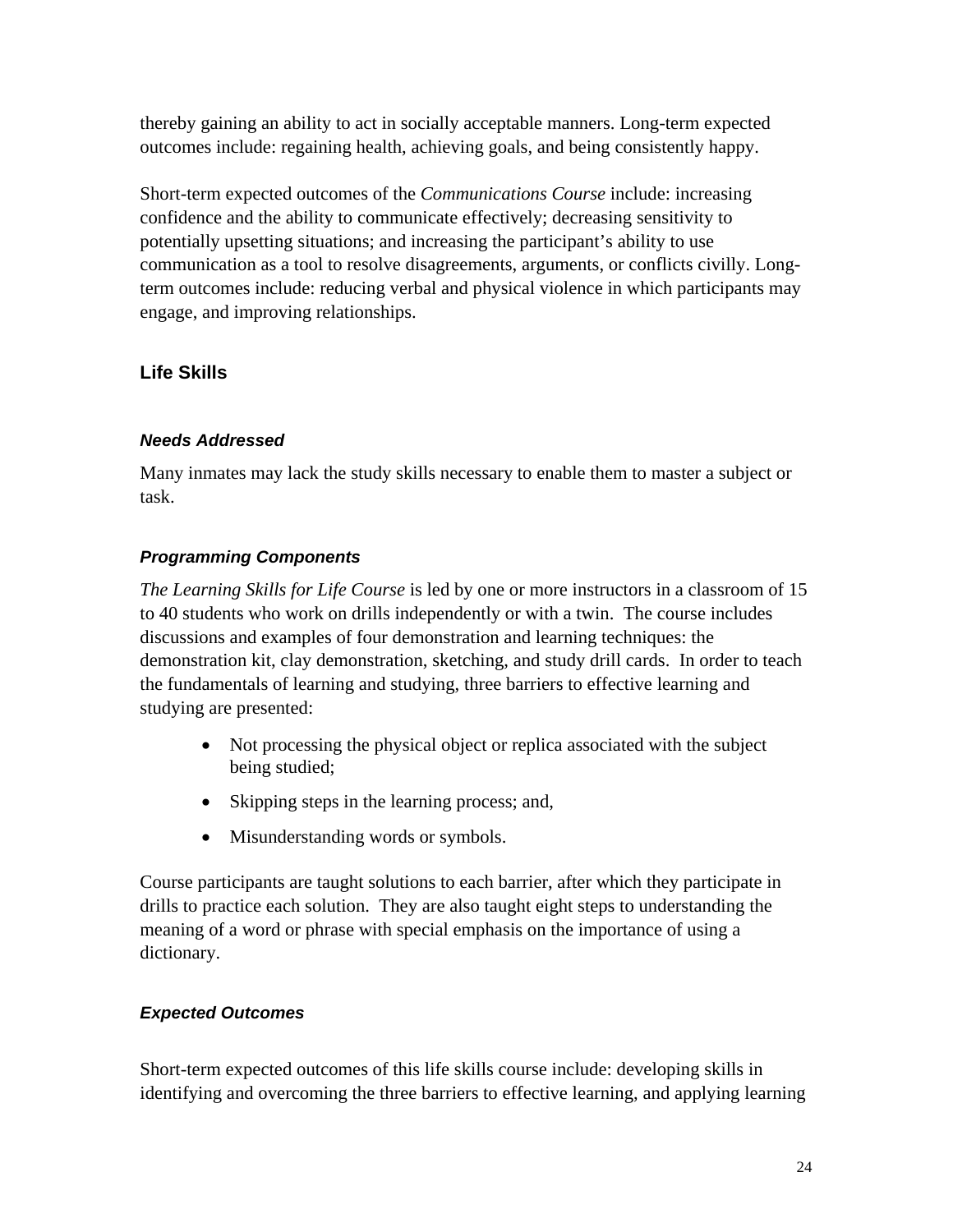skills to other courses in the on-site Criminon program. Long-term expected outcomes include: developing the ability to study any subject successfully, and applying learning skills to daily life.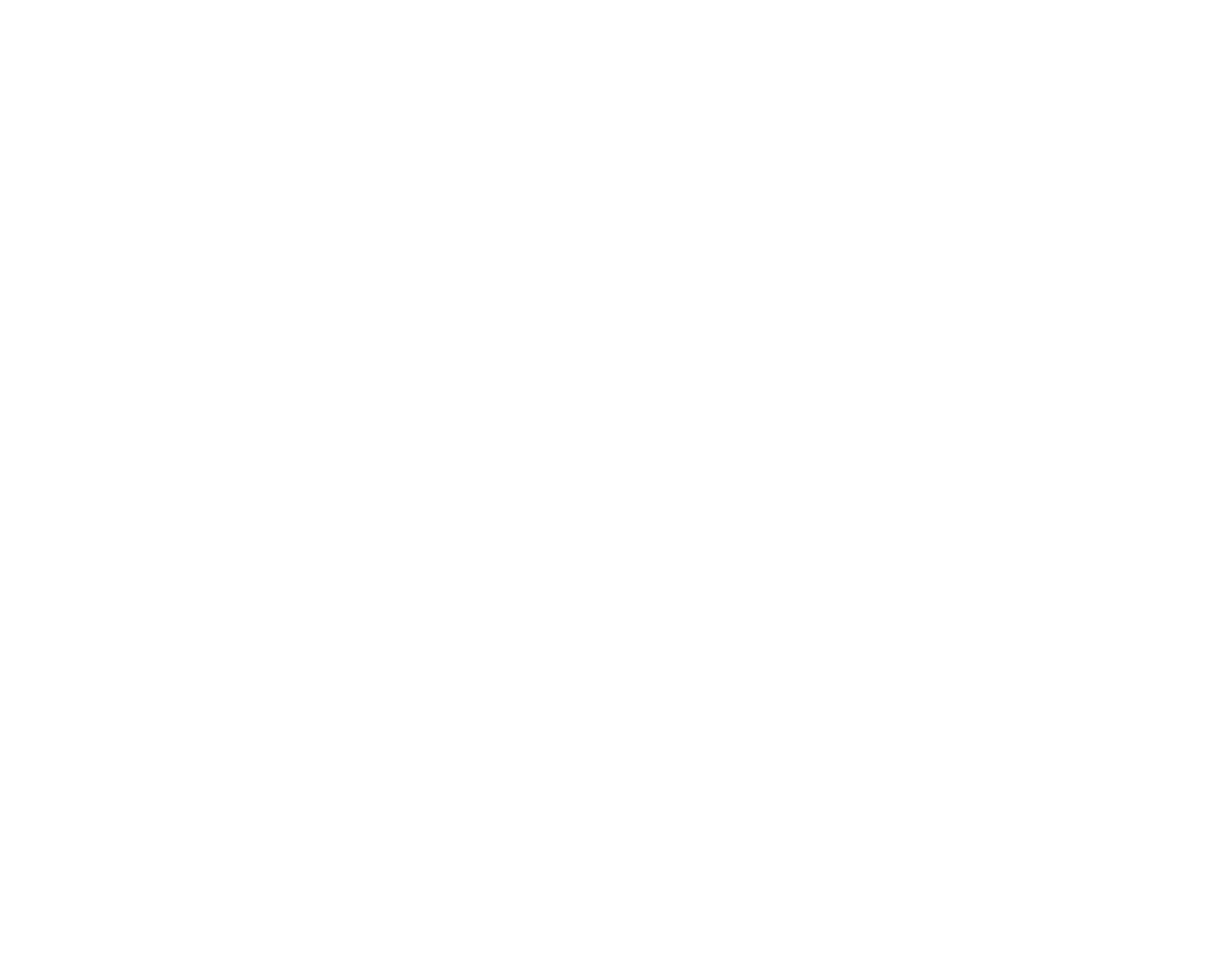# Figure 1. Criminon Logic Model

- Instill in participants the awareness that they are worthwhile and capable of having positive social interactions and creating positive effects on others
- Provide specific tools and skills to help participants regain self respect and live better lives
- Reduce recidivism by providing information to change negative and antisocial behaviors
- Encourage non-Criminon behavior by instilling a sense of self-worth in the individual and encouraging pro-social behavior commensurate with that new self-awareness

#### Needs Addressed

#### **Building Moral Values and Restoring Self-Esteem**

Criminon participants lack self-respect and don't know the appropriate actions necessary to regain their sense of self respect so as to live happy lives and help others become happy. This lack of self-respect is seen to have encouraged or led the participants to engage in antisocial behavior. A positive view of one's self-worth is deemed to benecessary as a foundation for positive choices of social behavior.

*The Way to Happiness Course* – guided by a 64-page booklet by L. Ron Hubbard entitled *The Way to Happiness*, which contains a set of common sense values and principles associated with 21 tenets for better living, and a 313-page workbook. Participants work independently in a classroom with one or more instructors.

#### **Content:**

*The Way to Happiness Course* presents Criminon participants with a moral and practical code for healthy and happy living, accompanied by written exercises designed to facilitate understanding and internalization of these values. Practical tenets include taking care of oneself physically, being industrious, fulfilling obligations and protecting the environment. Moral tenets include not murdering, stealing, or otherwise harming people.

#### **Broad Goals of Criminon** Specific Goals of Criminon

- Strengthen reading and learning skills
- Strengthen ability to resolve problems verbally without reliance on force or avoidance
- Build self-respect and self-confidence
- Identify and address unhealthy relationships
- Increase the individual's awareness of his own patterns of antisocial conduct; instruct him in alternative, social patterns of conduct; and encourage him to replace antisocial patterns with pro-social patterns of conduct

#### Programming **Expected Outcomes**

#### **Short-term:**

- Learn to understand the social and personal consequences of one's behavior
- Learn to behave in accordance with the moral code presented in the 21 tenets for better living, thereby making more socially acceptable choices
- Develop awareness of one's own pattern of pro- and antisocial behavioral traits and increases one's own ability to act in pro-social manners

#### **Long-term:**

- Internalize the fundamental valuesinherent in the 21 tenets, so as to restore trust in oneself, one's behavior, and responses to others
- Avoid relapsing into previous Criminon and/or substance abusing behavior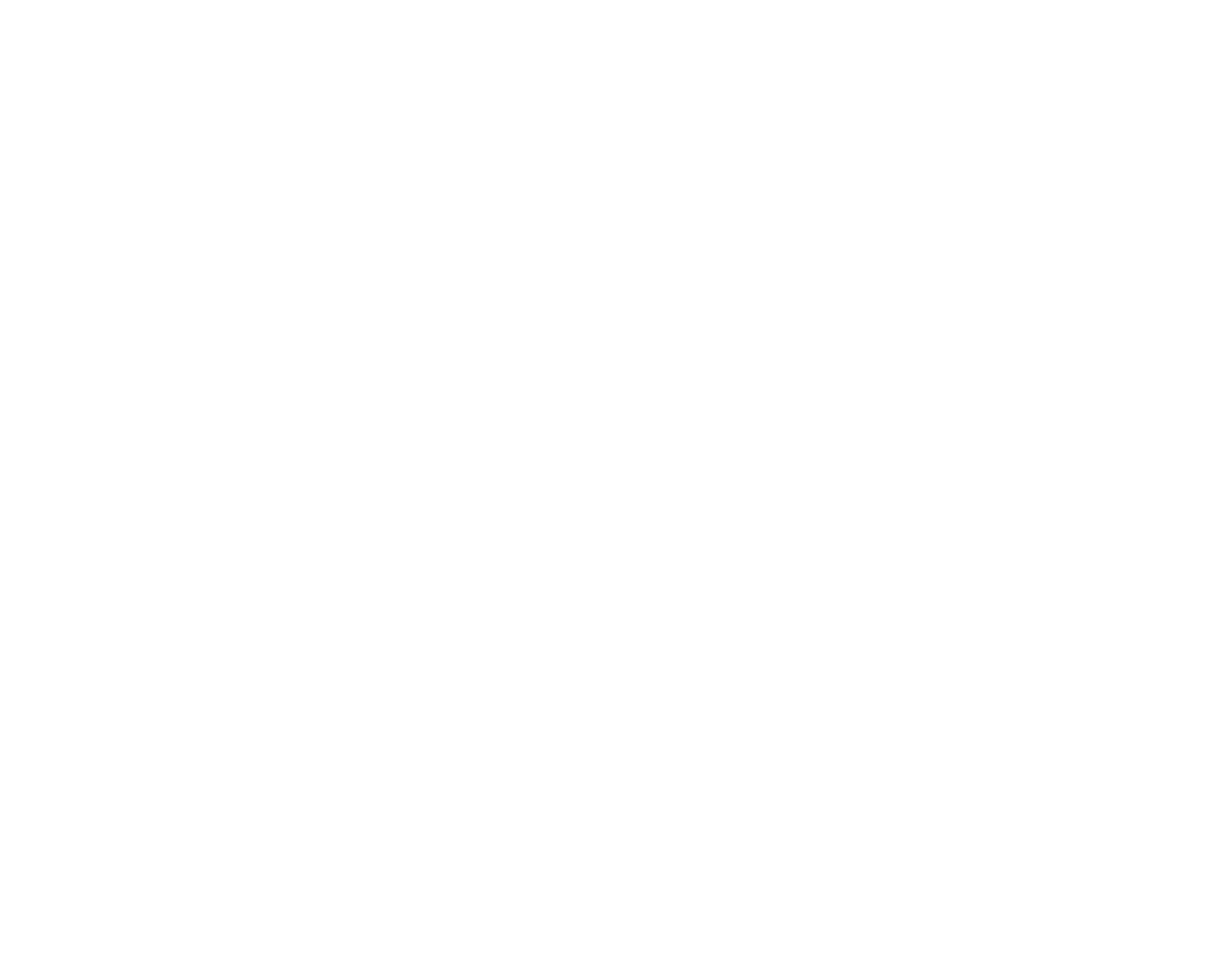| <b>Cognitive and Behavioral Skills</b>                                                                                                                                                                                                                                              |                                                                                                                                                                                                                                                                                                                                                                                                                                                                                                                                                                                                                                                                                       |                                                                                                                                                                                                                                                                                                                                                                                                                                                               |
|-------------------------------------------------------------------------------------------------------------------------------------------------------------------------------------------------------------------------------------------------------------------------------------|---------------------------------------------------------------------------------------------------------------------------------------------------------------------------------------------------------------------------------------------------------------------------------------------------------------------------------------------------------------------------------------------------------------------------------------------------------------------------------------------------------------------------------------------------------------------------------------------------------------------------------------------------------------------------------------|---------------------------------------------------------------------------------------------------------------------------------------------------------------------------------------------------------------------------------------------------------------------------------------------------------------------------------------------------------------------------------------------------------------------------------------------------------------|
| Criminon participants are unable to distinguish between<br>healthy and unhealthy behavioral patterns and healthy<br>and unhealthy relationships, and lack the social skills to<br>forge relationships with pro-social individuals and to<br>disconnect from antisocial individuals. | Recognizing and Overcoming Antisocial Behavior Course -- quided by a 318-<br>page coursebook and a 56-page instruction and exercise book designed to be<br>completed independently in a classroom with one or two Criminon instructors.<br>Content:<br>The Recognizing and Overcoming Antisocial Behavior Course teaches participants<br>how to identify, deal with and/or avoid interactions with antisocial individuals.<br>Participants learn how to identify and develop relationships with pro-social<br>individuals. Participants also examine their own behavior patterns for social and<br>antisocial characteristics and become aware of how they ought or ought not to act. | Short-term:<br>Develop ability to recognize and<br>manage (or terminate)<br>relationships with antisocial<br>individuals<br>Develop ability to recognize and<br>develop relationships with pro-<br>social personalities<br>Develop awareness of one's own<br>pattern of pro- and antisocial<br>behavioral traits and increases<br>one's own ability to act in pro-<br>social manners<br>Long-term:<br>Regain health<br>Achieve goals<br>Be consistently happy |
| Criminon participants often lack the confidence and<br>interpersonal skills necessary to comfortably interact with<br>others and to communicate effectively to avoid conflict.                                                                                                      | Communications Course - guided by a 255-page workbook and led by one or<br>more instructors who supervise paired students (termed "twins") and quide them<br>through a series of communication drills.<br>Content:<br>Through the Communications Course, Criminon participants learn how to<br>actively engage in positive social interactions and communicate clearly and<br>effectively through the use of appropriate volume, intonation, and body<br>language. They also learn how to respond appropriately to both positive and<br>negative communication initiated by others.                                                                                                   | Short-term:<br>Increase confidence<br>Increase ability to<br>communicate effectively<br>Decreased sensitivity to<br>potentially upsetting<br>situations<br>Increase ability to use<br>communication as a tool to<br>resolve disagreements,<br>arguments or conflicts<br>Long-term:<br>Improve relationships<br>Reduce verbal and physical<br>violence in which participants<br>may engage                                                                     |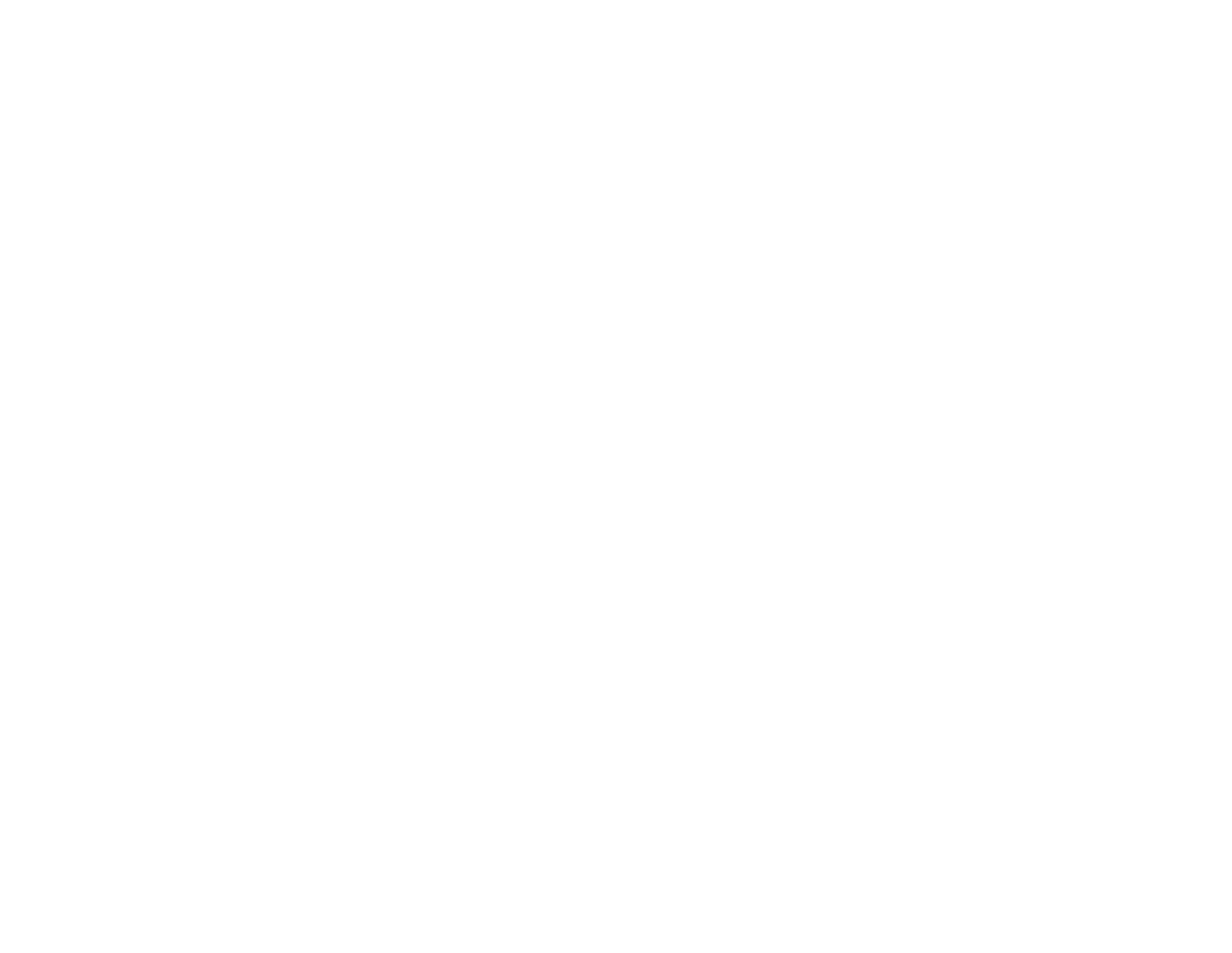# **Life Skills**

Prisoners often have high levels of illiteracy or limited reading skills. They lack study skills that enable them to learn and master a subject or task.

*Learning Skills for Life* – guided by a 233-page workbook and an 11-page checkbook. One or more instructors lead the course, with class size ranging from 15-40 students. Criminon participants work on drills independently or with a twin. The course concludes with discussions and examples of four demonstration and learning techniques: the demonstration kit, clay demonstration, sketching, and study drill cards.

#### **Content:**

This course teaches the fundamentals of learning and studying through the identification of three barriers to effective learning and studying: (1) not possessing the physical object or a replica associated with the subject being studied; (2) skipping steps in the learning process; and (3) misunderstanding words or symbols. Solutions to each barrier are presented, and drills that require participants to practice each solution are required. The eight steps to understanding the meaning of a word or phrase are taught and the importance of using a dictionary is emphasized.

#### **Short-term:**

- Develop skills in identifying and overcoming the three barriers to learning
- Apply learning skills to the Criminon Program

#### **Long-term:**

- Develop the ability to study any subject successfully
- Apply learning skills to daily life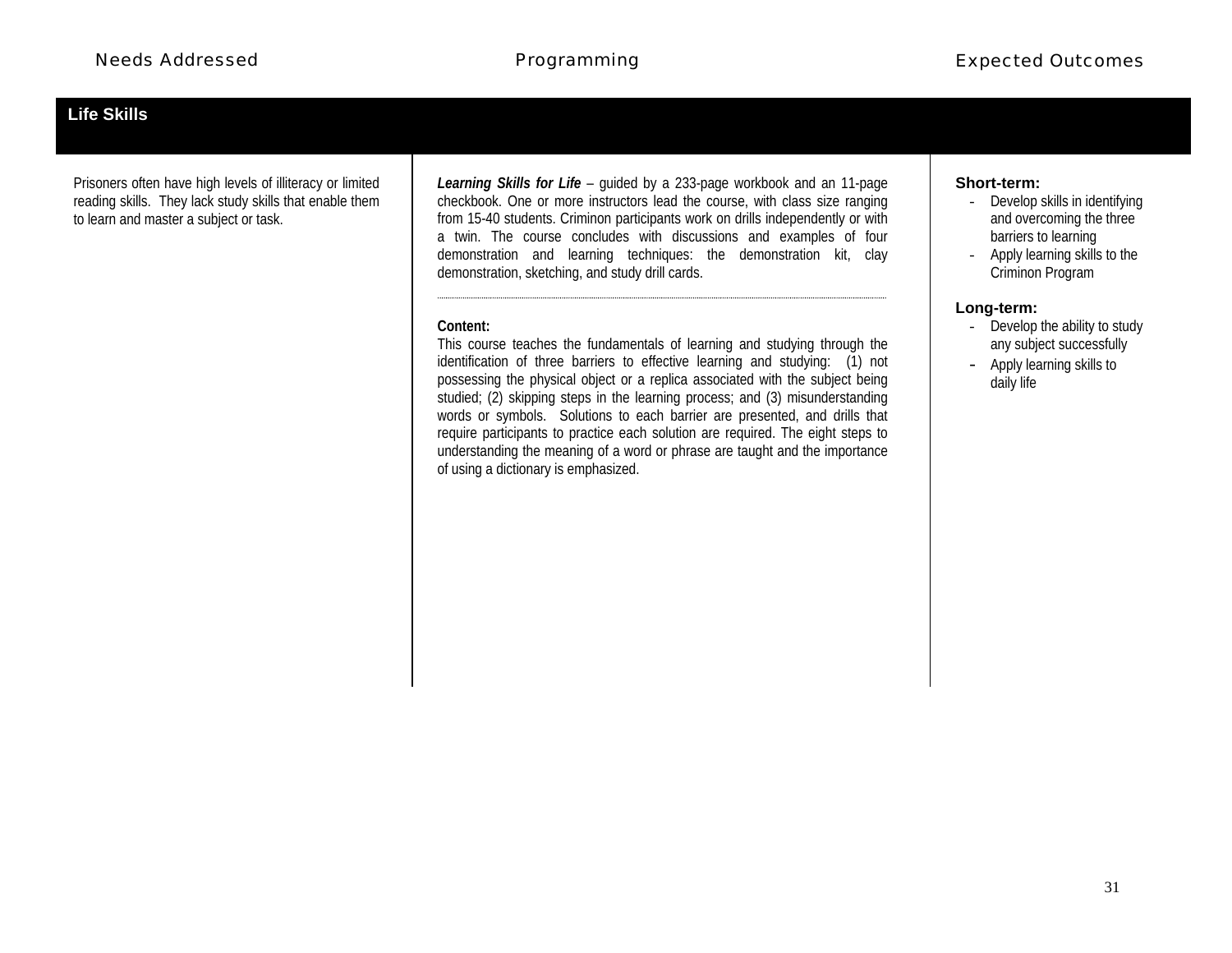# <span id="page-35-0"></span>**ADDITIONAL CRIMINON COURSE OFFERINGS**

In addition to the Criminon courses described above, the program offers supplementary course materials that vary depending upon the needs of the population being served, the weekly class time allotted to the Criminon program, the overall duration of the program, and each participant's tenure in the program. These courses include: (1) *Successful Parenting Skills*, (2) *Understanding and Overcoming Addictions*, and (3) *Handling Conditions in Your Life*.

The *Successful Parenting Skills* curriculum advises parents to recognize and respect a child's self-determinism and provides parents with various communication techniques to deal with childhood injuries, anger, fear, grief, and irritableness. The curriculum teaches parents to comfort their children and focus on engaging the child in communication about the upsetting situation as a means to overcome it.

The purpose of the *Understanding and Overcoming Addictions* course is to teach participants the tools necessary to help themselves and others overcome addictions. This is done by first helping participants understand the reasons behind their addictions. The course employs physical exercises to help break a person's connections with negative past experiences and prescribes participants to purge themselves of residual drugs through exercise, use of a sauna, and taking vitamin and mineral supplements to help replenish the body.

The third course, *Handling Conditions in Your Life*, is intended to help participants resolve past conditions that may have led to problems in the present. The course holds that people are inherently good and explains how people can go off track in life when they lose site of their dreams and goals. The course emphasizes that the ultimate goal in life is to live as long and as happily as possible, which can only be achieved in cooperation with others. Various parts of life are presented and described – such as focus on self, others, spirituality, and group well being – and participants are instructed that the best decisions in life are those that benefit as many of these parts of life as possible. Finally, the curriculum presents a set of techniques to help a person move forward through different stages of his or her life.

# **SITE VISITS OF CRIMINON**

The Criminon curriculum can be implemented in a variety of ways. Over the course of four site visits, Urban Institute staff observed Criminon in a prison setting, a residential treatment facility for substance abusers, a vocational program for at-risk youth, and a community center specializing in illiteracy.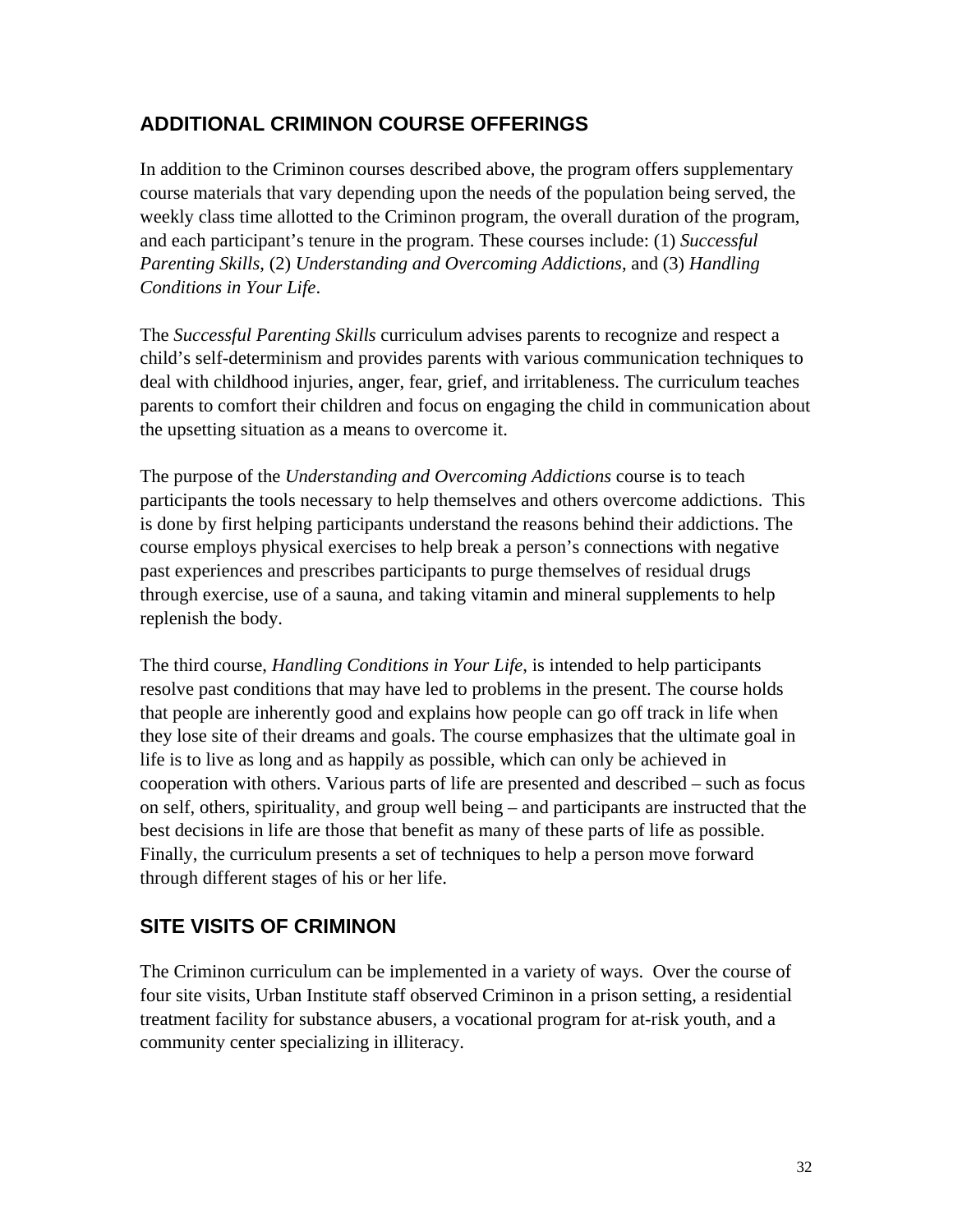As implemented in the prison setting at John J. Moran Medium Security Facility in Cranston, Rhode Island, the Criminon curriculum operates as a combination of a lecture and a correspondence course. Class is held for two hours, twice a week, and is attended by a supervisor who leads a group discussion on the topics presented and supervises activities such as *Communications Course* drills and the completion of homework. This program encourages students to apply the tenets of *The Way to Happiness* in their daily lives, to find ways to relate to and understand these tenets within themselves, and to share those personal thoughts and experiences with fellow classmates. The program is open to anyone. Due to class-size restrictions, an average of 15 students participate at a time.

Criminon is also implementing its core curriculum, along with *Understanding and Overcoming Addictions*, in the New Life Center in San Francisco, California, a residential treatment facility for substance abusers. The New Life Center has three phases of programming: orientation, primary phase, and transitional phase. During the primary phase, a case manager identifies life skills courses that would be useful for each client. Criminon is one such life skill program offered, typically in combination with other preexisting programming, such as employment skills seminars, substance abuse treatment, and literacy education.

Project CRAFT, a vocational-technical program developed by the Homebuilder's Association in Tampa, Florida, serves at-risk youth. In cooperation with Criminon, the program delivers the *Communications Course*, *Learning Skills for Life*, and *The Way to Happiness*. Vocational-technical education along with academic education is delivered throughout the day, followed by 2.5 hours dedicated to Criminon. The Criminon components were added to complement the "hard" vocational skills provided through the technical training with "soft" life skills. Program staff believe that the Criminon components will improve communication skills, teach youth how to overcome barriers to learning in order to read and study more effectively, and help the youth to regain their moral compass, build self-respect, and live a happy life. At the time of our visit, thirteen youth were participating in the *Communications Course*, supervised by a team of four trained, volunteer supervisors.

The World Literacy Crusade, located in Compton, California, is a community center that delivers a wide range of life skills and educational services to a variety of people in need, from adults to court-referred youth. The world literacy crusade has been integrating Criminon into its programming since 1992, requiring nearly all clients to take the core Criminon courses in combination with the other anger management, parenting, tutoring, literacy, ethics, and drug rehabilitation programs that are also being offered. A case manager assesses literacy levels prior to referring clients to Criminon, and requires those clients with reading deficits to participate in a basic literacy program prior to starting the Criminon curriculum. The Criminon curriculum is delivered as an after-school program supervised by two instructors in a classroom of about 20 students.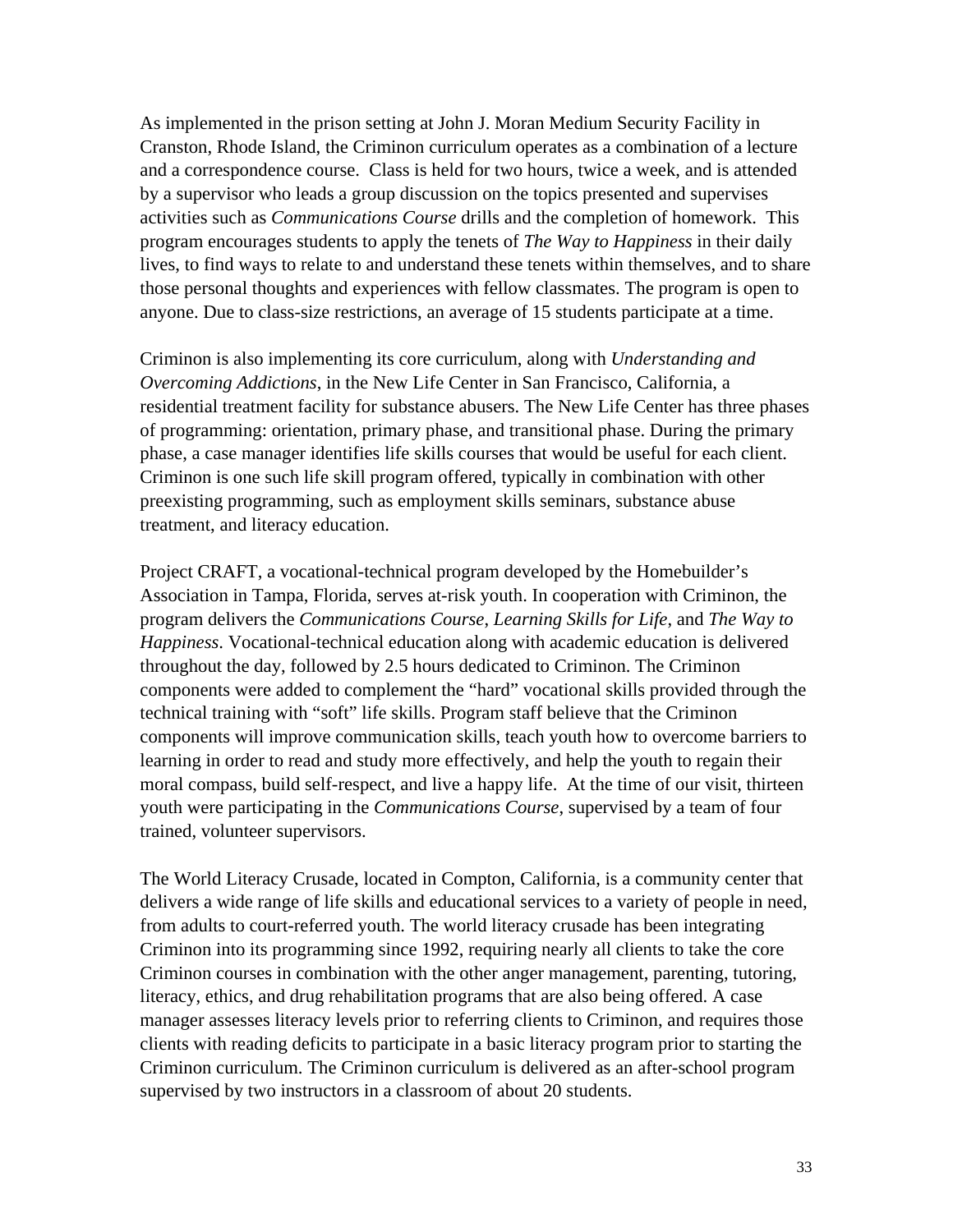# <span id="page-37-0"></span>**BEST PRACTICES IN PRISON REHABILITATION PROGRAMMING**

# **Review of Evaluation Literature on Rehabilitation Programs**

Virtually every prison system in the United States has some form of rehabilitation programming designed to reduce the incidence of both in-prison infractions and postrelease recidivism. These programs vary widely in structure, length, and content, and very little empirical research has been conducted to evaluate their effectiveness. For the purpose of this report, we focus this literature review on three program categories that are most closely aligned with the content of the four on-site Criminon course offerings included in this evaluation: (1) programs aimed at developing cognitive-behavioral skills and building moral values and self-esteem, (2) programs focused on the development of life skills; and (3) general correctional program evaluations.

#### *Cognitive-Behavioral Skills*

Within the past two decades, cognitive-behavioral therapy (CBT) has emerged as one of the most effective treatment approaches aimed at reducing rates of recidivism among the general offender population (Gaes et al., 1999; Gendreau, 1979; Izzo and Ross, 1990; Lipton, 1998; Ross, 1987). While these programs vary widely in their content, structure, and implementation, they all share an emphasis on positive behavior through changes in the way one thinks about his or her life (Dobson and Kharti, 2000). The two most widely used and rigorously evaluated types of CBT programs are Moral Reconation Therapy (MRT) and Reasoning and Rehabilitation (R&R) (Arbuthnot and Gordon, 1988; Cameron and Telfer, 2004; Gaes et al, 1999; Graeber, 2004; Hall et al, 2004; Little, 2001; MacKenzie and Hickman, 1998; Wilkinson, 2005; Wilson, Bouffard and Allen, 2005).

#### *Moral Reconation Therapy*

Developed by Gregory Little of the Federal Bureau of Prisons in the early 1980s, Moral Reconation Therapy (MRT) is based on Kohlberg's cognitive-developmental theory of moral development. This theory purports that an individual's moral development progresses through six different stages, with very few people ever reaching the highest level of moral reasoning (Wilson, Bouffard, and Allen, 2005). MRT holds that criminal acts are committed by individuals at the lowest levels of moral reasoning – those unable to distinguish between "right" and "wrong" behavior (Wilson, Bouffard, and MacKenzie, 2005). Research illustrating that juvenile delinquents and some adult offenders are at early stages of moral reasoning support Kohlberg's theory (Arbuthnot, and Gordon, 1988). Therefore, in an effort to lower recidivism rates, MRT programs were developed to improve the moral reasoning abilities of offenders. MRT programs incorporate seven elements of treatment: confrontation and assessment of self; assessment of current relationships; reinforcement of positive behavior; identity-formation; enhancement of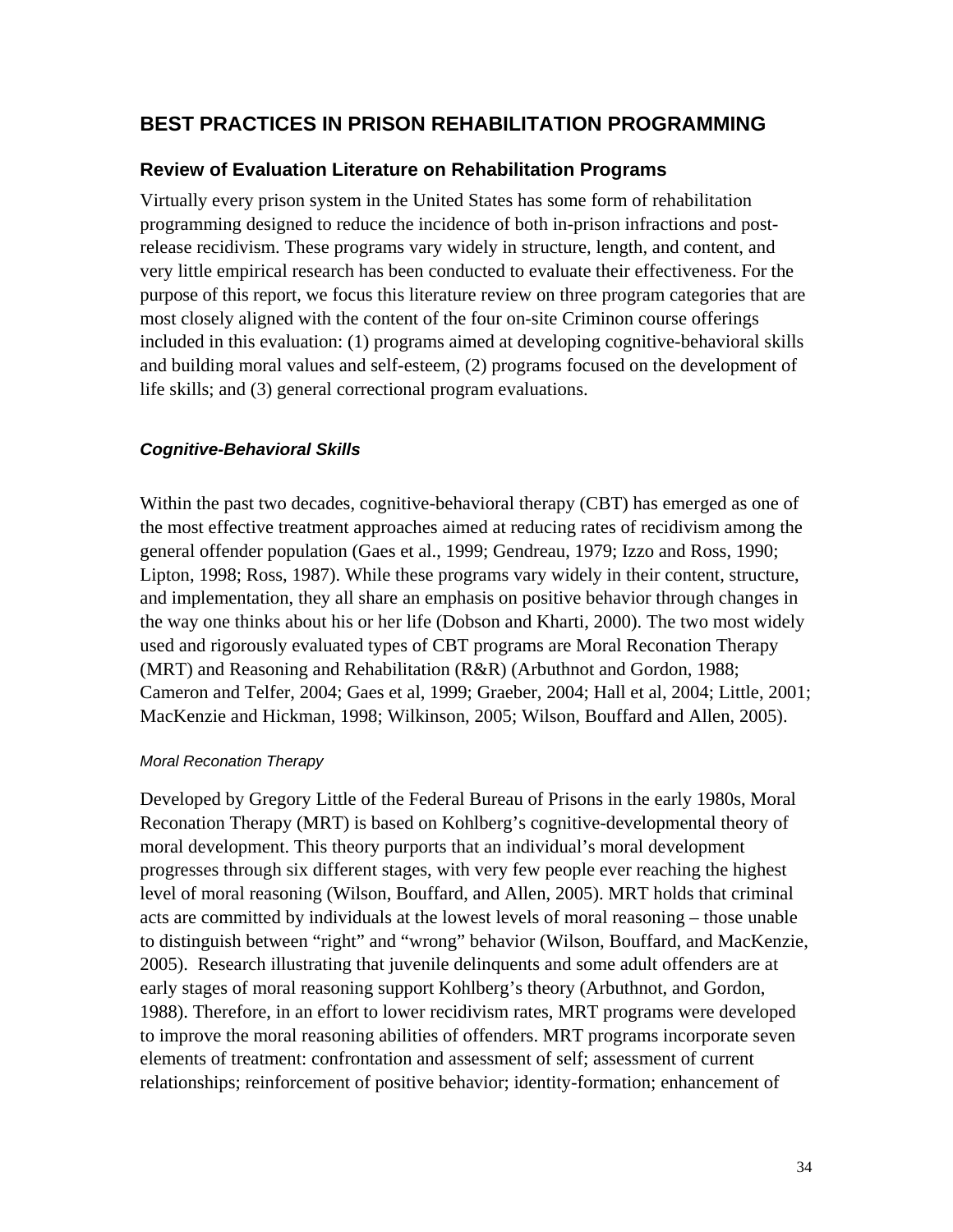self-concept; decreasing hedonistic orientation and increasing delay of gratification; and development of higher stages of moral reasoning (MacKenzie, and Hickman, 1998).

Since the early 1980s MRT has grown in popularity and as of 2000, this approach was being implemented in criminal justice settings in over 40 states and counties in the U.S. (Little, 2001). The increased interest in implementing MRT as a successful rehabilitation program for those involved in the criminal justice system led to a number of efforts to evaluate such programs. In 2000, G.L. Little conducted a meta-analysis of 65 MRT program evaluations that spanned from 1988 to 2000. The evaluations in Little's metaanalysis included programs for adults and juveniles of both genders. The outcome research studies concluded that MRT cuts the one-year recidivism rate in half (Little, 2000). Little further found that in addition to being effective at reducing recidivism, MRT is cost-effective, estimating that \$11.48 (in criminal justice-related costs) was saved for every \$1 spent on MRT treatment (Little, 2001).

#### *Reasoning and Rehabilitation (R&R)*

Reasoning and Rehabilitation (R&R) programs are similar to MRT programs in that they also rest on the assumption that cognitive and social deficits underlie criminality. Where R&R differs is in its focus on cultivating pro-social attitudes (e.g., self-control, and critical reasoning) rather than developing moral reasoning (Wilson, Bouffard, MacKenzie, 2005). In a recent quantitative review of structured, group-oriented, cognitive-behavioral programs for offenders, Wilson et al. (2005) identified and reviewed seven evaluations of R&R. Wilson's review included studies on R&R published from 1988 to 1996 and primarily focused on the adult, high-risk offender population.<sup>15</sup> While results were mixed across studies, the higher quality evaluations were all found to show positive effects of R&R programs. Overall, these studies found that R&R was effective at reducing recidivism among participants, particularly high-risk offenders.

While there is significant evidence that cognitive-behavioral programs, including R&R and MRT, reduce recidivism, the literature also suggests that certain populations (e.g., property and non-violent offenders, and those under the age of 25) may be understudied (Gaes et al., 1999, Graeber, 2004). Recently, researchers have begun to examine the effectiveness of these programs for more diverse populations (Hall et al., 2004; Cameron and Telfer, 2004). An analysis of the Forever Free program examined the effectiveness of in-prison cognitive behavioral therapy (CBT) for substance abusing women (Hall et al., 2004). In addition to substance abuse prevention, the program addressed self-esteem, healthy relationships, parenting skills, risky sexual behavior, and preventative health care. Results indicated that Forever Free participants had lower rates of arrests and convictions than the comparison group both six months (13% vs. 33%, respectively) and one year (33% vs. 44%, respectively) after release (Hall et al, 2004). Early results from another

<span id="page-38-0"></span><sup>&</sup>lt;sup>15</sup> Although one study on the juvenile population was included, the results were not statistically significant.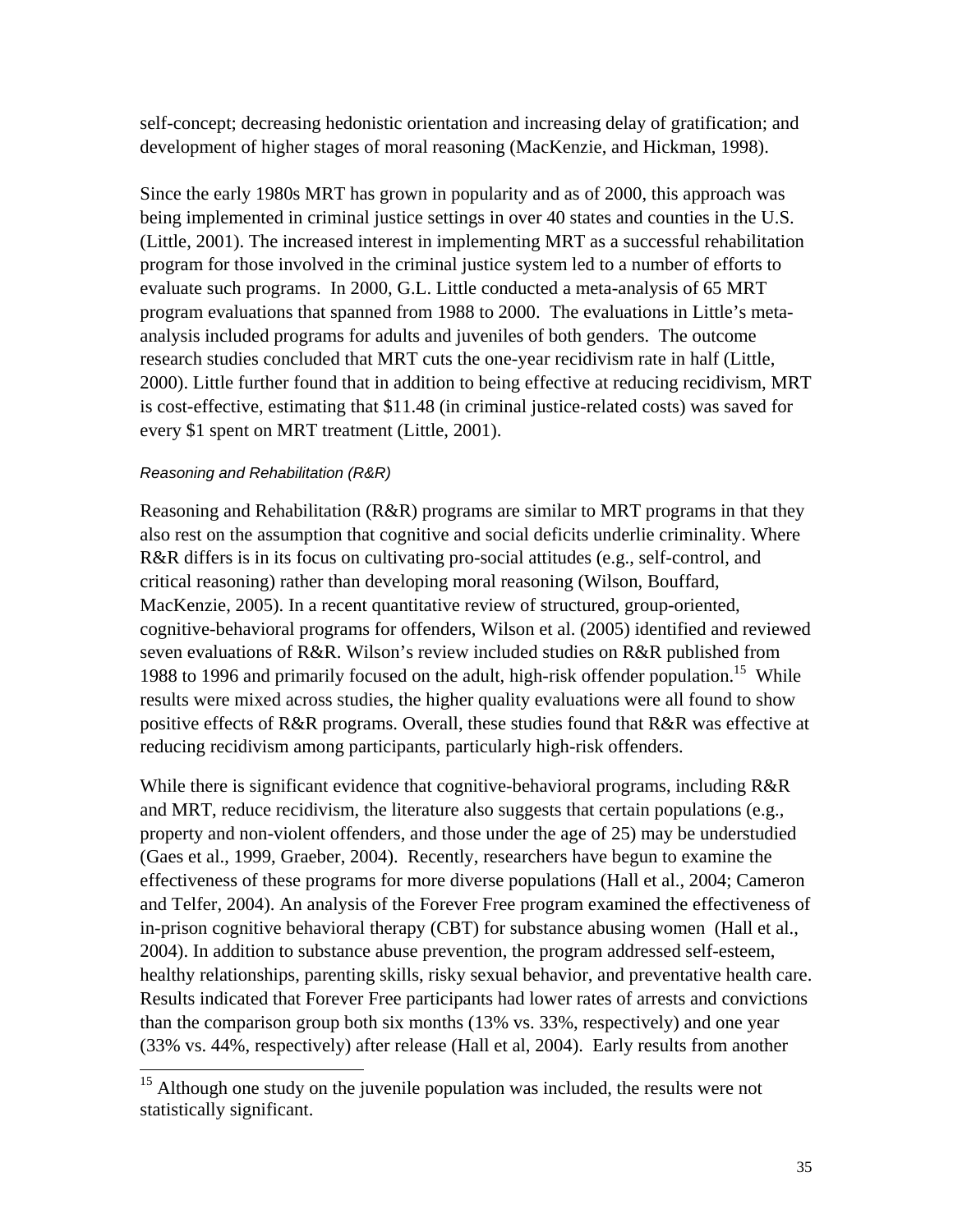<span id="page-39-0"></span>evaluation of a CBT program, the Phoenix Project, also indicate that CBT may be successful at reducing the number of rule violations for maximum-security inmates with mental health conditions and lowering rates of recidivism for graduates of the program who have since left prison (Tucker, Cosio, and Meshreki, 2003).

Despite these positive findings, additional research is needed to examine the effectiveness of CBT programs for specific offender groups. As Cameron and Telfer discovered, insufficient evidence exists assessing the rehabilitative efficacy of CBT for adolescents and female offenders (Cameron and Telfer, 2004).

# *Life Skills*

"Life skills" programs for criminal populations typically cover a variety of topic areas, including job skills training, personal care, time management budgeting, anger management, and relationship building (Farkas, 2000; Finn, 2000; Orosz, 1996). Because the content of life skills curricula tends to vary greatly from program to program, there are no meta-analyses of life skills programs. Among the limited individual program evaluations of life skills programs that exist, however, results are positive.

One study found prisoners who were taught problem solving, assertiveness, and interpersonal and practical living skills became more assertive, had higher self-esteem, were more empathetic, and had better social skills (Marshall, Turner and Barbaree, 1989, in Gerber and Fritsch, 1993). However, the program's impact on post-release recidivism was not examined. Another evaluation of a life skills program for female inmates in Michigan that addressed self-esteem, coping resources, problem solving, parenting stress, employability, and well-being found recidivism rates of 10% for program participants versus 25% for non-participants 60 days after release from prison (Schram, and Morash, 2002).

Although more research is necessary and existing research suggests that other programs, such as cognitive-behavioral programs, may be more effective at reducing recidivism, it has been found that life skills programs coupled with probation reduce recidivism and decrease violations more than probation alone (Ross, Fabiano, and Ewles, 1988).

# *General Correctional Program Evaluations*

While not specific to cognitive-behavioral or life skills programs, a broader research inquiry conducted by Gaes et al. (1999) reviewed a large body of evaluation literature (including meta-analyses) on adult correctional treatment programs. The review included 128 program evaluations spanning a 20-year period from the 1970s to the 1990s. From their review, Gaes et al. developed a set of principles that they believe should be taken into account when designing effective adult correctional treatment programs. The eight principles of effective programs that Gaes et al. identified are summarized here: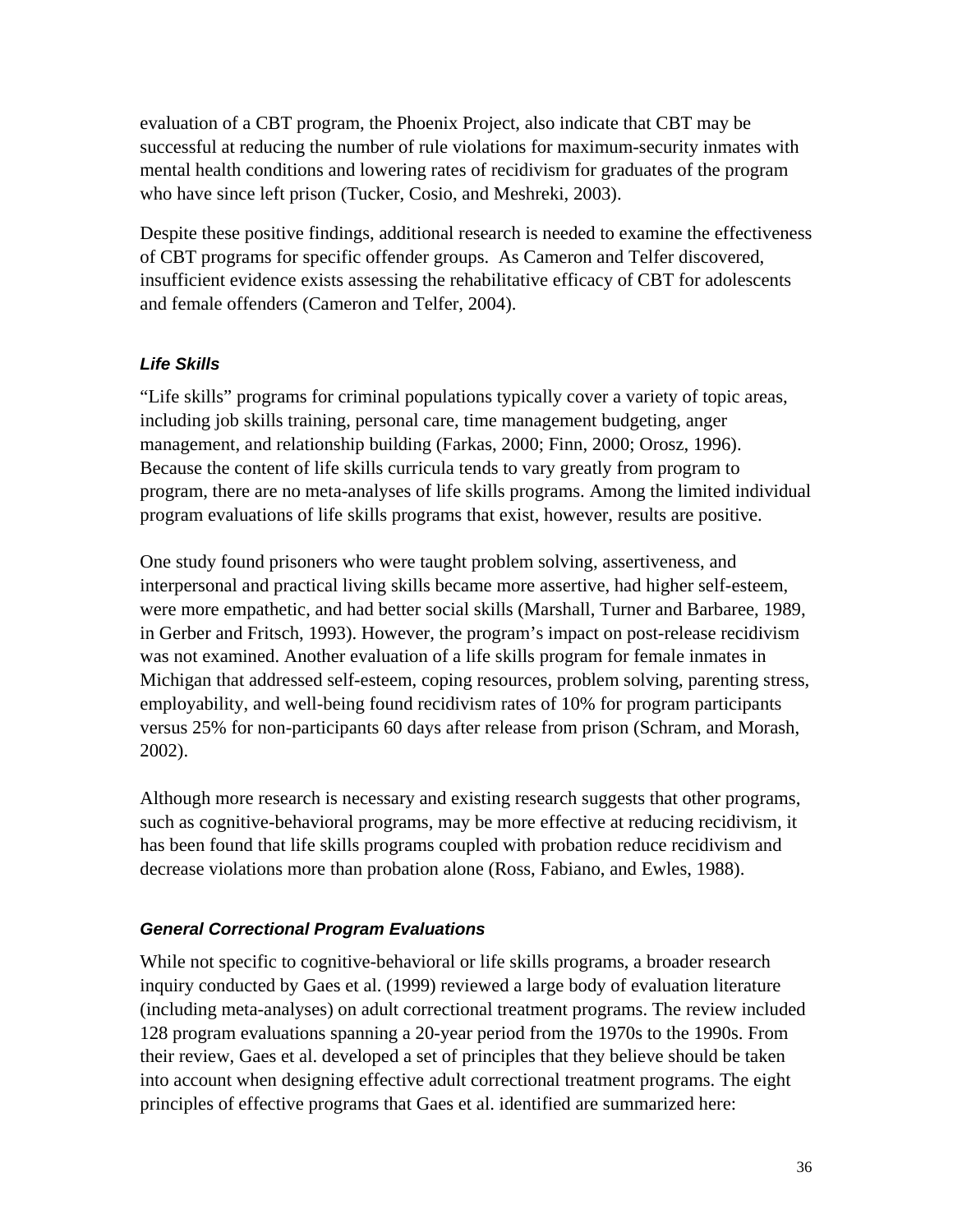**Criminogenic needs: Intervention efforts must be linked to criminogenic characteristics.** This principle recognizes that certain human deficits, such as procriminal attitudes, impulsivity, weak socialization, a taste for risk, and weak problem-solving and self-control skills, are directly related to the propensity to commit crime. As such, interventions should be clear about addressing one or more of these deficits (Gaes et al., 1999).

**Multimodal programs: All criminogenic deficits should be treated.** Since an individual may have more than one deficit that is linked to a propensity for crime, all of the deficits must be addressed. The sequencing of treatment for these deficits may be important, though little research exists that examines multimodal treatment combinations or sequencing (Gaes et al., 1999).

**Responsivity: Treatment providers should match client learning styles.** When designing a program, the needs and learning styles of the client should be identified and the program should be tailored to meet those needs (Gaes et al., 1999).

**Risk-Differentiation: Higher-risk clients are more likely to benefit from treatment than are lower-risk clients; the highest level of treatment intensity should be used for the highest risk clients.** Characteristics of clients in a program, such as their risk level, may have only modest effects on outcomes. However, as with the responsivity principle, keeping in mind that higher-risk clients often have the most needs may help treatment providers identify appropriate clients and develop appropriate treatment (Gaes et al., 1999).

**Skills oriented and cognitive-behavioral treatments: Treatment providers should use programs that teach clients skills that allow them to understand and resist antisocial behavior.** The research shows that teaching and modeling social learning can help shape pro-social behavior (Gaes et al., 1999).

**Program implementation and continuity of care.** Echoing the continuum-of-care findings reviewed above, Gaes et al. specify that "treatment initiated in institutions will be more successful if there is continued care in the community" (Gaes et al., 1999: 365). Furthermore, programs held in the community may be more successful than those held in prison because they tend to be less susceptible to the possibility of insufficient funds or lack of commitment from treatment staff, administrators, or support staff (Gaes et al., 1999).

**Dosage: Interventions should be comprehensive and of sufficient duration (sufficient dosage).** While this principle seems self-evident, it is difficult to quantify the appropriate length and timing for interventions because few studies have examined these programmatic qualities (Gaes et al., 1999).

**Researcher involvement.** One meta-analysis showed that when researchers were involved in the program design and development, the study yielded higher effects. With the caveat that researcher involvement can also produce experimenter bias, researchers can also help improve the integrity of a program (Gaes al., 1999).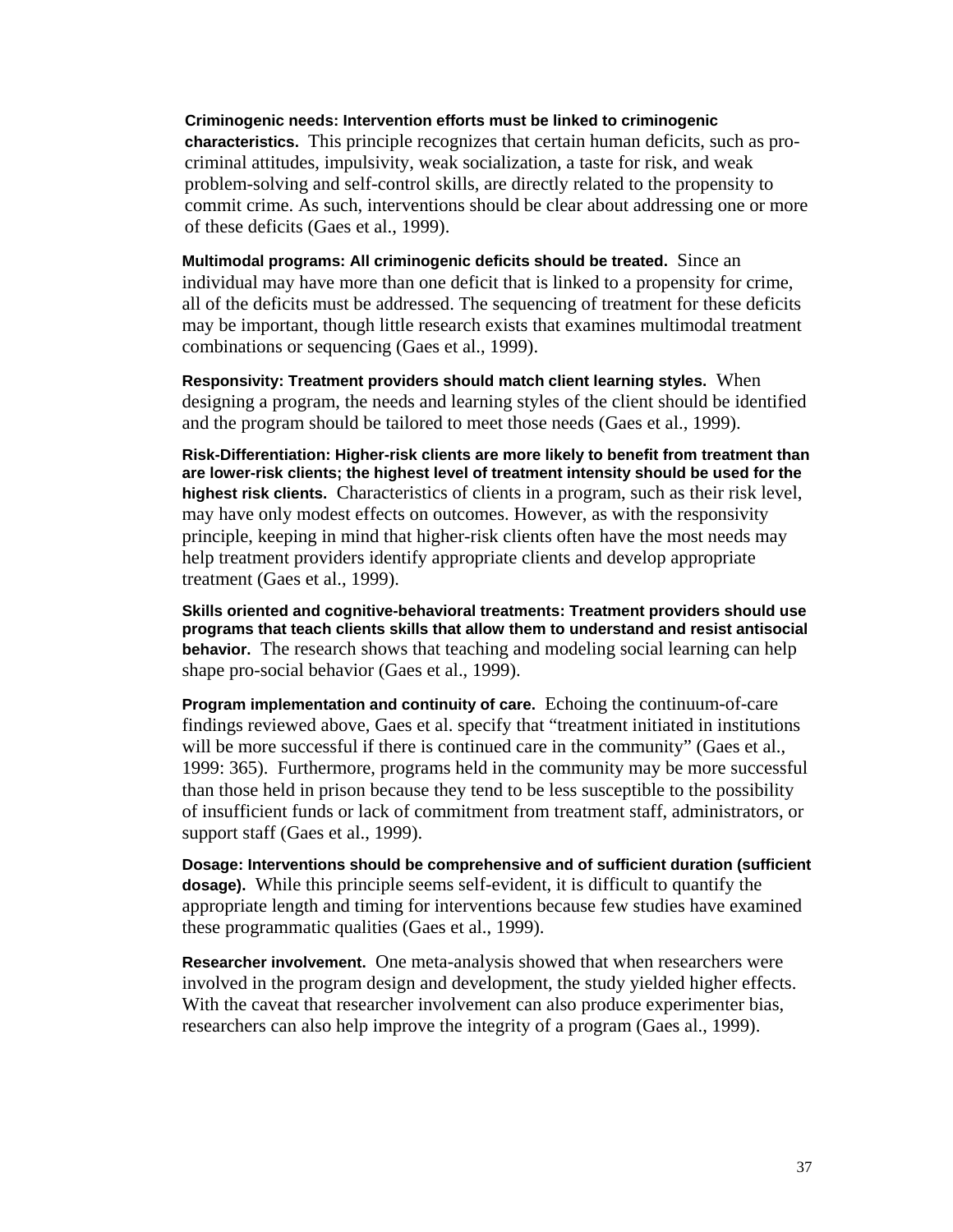# <span id="page-41-0"></span>**Limitations to Evaluations of Prison Rehabilitation Programs**

These studies, while informative, should not be interpreted as the final word on what makes for effective correctional programs. Relatively few correctional rehabilitation programs have been rigorously evaluated, making it difficult to generalize what factors contribute to a successful program.

In addition, while some positive outcomes have been associated with program participation in nearly all of the evaluations reviewed herein, those results may be explained by selection bias—that is, those who are willing to participate in the programs are more likely to succeed in the first place (see "readiness to change" literature). Except in the rare case of controlled experiments or other examples of random assignment to the rehabilitation program – which is difficult to achieve in a correctional setting – it is likely that those who are recruited or volunteer to participate in such programs are predisposed to success and therefore may have fewer infractions while in prison and lower recidivism rates.

In summary, the research reviewed suggests that in-prison rehabilitation programs focusing on building cognitive-behavioral skills, including building self-esteem and moral values, as well as programs that address life skills, are effective at reducing recidivism and in-prison violations for the general population. We now turn to a discussion on the extent to which the Criminon program is consistent with the literature on best practices in prison rehabilitation programming.

# **ANALYSIS OF CRIMINON CURRICULUM CONTENT AND THE RESEARCH LITERATURE**

The final section of this report identifies areas of the Criminon curriculum that are consistent with promising practices that have been documented in the literature. In conducting such a comparison, it is important to keep in mind the intended scope of the Criminon program and the main goals it expects to achieve. The four-course Criminon curriculum that is the subject of this process evaluation is not intended to serve as a comprehensive rehabilitation program or to address all the deficits that an individual may have. Rather, Criminon is implemented in such a manner as to complement pre-existing correctional and reentry programming. It is also important to note that the way in which Criminon is implemented can vary greatly depending on the characteristics of the population being targeted and the existing programs that are concurrently offered to Criminon participants.

As stated previously, the specific goals of the Criminon program are:

• Strengthening reading and learning skills;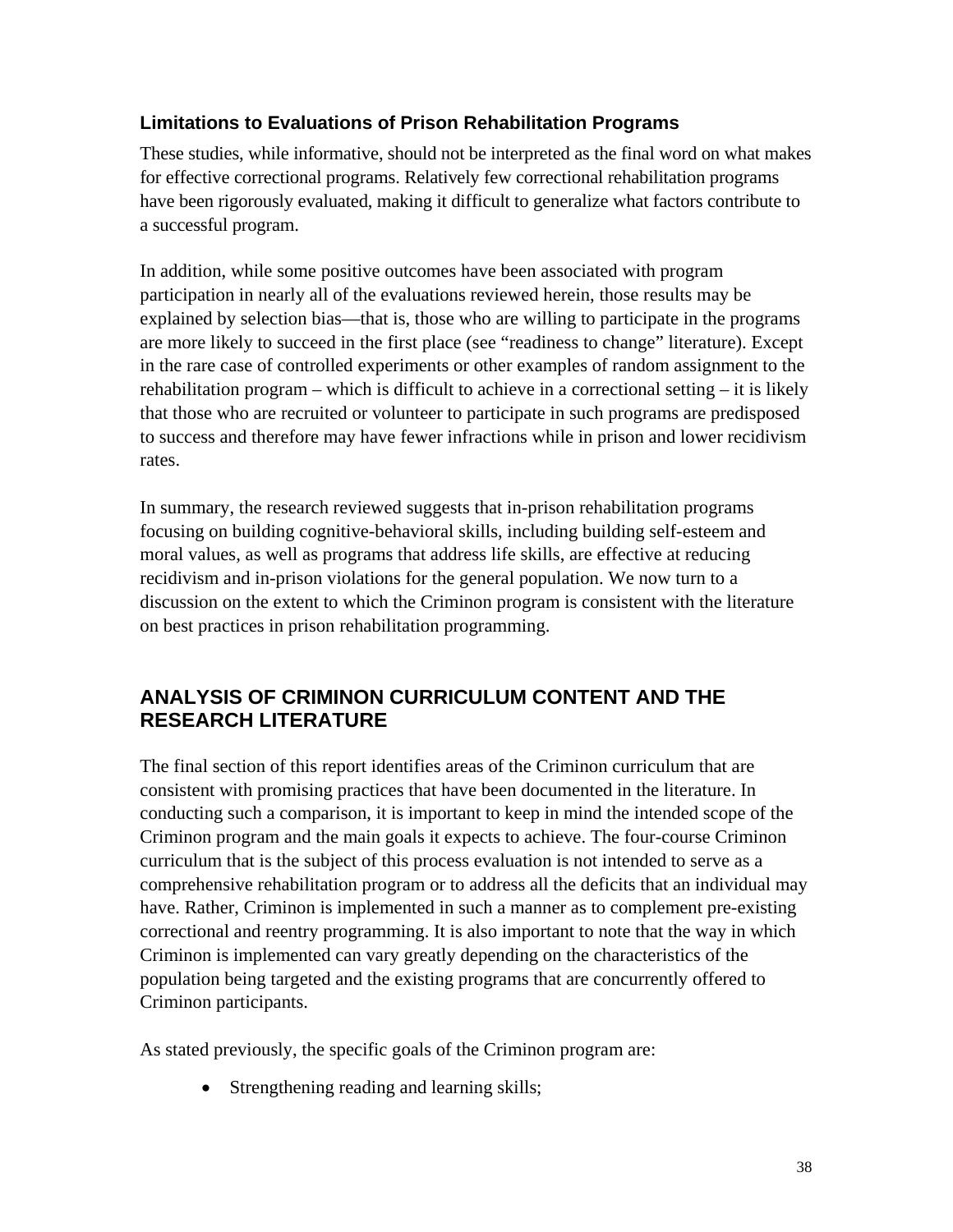- <span id="page-42-0"></span>• Improving the ability to resolve problems verbally without reliance on force or avoidance;
- Building self-respect and confidence;
- Identifying and addressing unhealthy relationships; and
- Increasing awareness of patterns of antisocial conduct and learning how to develop more pro-social behaviors.

These goals are intended to facilitate the overarching objectives of instilling awareness of self-worth, providing the tools necessary to regain self-respect, reducing antisocial behavior, and thereby encouraging non-criminal behavior. It is therefore appropriate to assess the Criminon program in light of other programs that have demonstrated success in rehabilitating prisoners by focusing on building moral values, restoring self-esteem, enhancing cognitive and behavior skills, improving attitudes, and therefore changing behaviors.

# **Cognitive Behavioral Skills Development**

As documented previously, programs based on the cognitive-behavioral therapy (CBT) approach emphasize positive individual behavior change through the development or enhancement of moral reasoning skills and pro-social attitudes. The Criminon program is based on the fundamental assumption that the root causes of criminal behavior are lack of self-respect and self-esteem. A positive view of one's self-worth is the foundation that allows individuals to choose to engage in pro-social (i.e., non-criminal) behavior. The Criminon program contains many elements of effective CBT rehabilitative programming. The curriculum places a strong emphasis on positive behavior change through changes in the way one thinks about his or her own behavior and relationships and how those factors influence one's own life and the lives of those around him/her.

*The Way to Happiness*, which is central to the program, is based on a secular moral code intended to help participants better understand the consequences of their actions and to learn to behave in accordance with and internalize the principles and values set out in the 21 tenets. The ultimate purpose of adopting the moral code is to increase the program participant's ability to behave in a pro-social manner, thus avoiding relapse into criminal behavior, substance abusing behavior, and other antisocial behavior patterns. *The Way to Happiness* curriculum incorporates many of the elements of effective CBT programming. Included elements range from taking care of and respecting one's self and one's space (i.e., personal hygiene, preventative healthcare, substance abuse prevention) to taking care of and respecting those around you (parenting skills, developing healthy relationships, not engaging in illegal activities). The seven elements of treatment associated with Moral Reconation Therapy (MRT) approaches (as discussed previously), are all addressed in the Criminon course curriculum.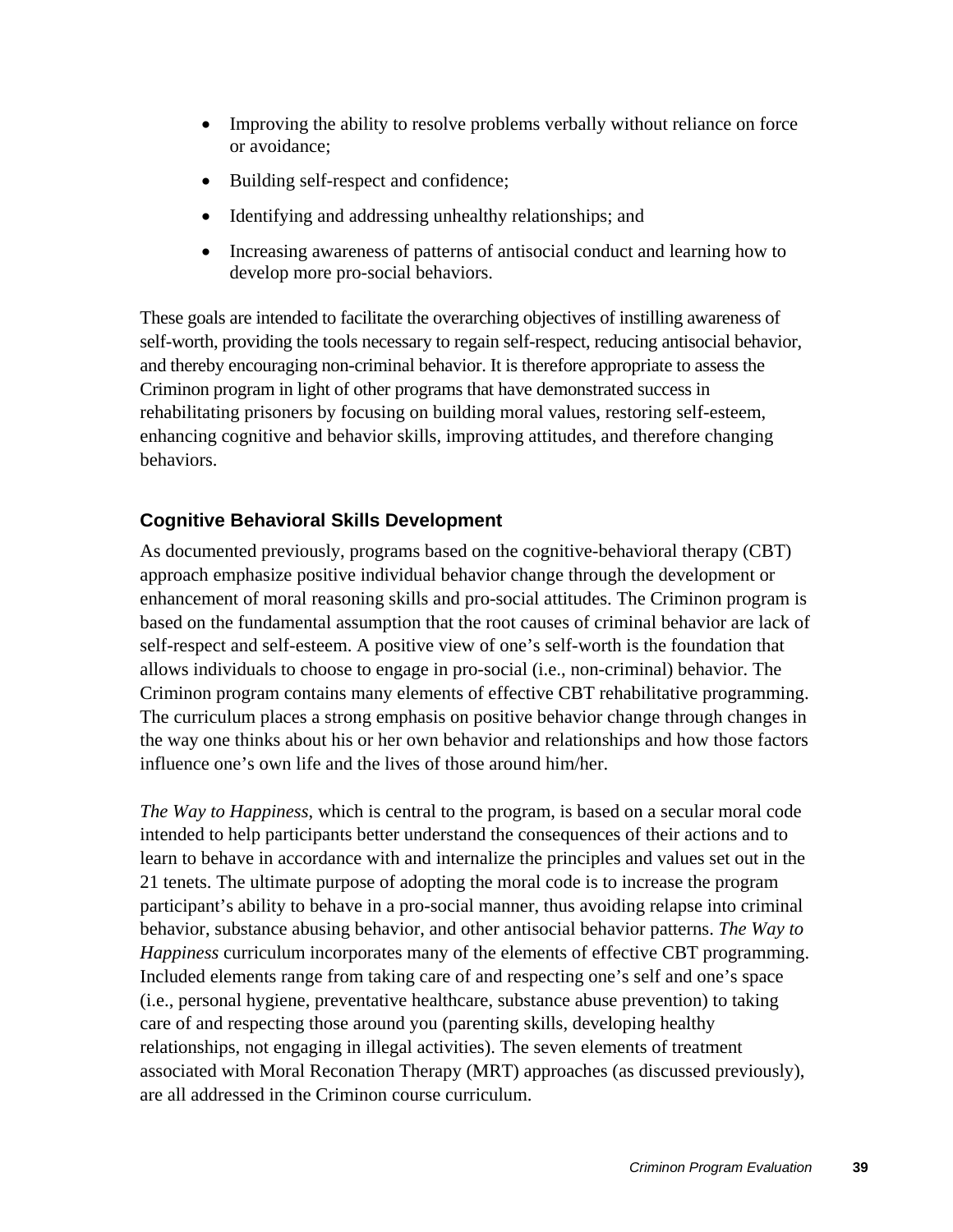<span id="page-43-0"></span>The *Recognizing and Overcoming Antisocial Behavior* curriculum emphasizes the importance of pro-social versus antisocial behavior patterns – both on the part of the program participants as well as those they choose to associate with. This emphasis is consistent with CBT approaches to prisoner rehabilitation, particularly those that focus on fostering healthy behavior patterns and relationships; reducing negative behaviors such as criminal activity, substance abuse, and risky sexual behaviors; and limiting contact with those who engage in such antisocial behaviors.

The *Communications Course* curriculum is intended to improve communication skills, thereby increasing participant confidence and self-esteem, use of communication as a tool to resolve conflict, and improving relationships. These elements are consistent with elements of promising CBT programs that focus on enhancing self-esteem, anger management, and non-violent conflict resolution.

# **Life Skills Development**

Life Skills programs for incarcerated populations typically emphasize skill development in a wide variety of areas deemed necessary to live a healthy, productive life once released to the community. Life Skills programs can include everything from job skills development to household or family management (i.e., parenting, budgeting, time management) to anger management, problem solving, and conflict resolution. As discussed previously, many of these skill areas are addressed in *The Way to Happiness* curriculum. The *Learning Skills for Life* curriculum focuses more narrowly on the fundamentals of learning. The Criminon philosophy purports that once program participants are armed with the learning tools developed through the *Learning Skills for Life* course they can study any subject matter. It is a unique approach in that the curriculum is intended to provide program participants with an understanding of how the learning process works and what tools they need to engage in the processes of learning and studying, as opposed to a typical subject matter educational curriculum (i.e., reading, writing, math).

# *Risk assessment and targeted programming to the individual*

The Criminon program is highly adaptive, as evidenced by its delivery to juveniles, female prisoners, male prisoners, and drug-addicted individuals in the community. Criminon also provides options for oral versus written delivery to address potential issues of illiteracy or language barriers. For example, Criminon was delivered orally to a group of female prisoners in Honduras, with the program custom designed to fit the individual requirements of each student (Barriga, 2005). While the core Criminon materials do not include substantial instruction about administering the Criminon program to those who have a limited ability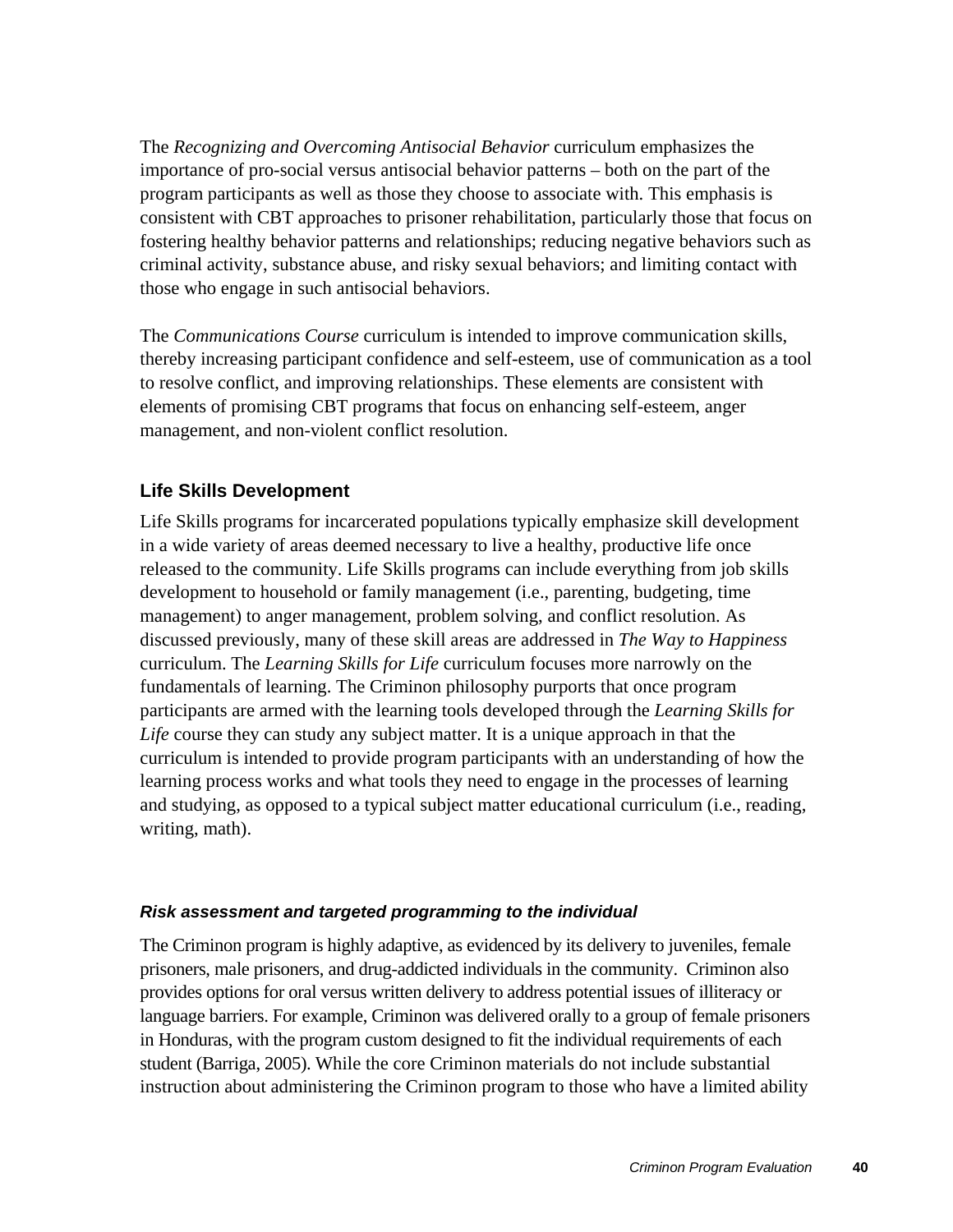<span id="page-44-0"></span>to speak, understand, read, and/or write English, the flexibility with which the program is implemented means that it can be adapted based upon literacy level, as evidenced by Criminon's partnership with the World Literacy Crusade.

#### *Substance abuse treatment*

We know from the research literature that prison populations have disproportionately high rates of drug and alcohol addiction, and that far too many leave prison without receiving treatment. In addition, this research shows that in order for potential program participants to be fully engaged, they must be free of substance abuse problems. Criminon addresses drug addiction in a variety of manners. The Criminon program includes an optional course on dealing with substance abuse, entitled *Understanding and Overcoming Addiction*. Criminon also often links with its companion program, Narconon, a drug detox program administered by ABLE International. And in the community, Crimion has partnered with residential drug treatment programs, such as the New Life Center in San Francisco.

#### *Education*

The Criminon course modules teach participants the fundamentals of studying and learning, and *The Way to Happiness* encourages self improvement. While these components of Criminon do not address educational attainment head on, Criminon does partner with educational and vocational entities, such as the World Literacy Crusade, which offers adult education and employment skills, and Project CRAFT, which provides vocational training to juveniles.

#### *Continuity of programming and services from prison to community*

Perhaps the single deficit of the Criminon program as it is currently implemented is that it does not formally address continuity of care from prison to community. The principles taught throughout the Criminon program are intended to permanently change the prisoner and therefore remain with him or her upon release and throughout life. However, research has documented that upon release from prison, individuals are in great need of resources and social and emotional support systems. ABLE International is currently developing an effort that would link its prisoner participants to continued programming in the community. Such an effort would be an important step in reducing barriers to successful transition from prison to the community and ultimately reducing recidivism.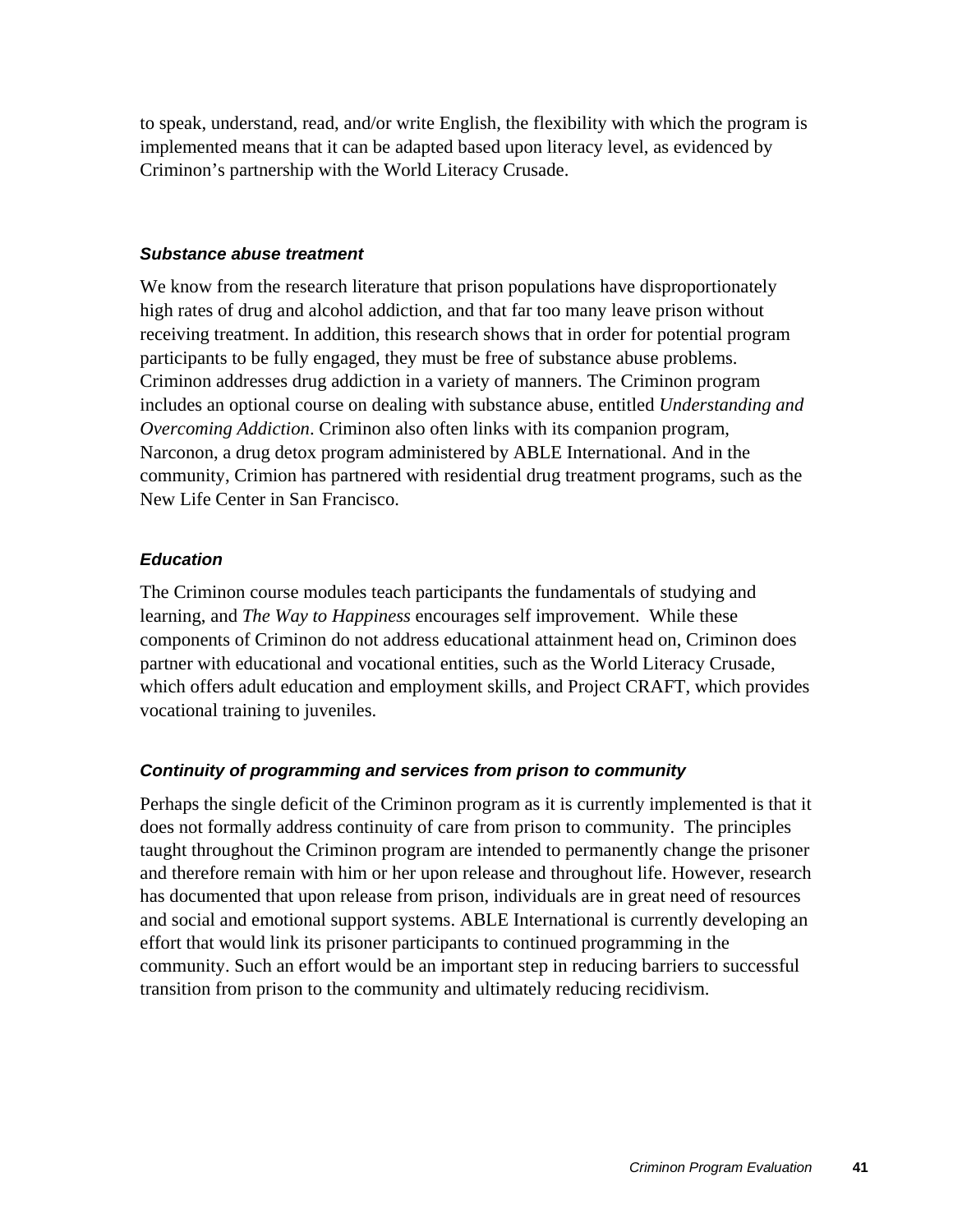# <span id="page-45-0"></span>**CONCLUSION**

The goal of this report is to outline the logic model underlying the Criminon program, document what is known about in-prison rehabilitation programming efforts that have been associated with successful outcomes, and identify areas where the Criminon program is consistent with promising programs. As discussed previously, this process report is based on formal documentation of the on-site Criminon program (i.e., course materials, instructors manuals, etc.) and site visits to a small sample of Criminon programs throughout the country. In the coming months we will begin the impact evaluation of the Criminon program, which will consist of surveys administered to inprison Criminon program participants before they begin the program and again after they have completed it, and surveys with a comparison group of prisoners during the same two periods who have not participated in the Criminon program. The survey data will shed light on the needs of inmates, their opinions and attitudes pertaining to concepts that are central to the goals and objectives of the program (e.g., criminal thinking, self-esteem, and substance abuse behaviors), and inmate behavior as measured by infractions and disciplinary measures imposed upon them.

Specific questions that will be addressed in this impact evaluation include the following:

- Is Criminon adequately addressing the needs of inmates?
- What is the impact of Criminon on participants' attitudes about criminal activity?
- What is the impact of Criminon on participants' self-esteem?
- What is the impact of Criminon on participants' antisocial behavior, as measured by infractions and other disciplinary actions taken by corrections staff?

Together with these questions, researcher observations of the Criminon class, focus groups with and surveys of Criminon program participants, and interviews with Criminon instructors, we will explore, in more detail, how the Criminon curriculum is delivered in prison.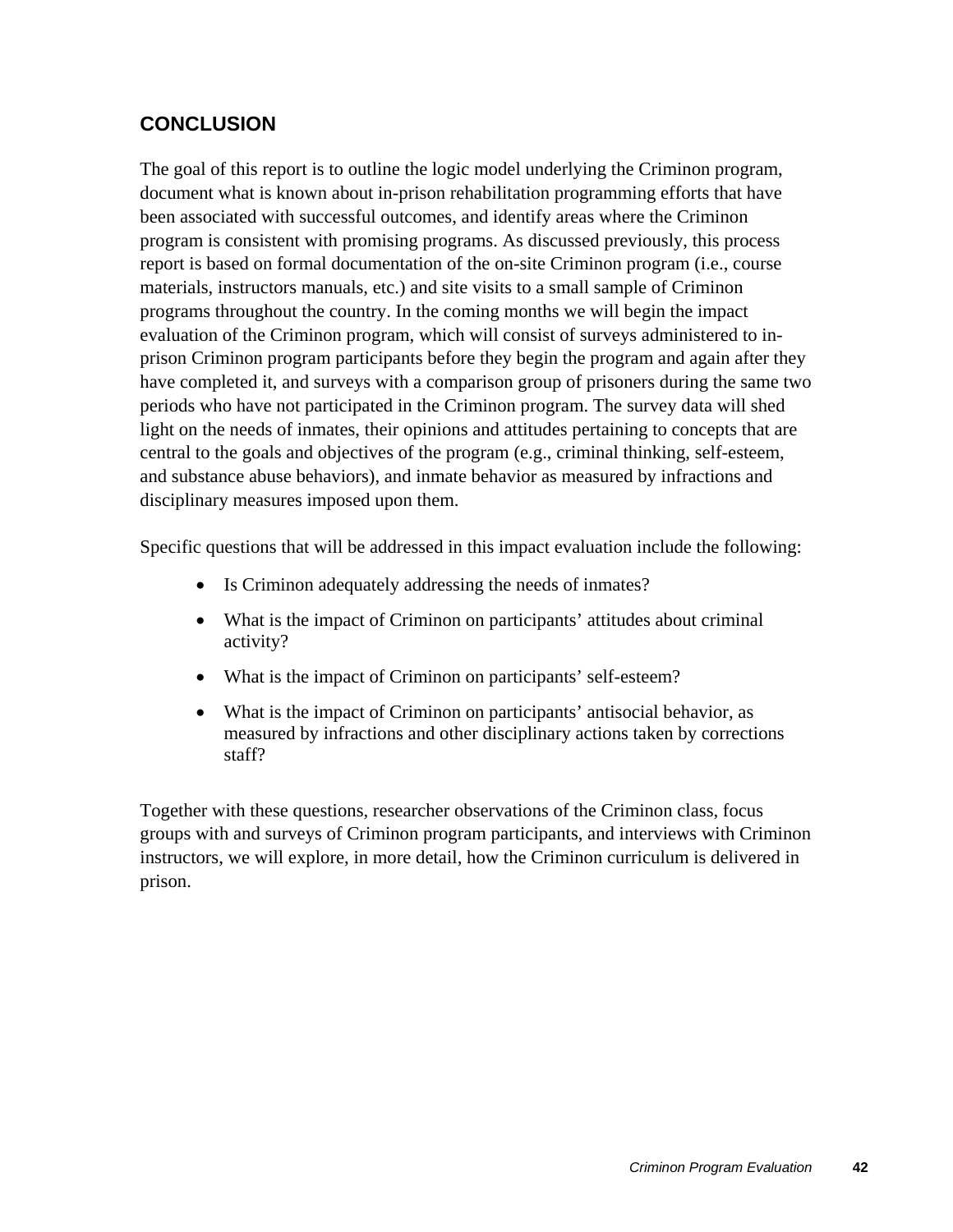# <span id="page-46-0"></span>**REFERENCES**

Arbuthnot, J.; Gordon, D.A. 1988. Crime and Cognition: Community Applications of Sociomoral Reasoning Development. *Criminal Justice and Behavior* 15, 379-393.

Allen, L.C.; MacKenzie, D.L.; Hickman, L.J. 2001. The Effectiveness of Cognitive Behavioral Treatment for Adult Offenders: A Methodological, Quality-Based Review. *International Journal of Offender Therapy and Comparative Criminology* 45(4), 498-514.

Barriga, P. 2005. *The Rehabilitation Process Called "The Way To Happiness" and the Inmates of the Women's Center of Social Adaptation (CEFAS).* Qualitative Evaluation Report to ABLE International.

Bourgon, G.; Armstrong, B. 2005. Transferring the Principles of Effective Treatment Into A "Real World" Prison Setting. *Criminal Justice and Behavior* 32(1), 3-25.

Cameron, H.; Telfer, J. 2004. Cognitive-Behavioral Group Work: Its Application to Specific Offender Groups. *The Howard Journal* 43(1), 47-64.

Criminon International. 2005 *A Program Making Criminal Rehabilitation Possible*. Hollywood: ABLE International.

Dobson, K.S.; and Kharti, N. 2000. Cognitive Therapy: Looking Backward, Looking Forward. *Journal of Clinical Psychology.* 56, 907– 923.

Dowden, C.; Andrews, D.A. 2000. Effective Correctional Treatment and Violent Reoffending: A Meta-Analysis. *Canadian Journal of Criminology* 42(4), 449-467.

Farkas, M.F. 2000. Teamwork in the Social Skills Development Unit Helps Impaired Inmates. *Corrections Today* 62(7), 74-91.

Finn,P. 2000. The Delaware Department of Corrections Life Skills Program. Corrections Forum 9(2), 26- 30.

Gaes, G.G.; Flanagan, T.F.; Motiuk, L.L.; Stewart,L. 1999. Adult Correctional Treatment. In M. Tonry, J. Petersilia (eds.) *Prisons*. Chicago: University of Chicago Press. Vol.26, 361-426.

Graeber, A.C. 2004. McKune v. Lile and the Constriction of Constitutional Protections for Sexual Offenders. *The Review of Litigation* 23 (1), 137-177.

Gutfeld, H. 2005. Email communication with Howard Gutfeld, Research Director, Association for Better Living, International. April 25, 2005.

Hall, E.A.; Prendergast, M.L.; Wellisch, J.; Patten, M.; Cao, Y. 2004. Treating Drug-Abusing Women Prisoners: An Outcomes Evaluation of the Forever Free Program. *The Prison Journal* 84(1), 81-105.

Lipsey, M.W.; Chapman, G.L.; Landenberger, N.A. 2001. Cognitive-Behavioral Programs for Offenders. *The Annals [of the American Academy of Political and Social Science]* 578(November), 144-157.

Little, G.L. 2001. Meta-Analysis of MRT Recidivism Research on Post-Incarceration Adult Felony Offenders. *Cognitive-Behavioral Treatment Review* 10(3/4), 4-6.

Little, G.L. 2000. Cognitive-Behavioral Treatment of Offenders: A Comprehensive Ten-Year Review of MRT Research. *Addictive Behaviors Treatment Review*. 2(1), 12-21.